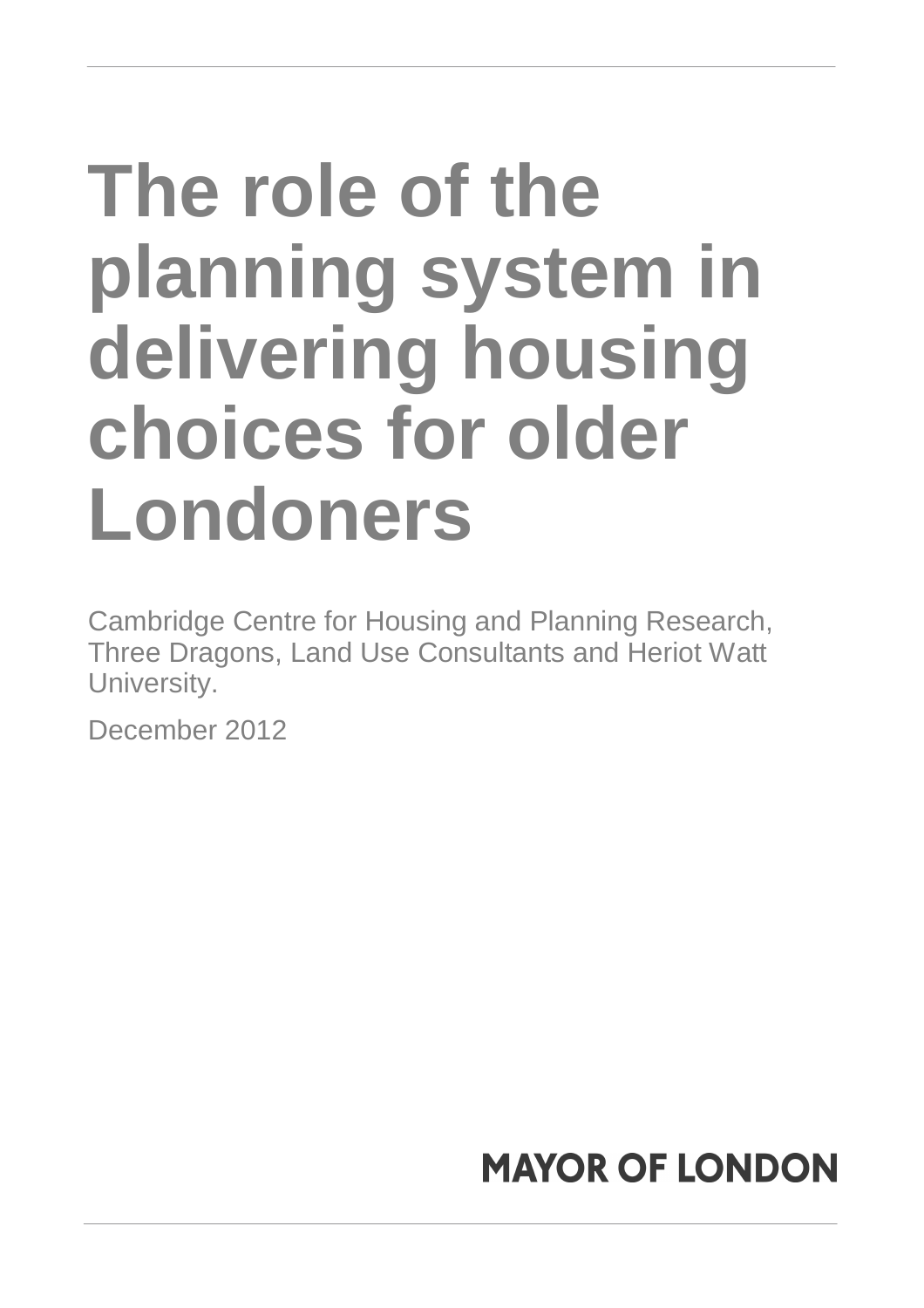### **COPYRIGHT**

#### **Greater London Authority November 2012**

Published by Greater London Authority City Hall The Queen's Walk More London London SE1 2AA **www.london.gov.uk** enquiries 020 7983 4100 minicom 020 7983 4458 ISBN 978-1-84781-528-6 Photographs © Copies of this report are available from www.london.gov.uk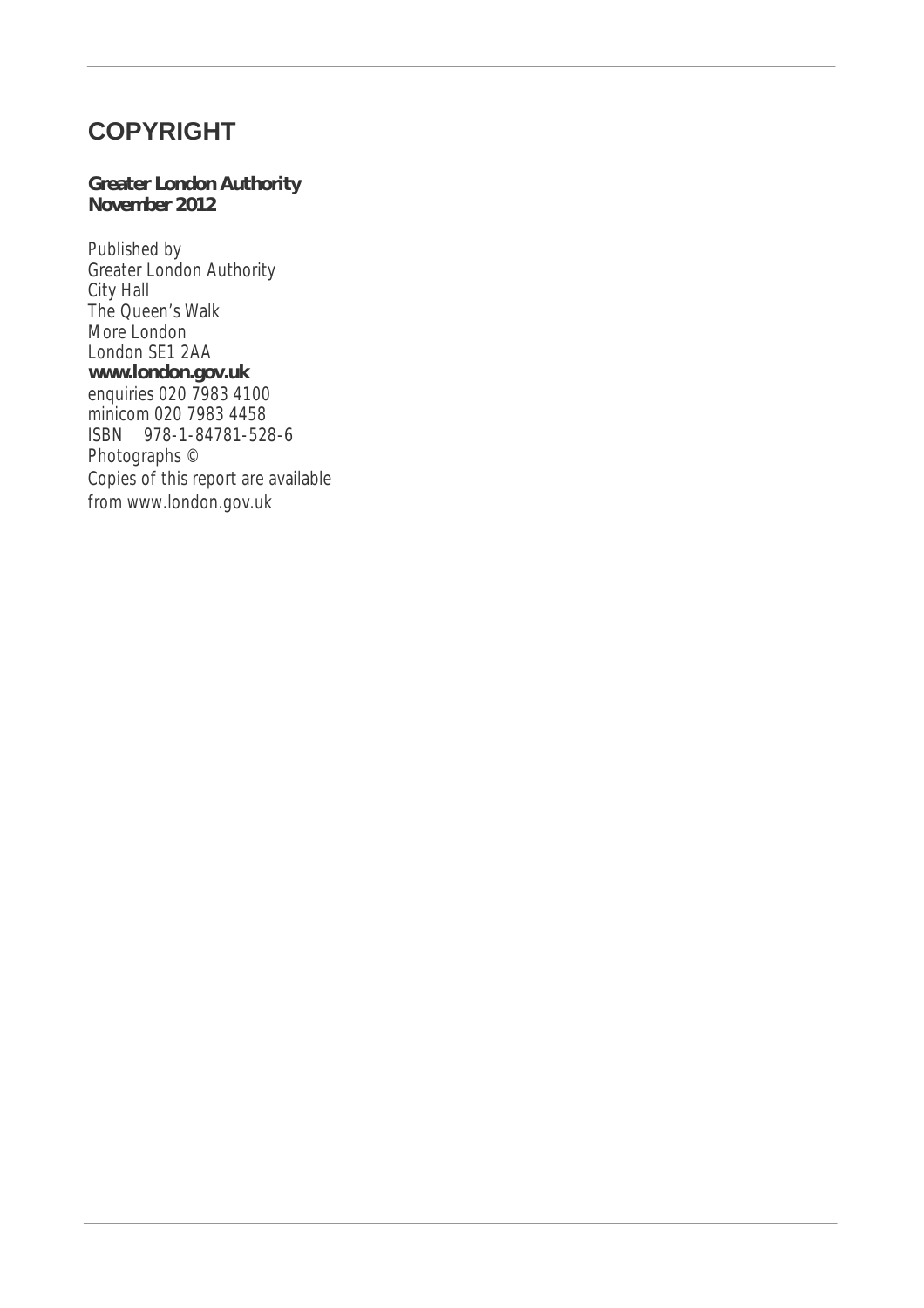#### **Acknowledgemen**ts

The team would like to thank the many people who contributed to this report, including those who attended the three workshops, those who agreed to be interviewed and those who sent information and views via email.

In particular we wish to mention Nick Abbey, Roger Battersby, Shirley Blight, Sarah Buchanan, Karen Cleverly, Fergus Coleman, Gary Day, John Galvin, Gez Kellaghan, Mary McGowan, Jeremy Porteus, Dave Shiress, Douglas Stem, Pat Strachan, Paul Teverson, Paul Trofimov and Charmaine Young. We also wish to thank the GLA statistics and LDD team. We are very grateful for all their help.

### **Disclaimer**

The views expressed in this report are those of the authors and not the Greater London Authority. Any errors that may remain are the responsibility of the authors.

### **Authors**

CCHPR – Sarah Monk, Deputy Director, Gemma Burgess, Senior Research Associate and Kelvin MacDonald, Senior Visiting Fellow

Three Dragons – Kathleen Dunmore, Director, Catherine Stubbings, Associate, Janet Sutherland, Associate

Heriot Watt University – Glen Bramley Head of Institute for Housing, Urban and Real Estate Research

Land Use Consultants – Philip Smith, Principal and Juliette Young, Associate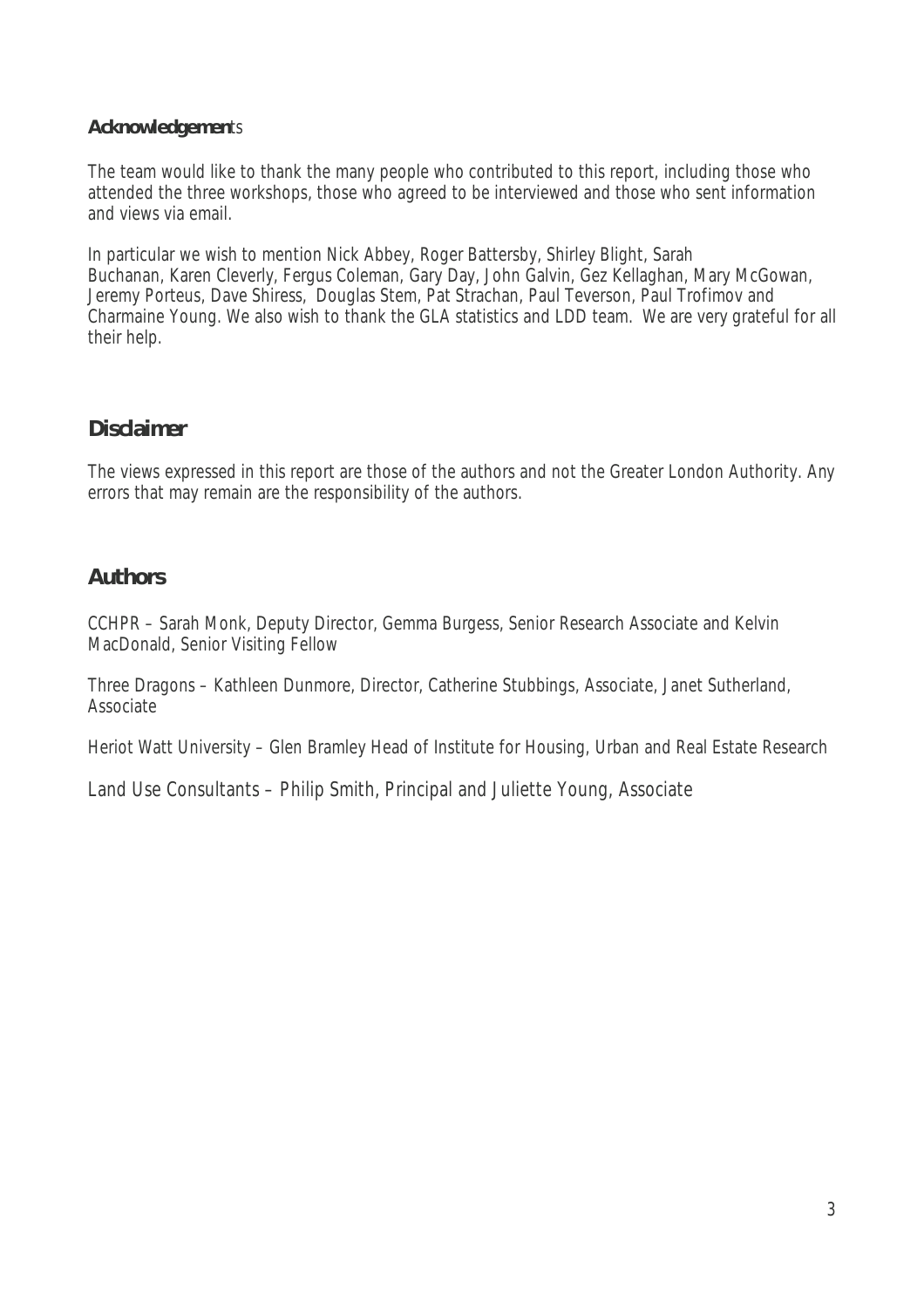## **CONTENTS**

|                  | <b>Executive summary</b>       | 5  |
|------------------|--------------------------------|----|
|                  | The challenge                  | 8  |
| $\overline{2}$   | Methodology                    | 10 |
| $\overline{3}$   | <b>Requirements and supply</b> | 13 |
| $\overline{4}$   | Planning policy and viability  | 18 |
| 5                | <b>Resources</b>               | 29 |
| $\boldsymbol{6}$ | Other factors to consider      | 36 |
|                  | <b>Recommendations</b>         | 43 |

|                | Appendix (in separate document)                           |    |
|----------------|-----------------------------------------------------------|----|
|                |                                                           |    |
| $\mathbf{1}$   | Housing challenges faced by older people                  |    |
| $\overline{2}$ | <b>Funding issues</b>                                     | 26 |
| $\overline{3}$ | Modelling supply and demand                               | 43 |
| $\overline{4}$ | The planning policy context                               | 70 |
| 5              | Local authority planning policies for older people        | 78 |
| 6              | <b>Viability appraisal</b>                                | 91 |
| 7              | Scope for shared ownership/equity                         | 96 |
| 8              | Typology of older people's housing options (separate pdf) |    |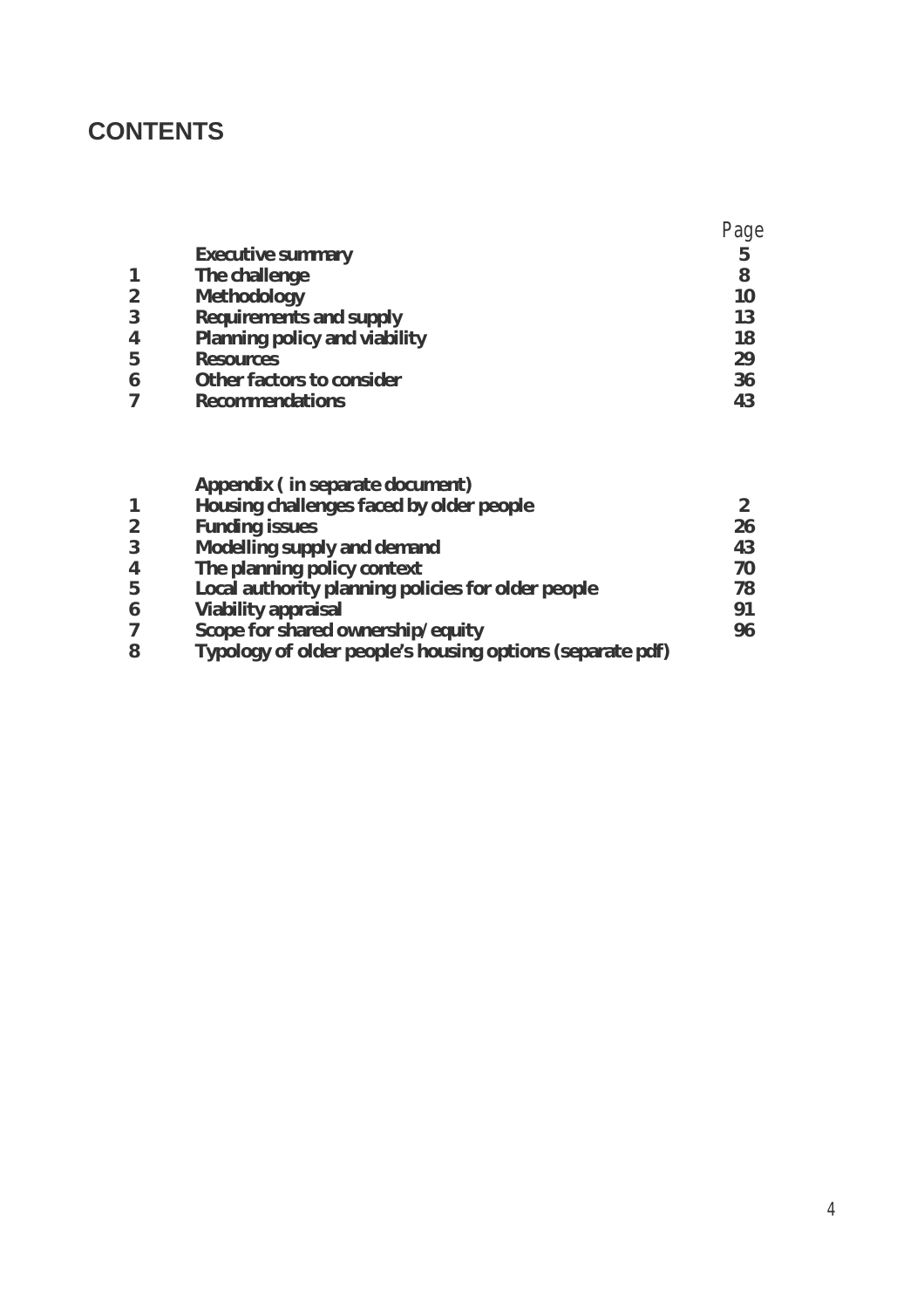## **Executive summary**

This study is a 'think piece' to look specifically at the role of the planning system in helping to ensure that older Londoners have a choice of homes that they can afford and which meet their requirements for different sizes and types of dwellings in high quality environments. A policy for older Londoners will be a key input to a wider policy development process across London.

The research set out to provide estimates of the future demand for and supply of specialist housing for older Londoners and to identify the challenges and potential barriers to delivery. Methods included modelling supply and demand, analysis of borough policies and practice and an extensive review of existing research. Three workshops were also held with providers and other stakeholders to 'reality test' the emerging findings and discuss potential solutions.

#### **The context**

- While London is a 'young' city it still faces an ageing population over the period to 2031. The proportion aged 85 and over will almost double during the period.
- Only around 10-15% of older households appear likely to want to move into specialist older persons schemes and the average age for moving into specialist accommodation has risen.
- Most current specialist housing is in the social rented sector, whereas most of the future requirement for such housing is likely to come from home owners.
- Although many older home owners in London could afford to buy a one bed sheltered flat there are competing pressures, such as the need to pay for care. Extra Care housing is more expensive and is not as affordable to many home owners.

### **Key findings**

#### *Identifying supply and demand*

- Newbuild provision of retirement housing in London is patchy and has only averaged a net increase of just under 1,200 units a year in the last two years.
- Some boroughs currently have a surplus of affordable sheltered housing but all have a shortfall of owner occupied older persons' housing; and the modest demand for shared ownership from older households is also not being met.
- Specialist older people's housing is more expensive to develop than mainstream general needs housing, principally because it provides more communal space which requires more land per unit but does not generate revenue.
- Overall, it is estimated that according to the model of potential future demand London may require 2,000 – 2,350 new specialist older people's housing units each year over the period 2011-2021.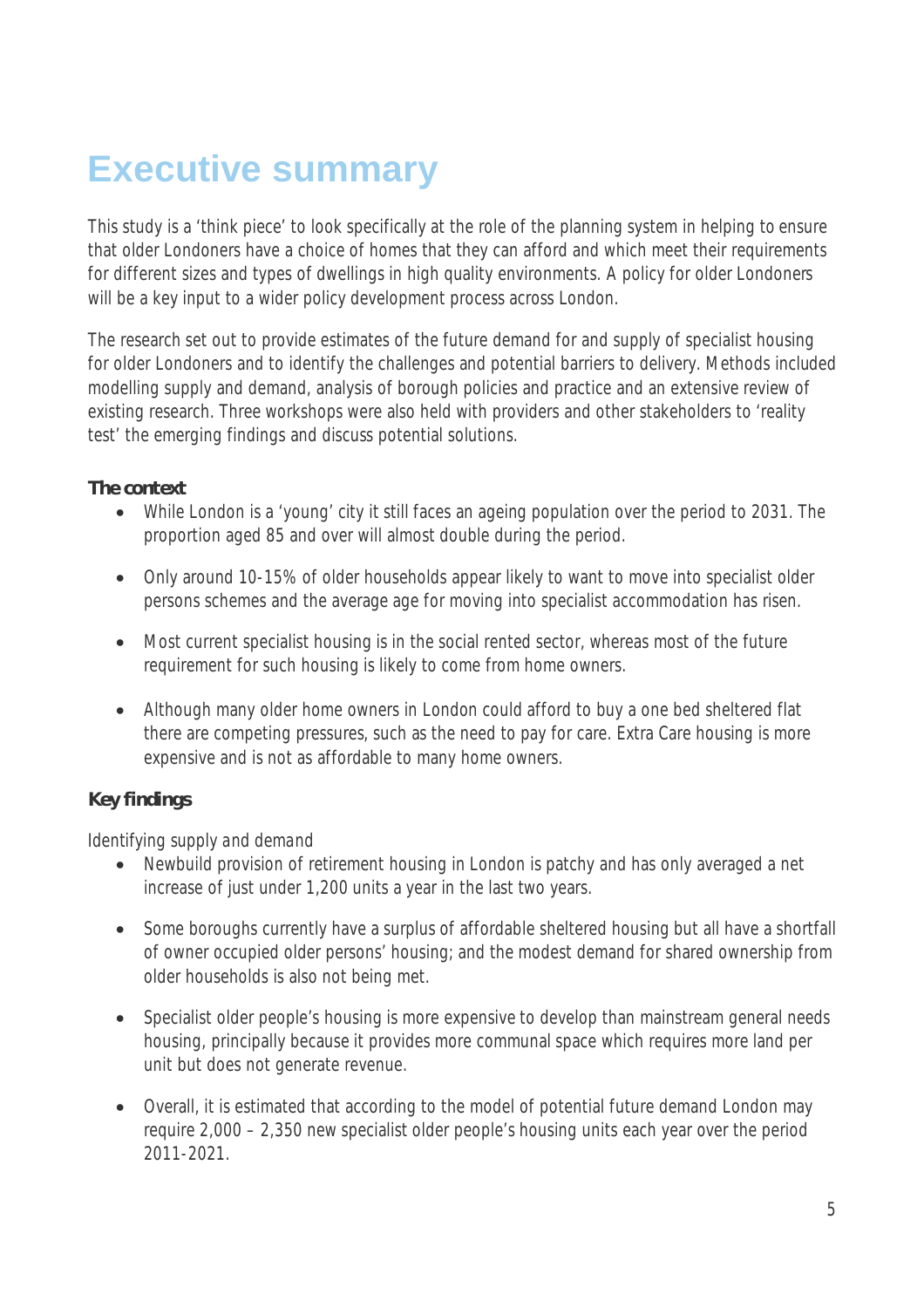- Our analysis found that this can be broken down broadly into 1,500 owner occupied units, 500 shared ownership units and up to 350 new affordable units.
- Depending on whether existing levels of provision are maintained and on levels of need among older Londoners, the capital may also require 500 new bedspaces p.a. in care homes, with differing borough requirements.
- Monitoring of new supply of older people's accommodation is difficult as there is no agreed, up to date definition of specialist housing for older people in terms of Use Class C2 or C3. There is inconsistency in classifying new schemes as C2 or C3, partly because of the lack of an agreed definition but also because many local authorities do not seek affordable housing contributions on C2 development, so developers find it economically advantageous to classify the development as C2.
- The move from a dwelling based financial contribution to one based on floor area such as CIL adversely affects the viability of retirement housing because of the high proportion of communal areas relative to saleable units.

### *Planning; the instruments*

- The London Plan and the Housing Supplementary Planning Guidance (SPG) together set out how planners can use the planning system to deliver additional specialist housing for older people.
- All new housing developments are entered into the London Development Database as either C2 (care homes, nursing homes) or C3 (general needs housing).
- Section 106 contributions are sought on developments in order to make a development acceptable in planning terms. Affordable housing section 106 contributions are generally sought on all C3 development but are less often sought on C2 development.
- Where schemes are not viable due to the burden of S106 contributions, S106 sometimes can be reduced or removed in order to ensure delivery of specialist market housing.
- The Community Infrastructure Levy (CIL) is being introduced across London. Social housing (including affordable rent, social rent and intermediate) units have relief from the Levy, but all other development could be liable for CIL payments (including private C3 retirement housing and private C2 care homes) depending on individual borough charging schedules. Boroughs may seek to levy lower CIL rates on older peoples housing (regardless of use class) but only where borough level viability evidence supports this.
- Schemes aimed at the upper end of the market are more likely to be viable because the target clients will be able to afford the higher costs.

#### **Conclusions**

 Most older Londoners will age in their current home and will need support systems to enable them to do so at reasonable cost. New homes should be built to suitable standards and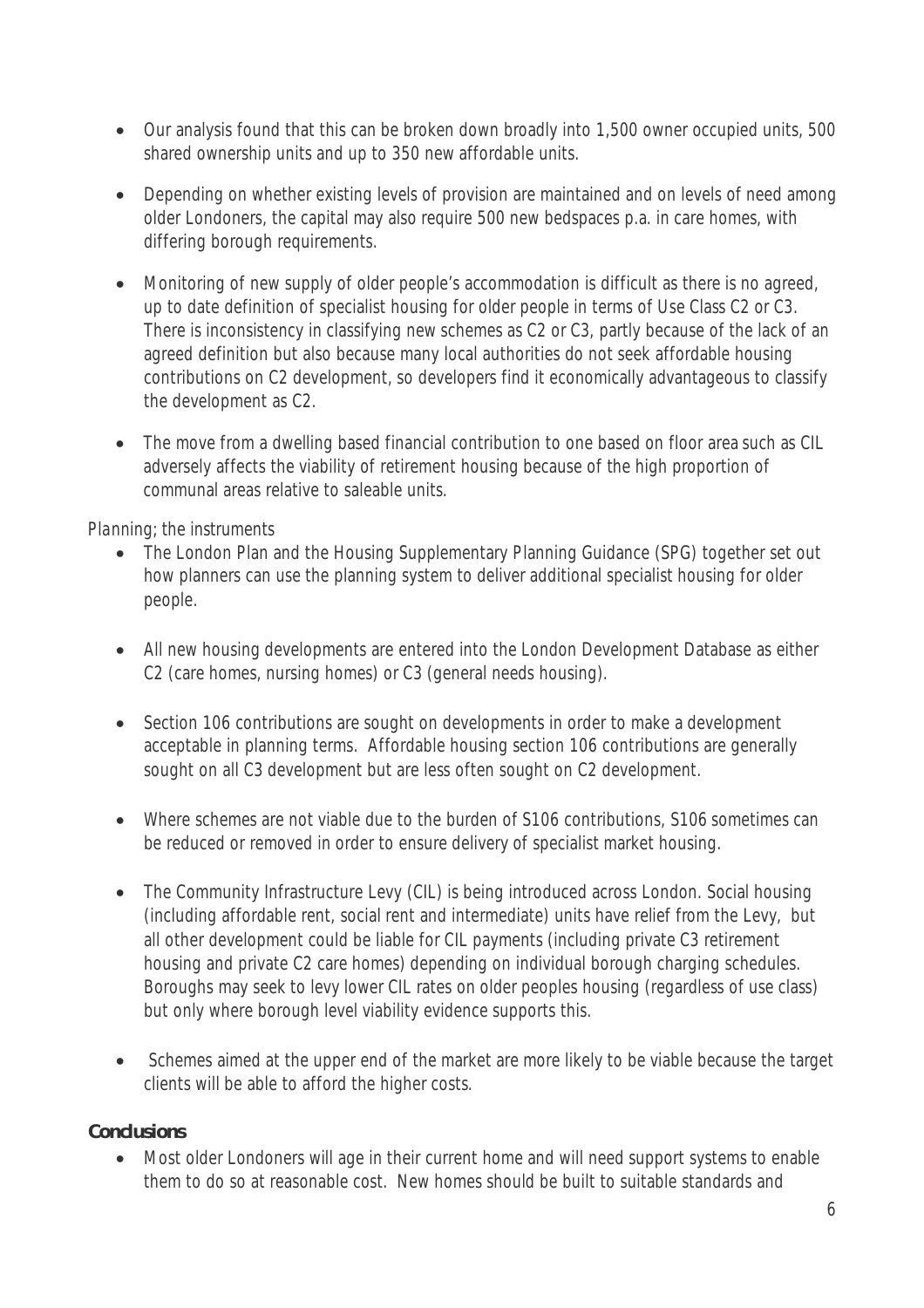facilitate the provision of Lifetime Neighbourhoods which help reduce isolation and maintain activity.

- A small minority will choose or need to move to specialist housing. At the present time that predominantly equates to social housing. The current limited choice of appropriate market housing to rent or buy could be improved by a clearer understanding of demand; better information to older potential movers; increased opportunities for new specialist supply; and the application of a process of viability appraisal which recognises the additional cost issues associated with the development of new specialist housing for older people.
- The core conclusion is that if older Londoners are to have greater choice of housing, there will need to be some offset to the higher costs of provision of specialist housing in order to make schemes viable. This will need to be established through a viability appraisal.

#### **Main recommendations**

- There needs to be a better understanding of the economics of development of specialist housing for older people compared with general needs housing as viability is a barrier to delivery. The GLA should explore how this can be incorporated into viability testing.
- Planning and housing departments should work with their commissioning departments to ensure that they have a joined up assessment of the housing needs of older Londoners. There needs to be a better monitoring of current and future specialist housing provision in the light of the lack of robust information at present. The Market Position Statements being developed by boroughs may help in this regard.
- Boroughs need to ensure that their local plans adequately reflect the needs of older people, perhaps going beyond the requirement in government's Strategic Housing Market Assessment guidance note.
- All purpose built housing for older people which provides self contained accommodation and their own lockable front door (whether within a block of flats or a group of houses) should be classed as C3 units. Units without these attributes should be C2 units.
- The Mayor now has control of the Affordable Homes Programme in London formally administered by the HCA. This provides an opportunity to ensure that affordable housing products are developed that meet London's older people's needs.

Detailed recommendations are set out in section 7 of this report.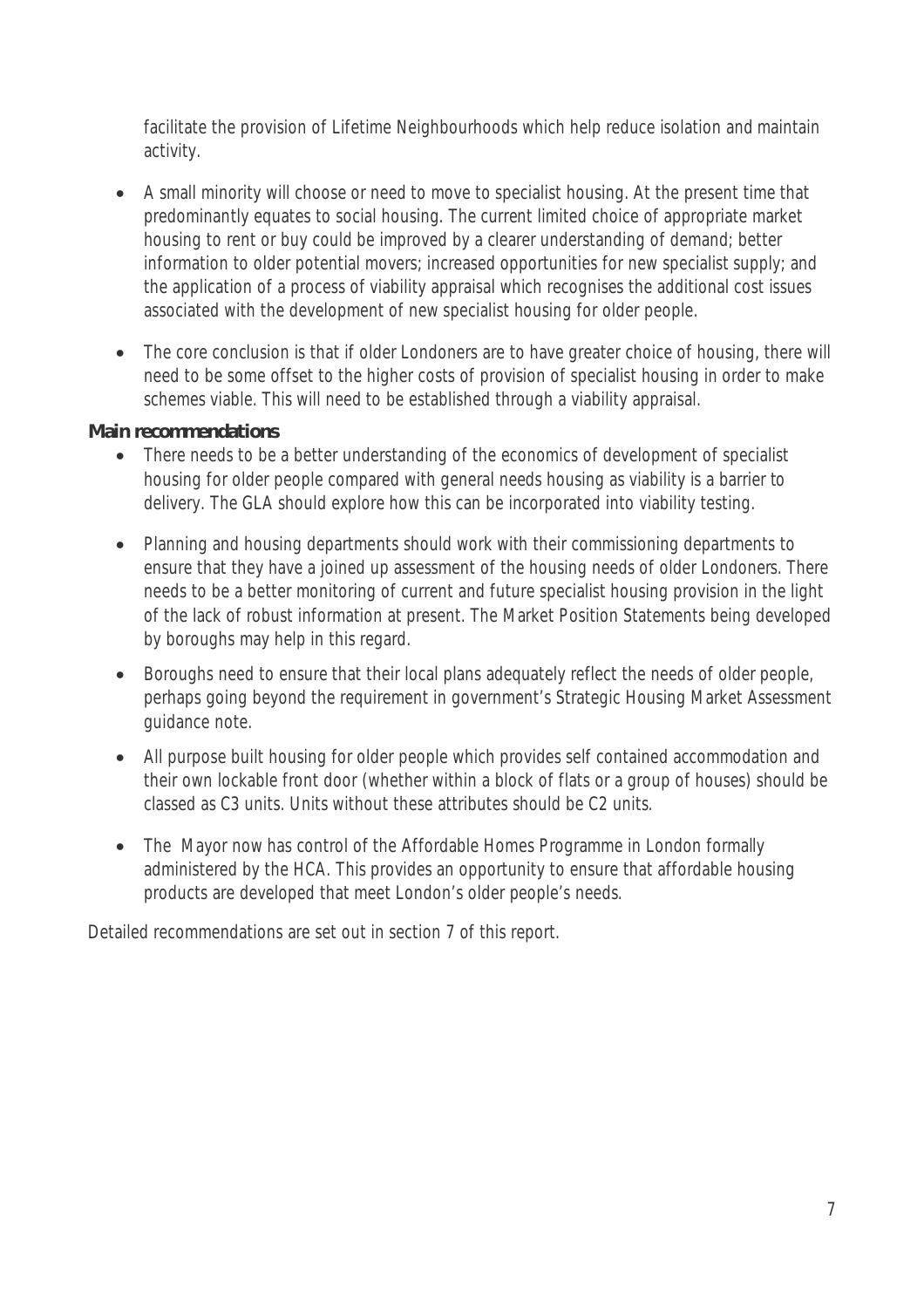## **1. The Challenge**

- 1.1 It is well known that the population is ageing as people are living longer (although not always healthier) lives<sup>1</sup>. The age profile of Londoners has typically been significantly younger than that of the rest of the UK but current population projections suggest that it is ageing faster than the national average. By 2031 London's population aged 90 and over is projected to double, while those aged 65 and over will increase by 31 percent.
- 1.2 At the same time, there is a perception of a lack of supply of suitable specialist housing for older people in London. Expectations are changing and certain types of sheltered accommodation in the affordable sector, such as a bed sitting room with shared facilities or a flat on or above the first floor without a lift, are now seen as outdated and can be hard to let to frail older persons. It is widely perceived that private sector specialist housing is in short supply and can be unaffordable to many older people.
- 1.3 The 2011 London Plan places a new emphasis on the quality of housing for older Londoners and the Mayor would like the needs of older people to be recognised with 'joined-up' strategies and new policy approaches, including new supplementary planning guidance. The evidence suggests that a genuine choice of homes that everyone can afford is required, with a better match between what people want and need and what is supplied.
- 1.4 In this context, the GLA commissioned a 'think piece' to look at the role of the planning system in helping to ensure that older Londoners have a genuine choice of homes that they can afford and which meet their requirements for different sizes and types of dwelling in high quality environments.
- 1.5 London faces particular constraints in that while older people need a wide range of housing options to meet their varying needs at different ages, the availability of such options is highly constrained. As a result many people end up 'staying put' in property that is not suited to their needs or have to move away from their locality, friends and family because the only suitable accommodation for them is out of the borough, or even outside London (see Appendix 1 for research findings on older people's housing options). While London requires more housing in general in order to meet the projected growth in population, and more housing that is affordable, within this there is also a need for more housing options for older people that currently are not being provided. The planning constraints on the provision of older people's housing are discussed in Section 4 while the other constraints are discussed in Section 5 and 6.

#### **Definitions**

- 1.6 An issue identified from the start was the definition of 'older people'. One definition is that of retirement age, traditionally assumed to be 60 for women and 65 for men. However, this definition is changing in line with European legislation to enable people to continue work beyond age 60 or 65. Many people are still fully employed after they have reached the official retirement age. At the same time, early retirement has become much more common. The model of future specialist housing requirements in London used in this report takes an age of 65 and over as its baseline, with a further breakdown for 75 and over. The findings of the model are presented in Section 3 with further details in Appendix 3.
- 1.7 A second key issue that emerged during the research was a lack of consistency in using definitions of housing for older people. This is not least because older people have varied needs and

 1 Residential Research: 2010 Retirement Housing Report, Knight Frank LLP, 2010.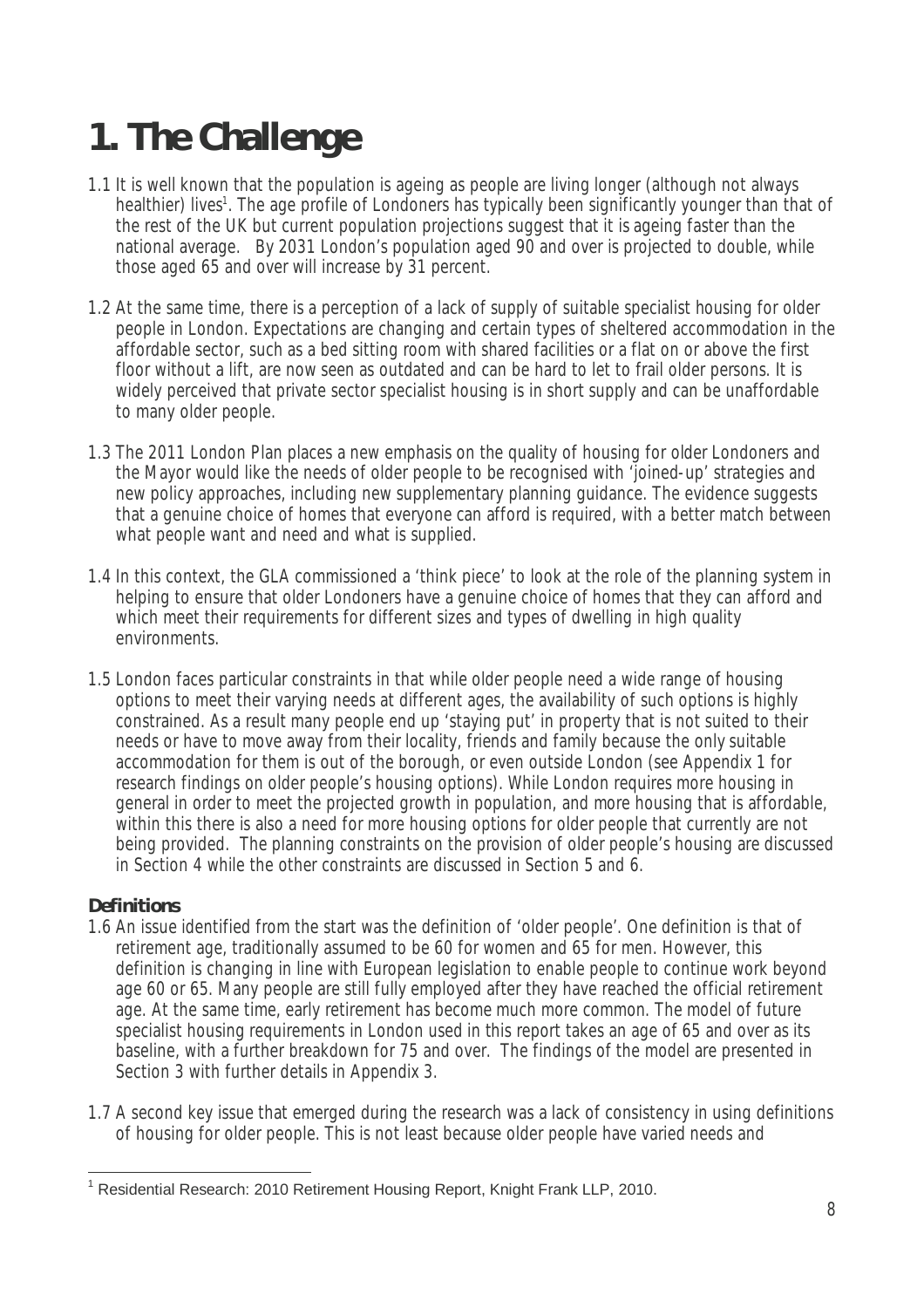preferences and cannot all be grouped together as requiring specialist housing (most will not). This lack of consistency permeates the literature and compounds difficulties for planners in classifying proposed schemes for older people's housing in a consistent way across London. This issue is discussed in greater detail in Appendix 4.

1.8 Section 3 explores the future requirements for and supply of specialist housing for older people in London while Section 4 explains the role of the planning system in enabling wider housing choices and the viability of delivery of new types of specialist housing in the London context.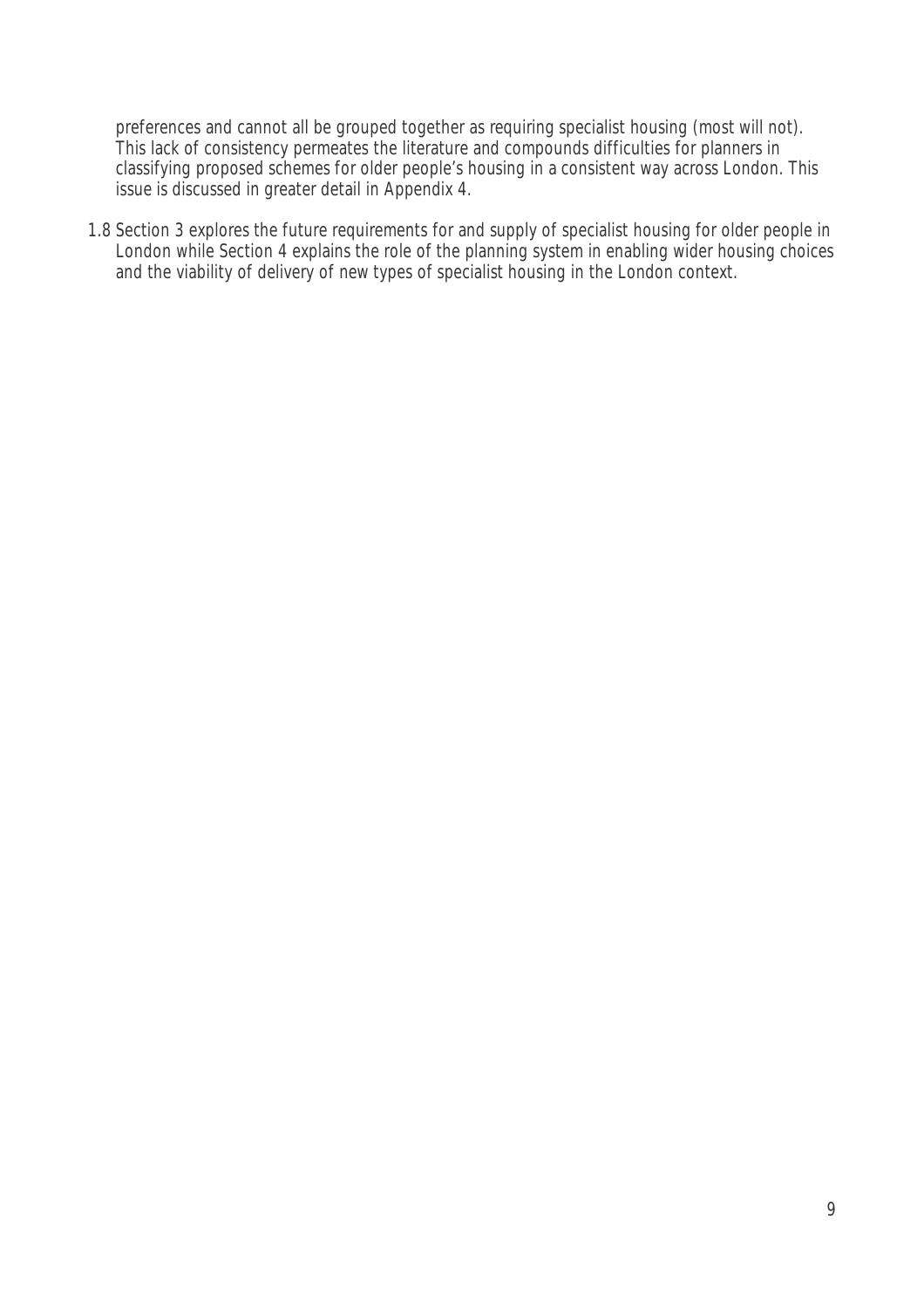## **2. Methodology**

2.1 The methodology comprised the following elements:

#### **Review of policy, legislation, and guidance**

2.2 National, regional and local planning policy was reviewed. The national context included the National Planning Policy Framework, the Localism Act, the Public Health White Paper, the Marmott Review and the Dilnot Review. The London Plan sets out the regional planning policy framework for London and the London Housing Strategy sets out affordable housing investment policy. Finally, a review of local planning policy approaches in the London borough's Development Plans was undertaken. We examined London borough Core Strategies, Housing Strategies and Older People's Strategies where these were available on their websites and followed up with telephone interviews where information was lacking. The review informed the rest of the project, particularly feeding into the questions to be asked in the email survey and the topics raised at the stakeholder workshops. Findings are presented in Appendices 1, 2, 4 and 5.

#### **Email survey**

- 2.3 We undertook an email survey of the London boroughs and selected stakeholders in order to explore how housing for older people was perceived at local level and to examine the nature of provision across the city. The review of policy and evidence informed the questions asked, which were intended to fill gaps in our knowledge and to provide a more up-to-date picture of policy, implementation and provision.
- 2.4 We used SurveyMonkey, an online survey facility that is easy for respondents to use.
- 2.5 Candidates for survey were contacted via:
	- London Housing Federation
	- NHF specialist supporting people group
	- All London Councils
	- Retirement Housing Group
	- $\bullet$  HIAs
	- HBF Older Person's Group (including McCarthy and Stone).
	- ARHM
	- $\bullet$  FROSH
	- $\bullet$  ARLA

2.6 The survey was sent to the following groups for wider distribution:

- Local authority housing officers
- Local authority planning officers
- Registered providers
- Private providers
- Home Improvement Agencies

#### **Stakeholder consultation**

2.7 Three workshops were held with stakeholder representatives In order to gain further understanding of the issues surrounding the provision of specialist older people's accommodation and to road-test the emerging findings and recommendations. These stimulated a discussion around potential recommendations for better use of the planning system to encourage and/or help provide a broader range of housing choices for older people. Consultation meetings were also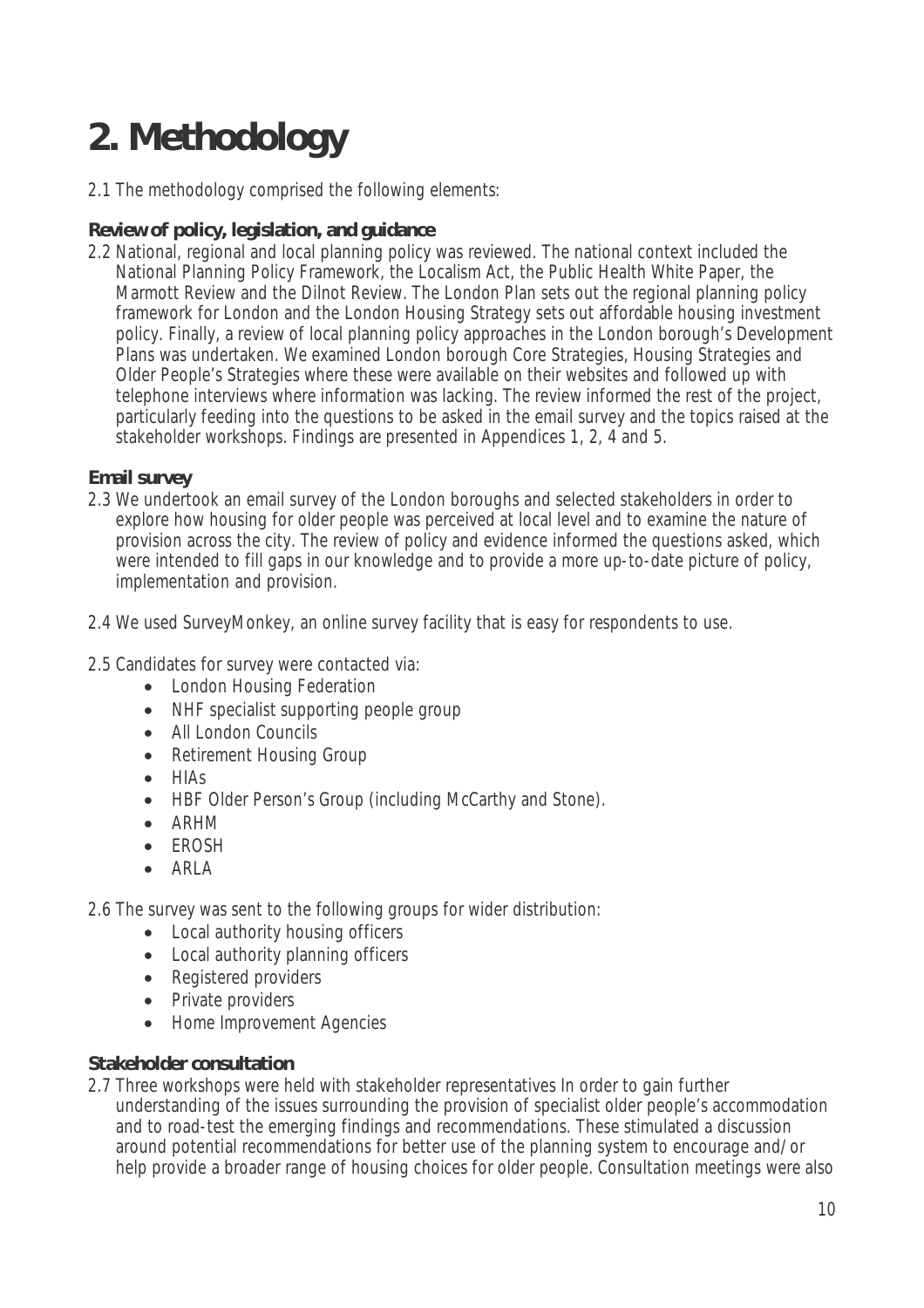held with several specialist architects and developers on the planning issues associated with the delivery of specialised housing for older people in London.

#### **Analysis of existing data**

- 2.8 In order to produce estimates of future demand for housing by older people, particularly those groups that are growing the fastest, notably the 'older' elderly (aged 80 plus), a range of existing datasets were interrogated. On demand and need, the recent GLA population and household projections by age and household type and the 2008 London Strategic Housing Market Assessment were analysed to provide a baseline and a benchmark for future growth. The English Housing Survey provided data on occupancy and affordability.
- 2.9 In order to produce estimates of the likely future supply of specialist older person's housing, data from the Elderly Accommodation Counsel and the HCA was complemented by an analysis of data from the London Development Database (LDD). The LDD contains information on all planning permissions granted in Greater London collected as part of the process of monitoring the London Plan. This includes planning application data relating to housing for older people, including residential institutions, sheltered housing and specialised housing.
- 2.10 With regard to the planning application data, information was provided by the LDD in three main data sets:
	- Applications relating to residential institutions;
	- Applications relating to sheltered housing;
	- Applications relating to general needs housing.

#### **Modelling**

- 2.11 In order to produce estimates of future demand and supply of older people's housing, the data were fed into a forecasting model which members of the team had developed for the Retirement Housing Group and which was made available for this project. The key characteristics of the model are summarised in the chart on page 12.
- 2.12 A distinctive feature of the model is that it enables the user to sensitivity test the impact of changes in key assumptions. It can also operate at both London wide and borough level. The findings from the modelling are presented in section 3 below. Further details of the modelling, the assumptions and the findings are given in Appendix 3.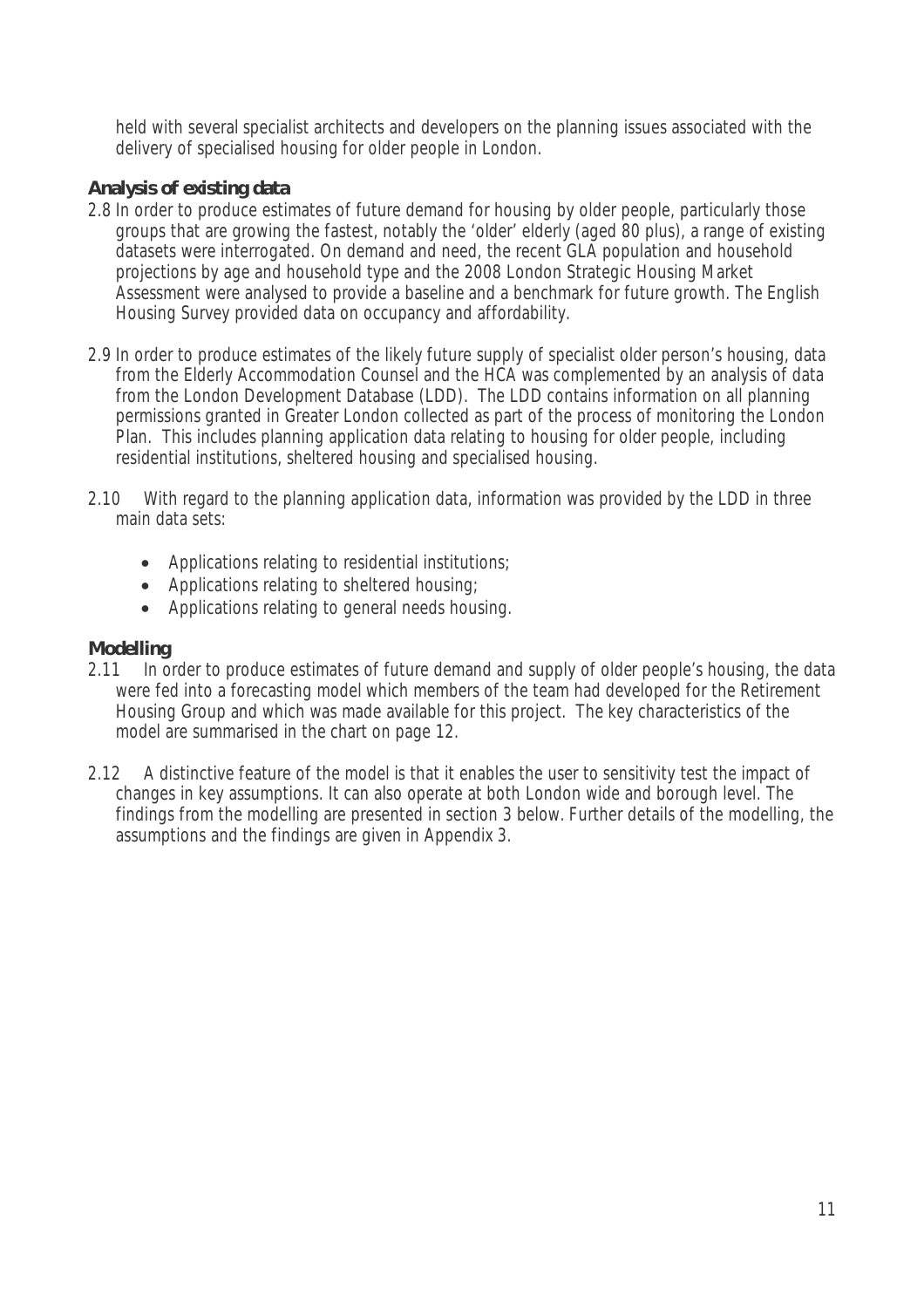

**Figure 1 Supply and demand forecasting model**

Source: Retirement Housing Group

#### **Viability appraisal of different types of specialist housing**

2.13 The economic viability of different types of specialist housing for older people was appraised using the GLA affordable housing viability toolkit – a residual valuation model. Full details are given in Appendix 6.

#### **The scope for shared equity for older people**

2.14 Further modelling was conducted by Professor Glen Bramley to explore the scope for and affordability of shared equity products for older people. This analysis is presented in Appendix 7.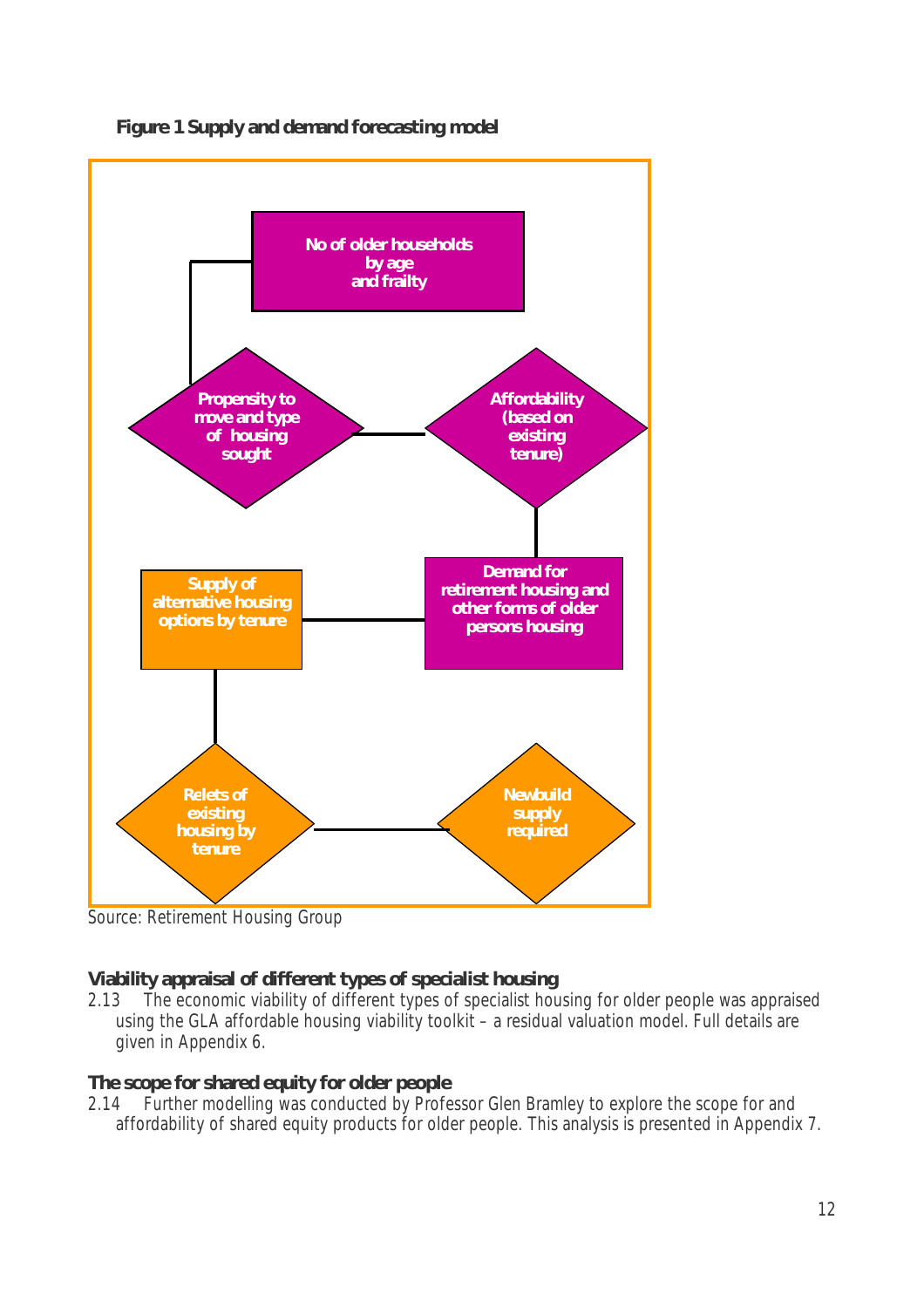## **3. Requirements and supply**

- 3.1 In line with the rest of the country, London faces an ageing population over the period to 2031. In 2001 older Londoners (aged 65 and over) accounted for 12.2% of the total population of Greater London. By 2031 they will account for 12.9% of all Londoners. The proportion of the population aged 85 and over will increase from 1.5% of the total in 2001 to 2.2% in 2031.
- 3.2 As the age of the population increases, so will the proportion of people with a disability. The average number of years people survive with a long term illness is increasing to an average of 5 years for both men and women<sup>2</sup>.
- 3.3 Older people are more likely to under-occupy their homes than younger people. By the age of 50, 60% of owner occupiers in London have 2 or more spare bedrooms. Social and private renters are much less likely to under-occupy – comparable figures are 17% and 28% respectively<sup>3</sup>.
- 3.4 The average age for moving into specialist older persons' housing has increased. Movers into retirement housing are now likely to be in their 70s and 80s rather than, as previously, in their 60s and 70s<sup>4</sup>. In the period to 2021 it is anticipated that it is households aged 85 and over who are most likely to consider a move into specialist accommodation. However, because the number of 65-84 year olds exceeds those aged 85 and over by a factor of 7:3 the 65-84 age group will continue to make up a significant proportion of total demand for specialist retirement housing.

#### **Downsizing**

- 3.5 Many people want to remain in mainstream housing, and it appears that more people would consider "downsizing" if more suitable homes that they could afford (across the full range of tenures) were available  $-$  homes designed to support them as they age<sup>5</sup>.
- 3.6 Research evidence shows that health improves and care needs fall when older persons with age related impairments move to more accessible accommodation<sup>6</sup>. The shortage of suitable options for specialist housing can lead to people having to move unnecessarily to residential care at a cost to the individual or the public purse of around  $£26,000$  a year<sup>7</sup>.
- 3.7 However only a small proportion of older households are likely to want to move into specialist older persons' accommodation. Research for the Housing Lin<sup>8</sup> found that in England fewer older people move to specialist older housing than in many other countries such as the USA, Australia or New Zealand.

#### **Supply of specialist retirement housing**

3.8 The bulk of specialist retirement housing is currently in the affordable sector. Across Greater London 81% of specialist older persons provision is in the social/affordable sector. Proportions range from less than 5% market housing in Camden, City of London, Hackney, Hammersmith,

j <sup>2</sup> Government Actuary's Department, ONS see chart 2 of Appendix.

<sup>3</sup> Commissioned table based on 2001 census

<sup>&</sup>lt;sup>4</sup> Commissioned Research for Retirement Housing Group.<br><sup>5</sup> Crousher K (2008) Including Usuaing Chaises and Aprim

Croucher K (2008) Including Housing Choices and Aspirations of Older People, Research from the New Horizons Programme, DCLG.

<sup>6</sup> *Some social consequences of remodelling English sheltered housing and care homes to extra care*" Wright Tinker et al in Ageing and Society Jan 2009

<sup>7</sup> Downsizing for older people into Specialist Accommodation Janet Sutherland Viewpoint 19 Housing LIN 2011

<sup>&</sup>lt;sup>8</sup> Downsizing for older people into Specialist Accommodation Janet Sutherland 2011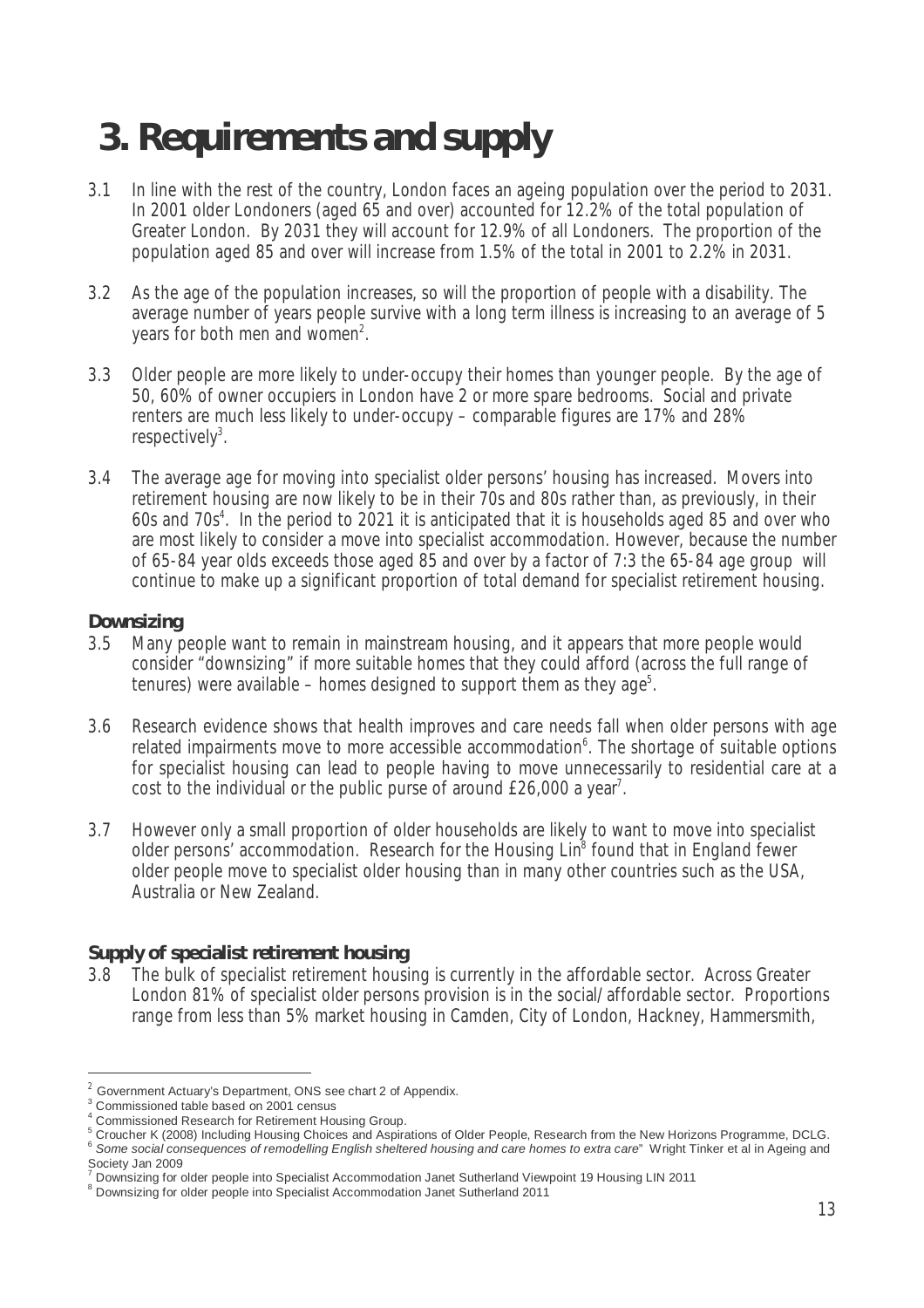Haringey, Islington, Lambeth, Newham, Southwark and Wandsworth to 33% or more in Barnet, Bromley, Harrow and Redbridge.

- 3.9 Not all home owners can afford to buy specialist retirement market housing, and even fewer can afford to buy Extra Care where service charges are higher. Providers and organisations who provide assistance and advice to older people who are looking to move also spoke about the need for a shared ownership/shared equity product (both mainstream and specialist). The research identifies (Appendix 2) that there is a very considerable "squeezed middle"; those older people who do not have enough equity and/or income to meet their changing needs as they age, and do not qualify for assistance in housing or support *"Retired nurses and teachers cannot afford to move in the private sector and are not eligible for support from the state sector".<sup>9</sup>* The need for shared equity is likely to increase with growing demand for Extra Care housing and greater expectations that individuals will pay for personalised care.<sup>10</sup> See also Appendix 1 for further discussion.
- 3.10 Newbuild provision of retirement housing is patchy. Combined analysis of the LDD and HCA data would suggest that total specialist provision for older persons is of the order of 2,100 units over three years or 700 units a year. Given that it seems probable that the LDD is underrecording total provision of specialist older persons housing because it is not always possible to identify it as such, we also made use of First Stop (Elderly Accommodation Counsel) data on total provision of older persons accommodation in London to arrive at an estimate of net new provision. We compared First Stop data on older persons' specialist housing provision for final quarter 2009 and final quarter 2011. This showed that total provision in London had risen from 56,533 units to 59,175 units, an increase of 2,587 units or just under 1300 units a year. New provision took the form of 1957 affordable units and 630 market units over two years. Only 7 London boroughs (Barking, Croydon, Haringey, Havering, Islington, Southwark and Wandsworth) showed an increase of more than 10 market units a year.

#### **Modelling demand for specialist retirement housing**

3.11 We modelled potential demand for specialist retirement housing in 2011 and 2021 using the following assumptions which are based on past trends in actual behaviour (see Appendix 3 for details). The demand for shared ownership was modelled separately (see Appendix 7 for details)

#### **Assumptions**

- 15% of over 75s and 2.5% of over 65s seek to move to retirement housing
- Of these, all social and private renters move into affordable retirement housing. 85% of home owners move into outright purchase of retirement housing and 15% of home owners move into shared ownership<sup>11</sup>.
- All existing retirement housing is assumed to be fit for purpose and to remain in use until 2021. We also sensitivity test assuming that 50% of social rented retirement housing is either decommissioned or let to persons who would not qualify under the relatively cautious criteria we have adopted above.<sup>12</sup>

 9 Downsizing for Older People into Specialist Accommodation, Housing LIN Viewpoint 19, 2011

<sup>&</sup>lt;sup>10</sup> Overton L (2010) Housing and Finance in Later Life, Age UK

<sup>&</sup>lt;sup>11</sup> We have used data from the English Housing Survey to look at the size of property (and hence equity held) by older home owners at borough level and have found that 85% of older home owners in London could afford to buy a newbuild 1 bed sheltered flat. There is therefore a minimum of 15% of all home owners who could only afford a shared equity product and this proportion may well be higher if account is taken of consumer preferences and other calls on household expenditure.

<sup>&</sup>lt;sup>12</sup> Robust data on stock condition and occupancy of affordable older persons housing is not readily available across London. The 50% figure was quoted by two London boroughs and accords with experience by districts outside London who have undertaken stock condition and suitability surveys.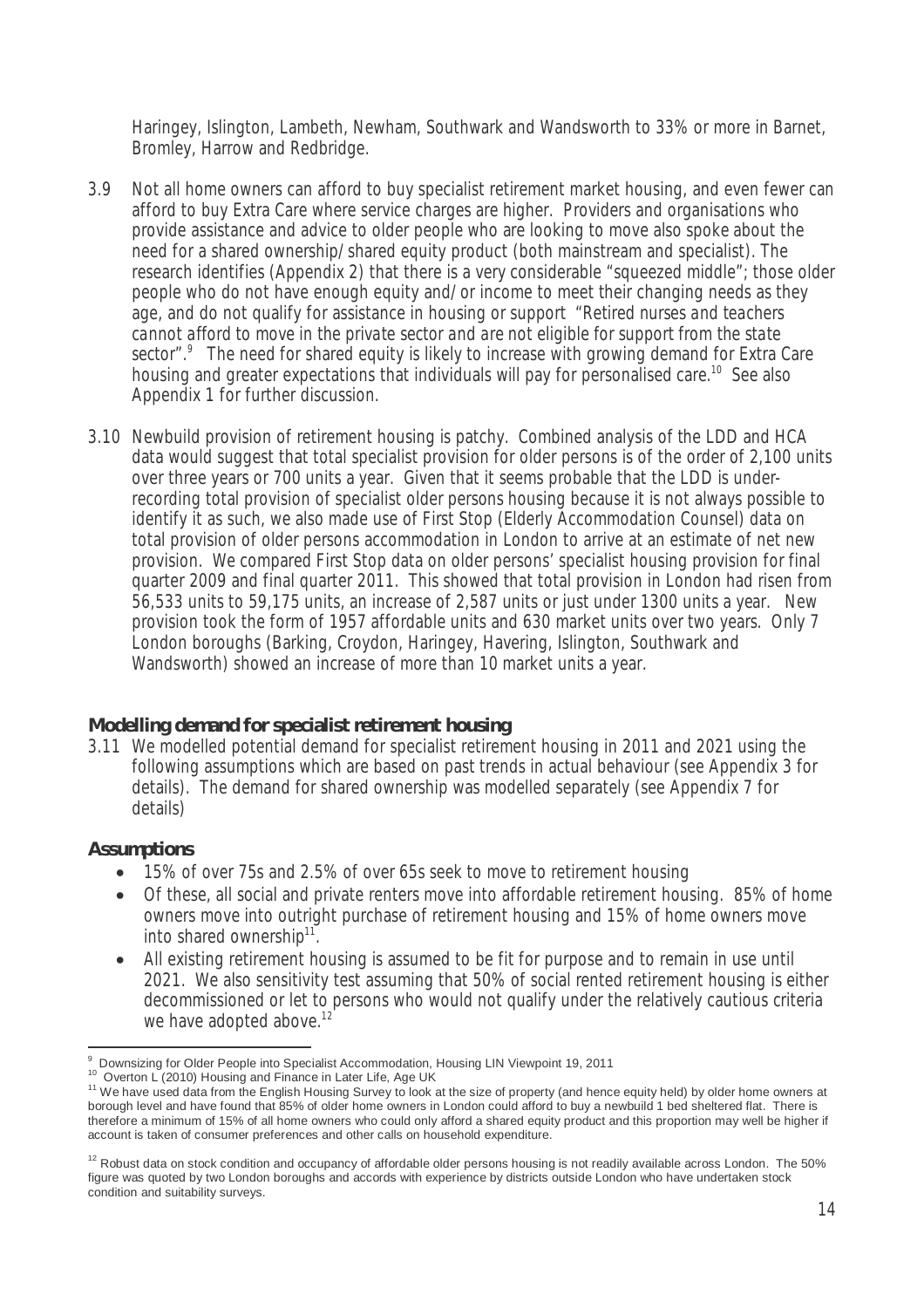- 10% of over 85s require accommodation in a care home (based on the current national position<sup>13</sup>). We sensitivity test at 5% of over 85s requiring accommodation in a care home. This assumes that current policies to increase home care and provision of Extra Care are successful in reducing demand for care homes by 50%. Actual performance is likely to fall between these two extremes.
- Supply of care home beds remains at its present level.
- We have not attempted to distinguish between demand for sheltered housing and demand for Extra Care. No evidence has been produced which would enable us to develop firm criteria for allocation of households between the two products and considerable doubt has been expressed by providers that Extra Care provision will continue at its present rate of delivery and in its present form. We do think it is important for the GLA and individual boroughs to ensure that new specialist provision is to appropriate standards and that there is a wide range of provision within individual boroughs. Subject to these caveats we can see a role for both sheltered and Extra Care.

### **Results of modelling supply**

### **High supply scenario**

- 3.12 The main findings if one assumes that none of the affordable stock is unfit (the High Supply scenario) are that;
	- All boroughs have a shortfall of owner-occupied older persons housing
	- The modest but definite demand for shared ownership is not being met
	- All boroughs except Tower Hamlets have a surplus of affordable units
	- In this scenario supply and demand in London are broadly in balance but there are severe mismatches by tenure and borough.

### **Low supply scenario**

- 3.13 The main findings if one assumes that 50% of the affordable stock is unfit (the Low Supply scenario) are that:
	- No boroughs have an overall surplus of retirement housing.
	- All boroughs have a shortfall of owner-occupied older persons housing.
	- The modest but definite demand for shared ownership is not being met
	- 12 boroughs have a surplus of affordable units (assuming that 50% of affordable units are **not** fit for purpose).
	- There is a London-wide shortfall of some 20,000+ units of specialist accommodation in 2011 rising to 23.600 units in 2021.
- 3.14 Table 3.1 below shows the annual need for new provision by borough and tenure based on both the high supply and low supply scenarios. The actual condition of the stock can be expected to lie somewhere between these two scenarios and will vary between boroughs.

 $\overline{a}$ 13 Source POPPI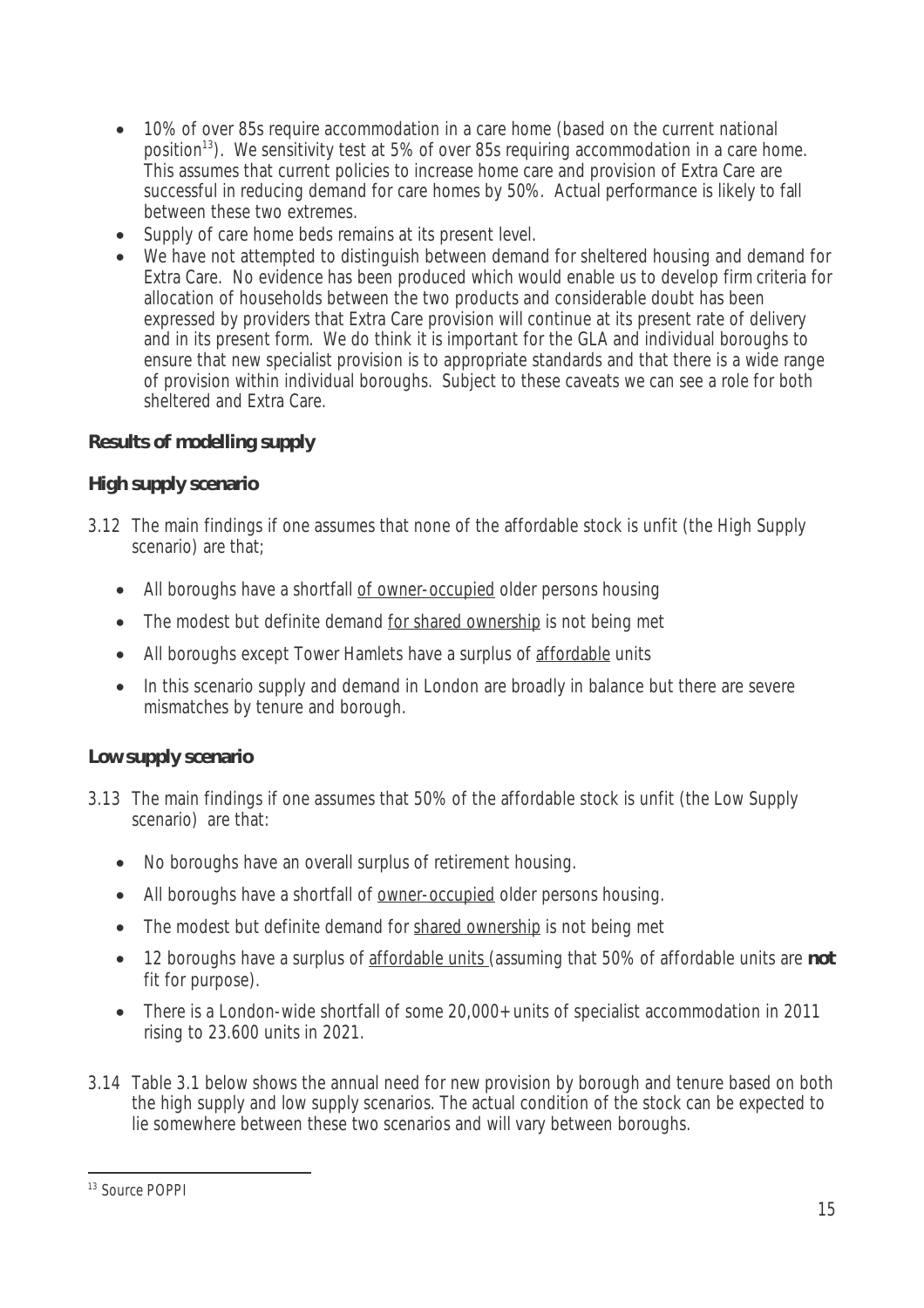#### **Key conclusions**

- across London there is an annual need for new provision of 1,541 owner occupied units and 465 shared ownership units over the period 2011-2021.
- If **all** the affordable stock is fit for purpose and occupied by older persons with age related impairments there is no need for any additional provision of affordable units. However, many local authorities say this is not the case as much of the stock is outdated and/or unsuitable for people with age-related impairments.
- If **50%** of the affordable stock is either not fit for purpose or occupied by persons who do not have age related impairments then there is a need for 361 newbuild affordable units a year.
- 3.15 If we compare current (2011) demand for care home beds with current (2009) supply there is a Londonwide shortfall of 5,300 care home beds assuming that in line with national averages 10% of over 85s and 2% of persons aged 75-84 require a care home bed.
- 3.16 If demand continues at the same level by 2021 and there is no increase in supply then by 2021 there will be an overall shortfall of over 8,000 bedspaces. If demand for care home beds falls to 5% of over 85s and 1% of persons aged 75-85 then there is a surplus of care home beds but this situation will only arise if there is considerably increased provision of Extra Care housing and improved provision of care services in general needs and other specialist housing (including improvements in the ability to cope with late stage dementia outside a care home setting which is unlikely given the projected increase in dementia).
- 3.17 See Appendix 3 for the detailed findings and scenario testing.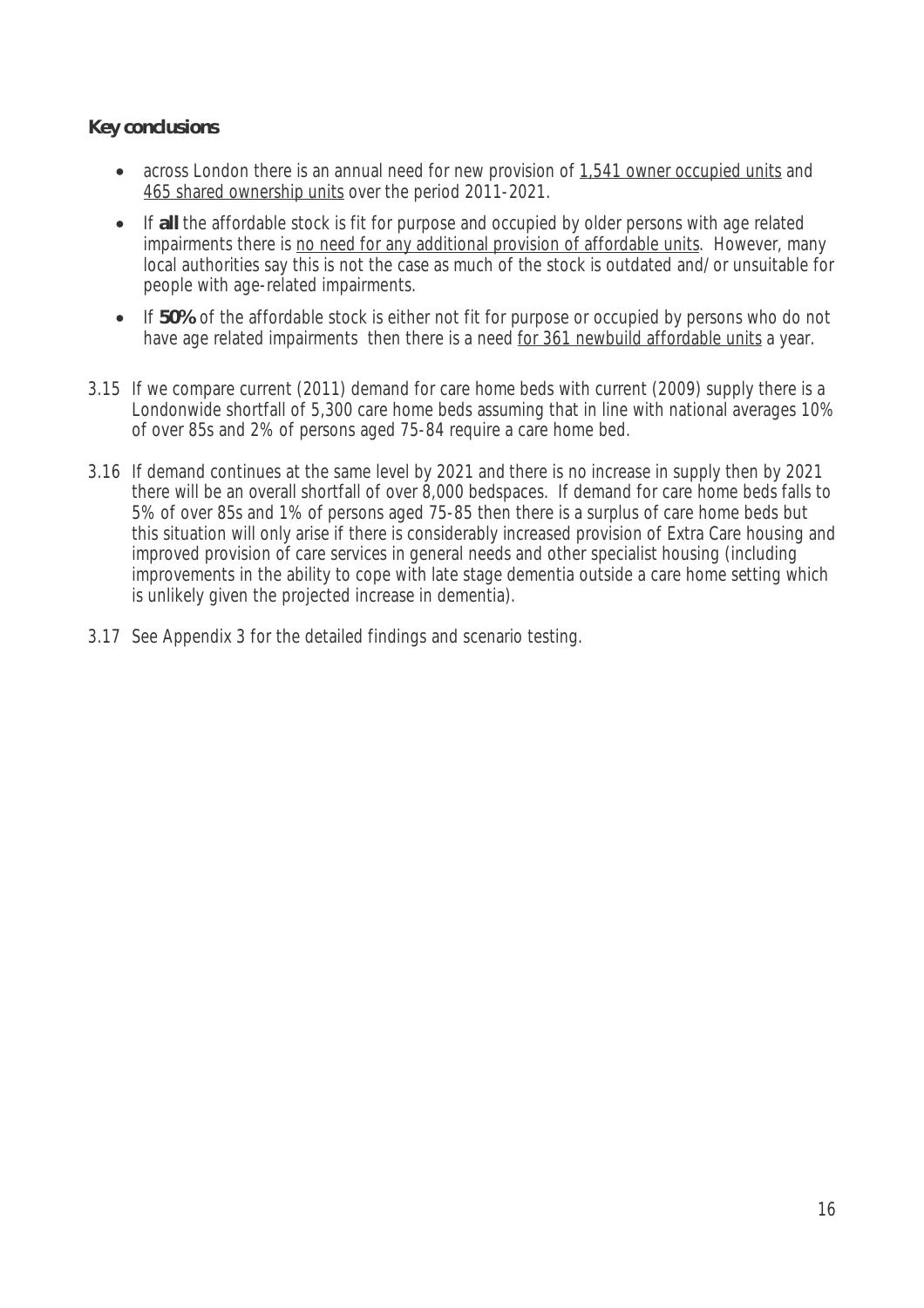|                                |                 | pa                                   |               |                 |                                     | pa                         |                 |      |
|--------------------------------|-----------------|--------------------------------------|---------------|-----------------|-------------------------------------|----------------------------|-----------------|------|
|                                |                 | <b>Shortfall/Surplus High Supply</b> |               |                 | <b>Shortfall/Surplus Low supply</b> |                            |                 |      |
|                                | Sale            | Shared<br>Ownership                  | Rent          | All             | <b>Sale</b>                         | <b>Shared</b><br>Ownership | Rent            | All  |
|                                |                 |                                      |               |                 |                                     |                            |                 |      |
| <b>B&amp;D</b>                 | 41              | 10                                   | $-42$         | $\overline{9}$  | 41                                  | 10                         | 16              | 67   |
| <b>Barnet</b>                  | 69              | $\overline{26}$                      | $-78$         | 18              | 69                                  | $\overline{26}$            | 14              | 110  |
| <b>Bexley</b>                  | 17              | $\overline{21}$                      | $-69$         | $-32$           | 17                                  | 21                         | $\overline{0}$  | 38   |
| <b>Brent</b>                   | 86              | 21                                   | $-14$         | 94              | 86                                  | 21                         | 47              | 154  |
| <b>Bromley</b>                 | 56              | 30                                   | $-121$        | $-35$           | 56                                  | 30                         | $-10$           | 76   |
| <b>Camden</b>                  | 42              | $\overline{8}$                       | $-104$        | $-54$           | 42                                  | 8                          | $-8$            | 42   |
| City                           | na              | na                                   | na            | na              | na                                  | na                         | na              | na   |
| Croydon                        | 85              | 29                                   | $-129$        | $-15$           | 85                                  | 29                         | $-12$           | 103  |
| <b>Ealing</b>                  | 101             | 23                                   | $-53$         | 71              | 101                                 | 23                         | 29              | 153  |
| <b>Enfield</b>                 | 55              | 23                                   | $-62$         | 16              | 55                                  | 23                         | 13              | 91   |
| Greenwich                      | 62              | 14                                   | $-60$         | 16              | 62                                  | 14                         | 29              | 105  |
| <b>Hackney</b>                 | $\overline{26}$ | 6                                    | $-74$         | $-42$           | $\overline{26}$                     | 6                          | 11              | 43   |
| H&F                            | 32              | 6                                    | $-103$        | $-65$           | 32                                  | 6                          | $-13$           | 26   |
| <b>Haringey</b>                | 45              | 9                                    | $-156$        | $-103$          | 45                                  | 9                          | $-45$           | 9    |
| <b>Harrow</b>                  | 63              | 21                                   | $-51$         | 32              | 63                                  | 21                         | 5               | 88   |
| <b>Havering</b>                | 57              | 22                                   | $-82$         | $-3$            | 57                                  | 22                         | $-7$            | 72   |
| <b>Hillingdon</b>              | 82              | 20                                   | $-65$         | 38              | 82                                  | 20                         | 6               | 108  |
| <b>Hounslow</b>                | 50              | 13                                   | $-31$         | $\overline{32}$ | 50                                  | 13                         | $\overline{27}$ | 90   |
| <b>Islington</b>               | 20              | 5                                    | $-14$         | 11              | 20                                  | $\overline{5}$             | 36              | 61   |
| K&C                            | 49              | 10                                   | $-8$          | 51              | 49                                  | 10                         | 55              | 114  |
| <b>Kingston</b>                | 39              | 13                                   | $-83$         | $-31$           | 39                                  | 13                         | $-20$           | 32   |
| <b>Lambeth</b>                 | 44              | 9                                    | $-117$        | $-64$           | 44                                  | 9                          | $-14$           | 39   |
| Lewisham                       | 30              | 9                                    | $-41$         | $-2$            | 30                                  | 9                          | 21              | 60   |
| <b>Merton</b>                  | 66              | 16                                   | $-23$         | 60              | 66                                  | 16                         | 20              | 103  |
| Newham                         | 40              | 7                                    | $-50$         | $-4$            | 40                                  | 7                          | 16              | 62   |
| <b>Redbridge</b>               | 21              | 20                                   | $-60$         | $-19$           | $\overline{21}$                     | 20                         | $\overline{5}$  | 47   |
| <b>Richmond</b>                | 52              | 15                                   | $-23$         | 44              | 52                                  | 15                         | 19              | 86   |
| <b>Southwark</b>               | 31              | 6                                    | $-18$         | 19              | 31                                  | 6                          | 51              | 87   |
| <b>Sutton</b>                  | 22              | 13                                   | $-78$         | $-42$           | 22                                  | 13                         | $-8$            | 28   |
| <b>Tower</b><br><b>Hamlets</b> | 26              | $\overline{5}$                       | $\mathfrak b$ | 36              | $\overline{26}$                     | $\overline{5}$             | 54              | 84   |
| Waltham<br><b>Forest</b>       | 47              | 13                                   | $-41$         | 19              | 47                                  | $\overline{13}$            | 22              | 81   |
| Wandsworth                     | 31              | 10                                   | $-130$        | $-89$           | 31                                  | 10                         | $-25$           | 17   |
| Westminster                    | 56              | 11                                   | $-77$         | $-10$           | 56                                  | 11                         | 27              | 94   |
| <b>LONDON</b>                  | 1541            | 465                                  | $-2051$       | $-46$           | 1541                                | 465                        | 361             | 2366 |

**Table 3.1 Annual potential demand for specialist older persons housing by borough and tenure 2011-2021 (high and low affordable housing supply scenarios)**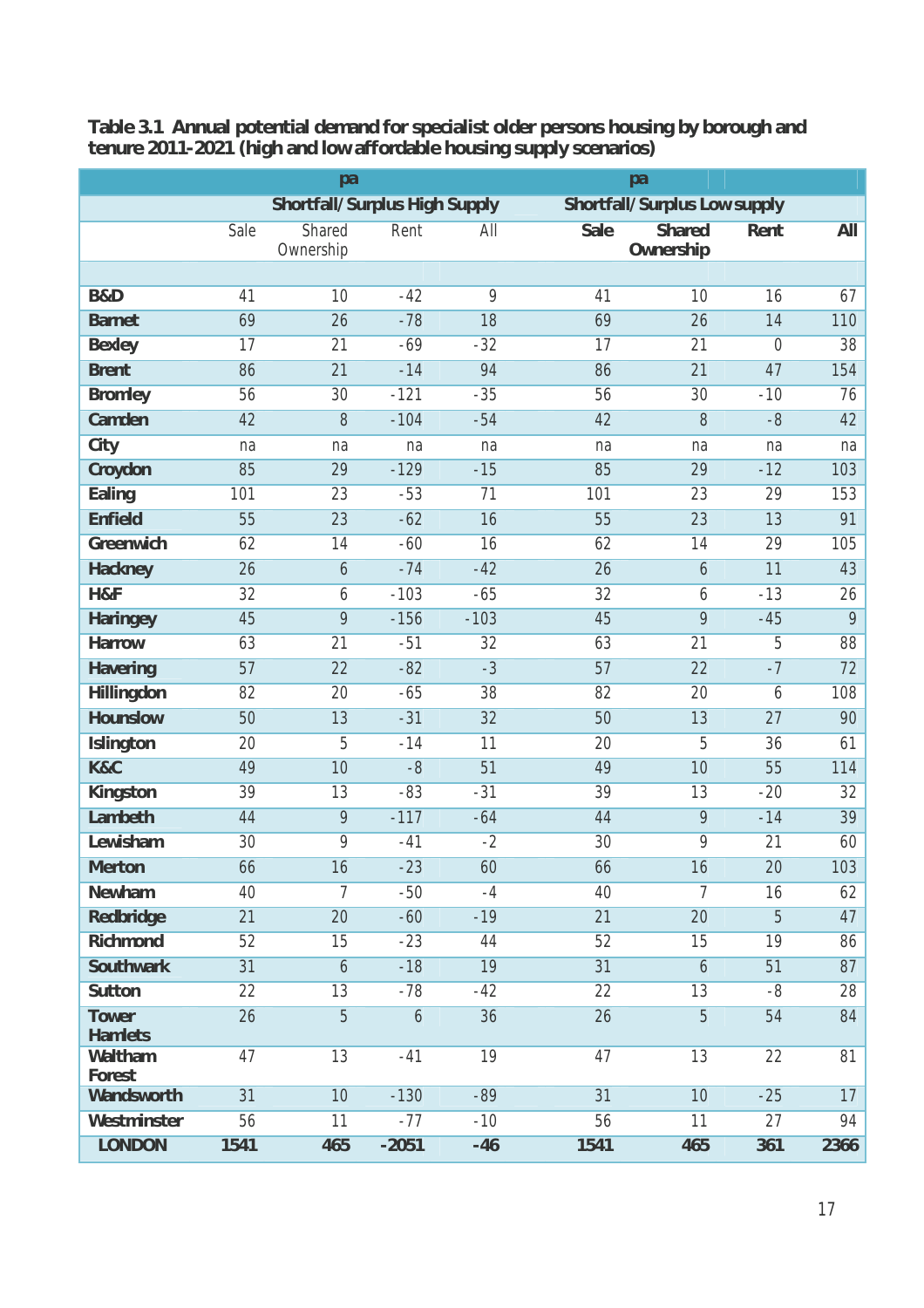## **4. Planning Policy and Viability**

#### **Introduction**

4.1 The Mayor's London Plan seeks to take better account of the needs of London's older people as a whole. In the context of an ageing population, planners need to be able to plan for sufficient specialised housing for older people to meet projected needs. Therefore key objectives of the research were to identify any barriers to delivery stemming from the planning system, in terms of policy, practice and cost implications, and to explore ways to address them by providing tools that the GLA and the boroughs could use to improve their older person friendly policies.

#### **The national policy framework**

- 4.2 Section 6 of the NPPF, *Delivering a wide choice of high quality homes*, urges local planning authorities to:
	- *plan for a mix of housing based on current and future demographic trends, market trends and the needs of different groups in the community (such as, but not limited to, families with children, older people, people with disabilities, service families and people wishing to build their own homes);*

#### 4.3 Para. 159, *Housing*, states:

 *Local planning authorities should have a clear understanding of housing needs in their area. They should:*

- *prepare a Strategic Housing Market Assessment to assess their full housing needs, working with neighbouring authorities where housing market areas cross administrative boundaries. The Strategic Housing Market Assessment should identify the scale and mix of housing and the range of tenures that the local population is likely to need over the plan period which:* 
	- o *meets household and population projections, taking account of migration and demographic change;*
	- o *addresses the need for all types of housing, including affordable housing and the needs of different groups in the community (such as, but not limited to, families with children, older people, people with disabilities, service families and people wishing to build their own homes); and*
	- o *caters for housing demand and the scale of housing supply necessary to meet this demand;*
- *prepare a Strategic Housing Land Availability Assessment to establish realistic assumptions about the availability, suitability and the likely economic viability of land to meet the identified need for housing over the plan period.*

#### **Older people's housing policies in the London Plan**

- 4.4 The London Plan already addresses the issues identified by DCLG. The Mayor has identified older people's housing requirements as one of the most important planning issues for London and there are numerous references to the housing needs of older people and how these should be addressed. They include paragraphs 3.6, 3.44, 3.48, 3.50 and 3.51. The London Plan recognises that that planning system can be used to ensure the delivery of different types of specialist accommodation/services for older people through the use of section 106 agreements.
	- Paragraph 3.51 of the London Plan states that in view of the scale of the projected growth in London's older population and the housing affordability issues it raises, this Plan supports boroughs in seeking application of the principles of its affordable housing policies (policies 3.10-3.13) to the range of developments – including those falling within Use Class C2 – which cater specifically for older people.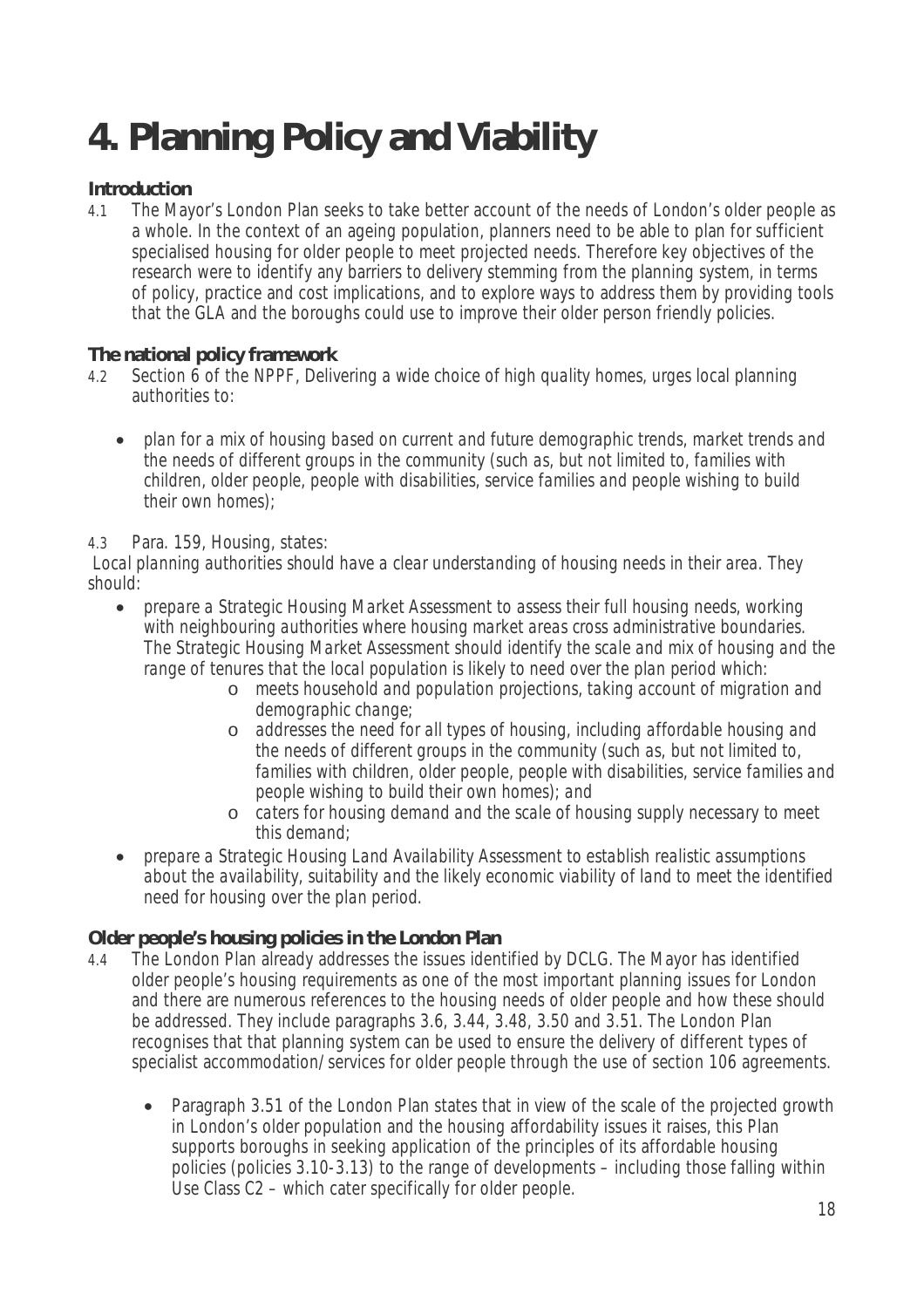- 4.5 The draft Housing SPG set out how these principles will work in practice through s106, however, this could be clarified to detail how section 106 agreements can be used to both ensure that large residential schemes deliver older persons housing to meet need and also to ensure that proposed older person schemes are delivering the right type of housing to meet the identified need (including affordable older persons accommodation/services ). Paragraph 3.1.35 notes that the London Plan '*recognises that, in appropriate situations e.g. where development capacity is limited and the proposal would not otherwise meet the spectrum of need identified through the LDF for an area, a borough may wish to address the negative impact of a specialist development (whether C2 or C3) and, with the developer, seek to make it acceptable through a S106 agreement applying the principles used in affordable housing policy. The Plan provides a transparent, consistent mechanism to enable boroughs to do this, by providing pan London criteria. In testing whether such contributions should be sought, boroughs should therefore take account of:*
	- *site circumstances*
	- *development viability*
	- *needs assessments*
	- *availability of development capacity*
	- *relevant public subsidy*
	- *the need to encourage rather than restrain development, and*
	- *promotion of mixed and balanced communities*'.
- 4.6 The way in which these principles can be applied most effectively will vary with local circumstances and will require close integration between planning and other borough strategies to meet social needs. Such an integrated approach will also be required to address the needs of other groups which may require similar accommodation-based supported care services as well as hostels, refuges and foyers.
- 4.7 This research has shown that there is a particular issue for the "squeezed middle" in accessing appropriate older persons accommodation/services and the use of section 106 requirements for products targeted at this group could particularly help address this issue e.g. for the different types intermediate/affordable housing products suggested in appendix 2.
- 4.8 These principles suggest that for specialist housing for older people, a purely mechanistic approach to application of section 106 is not appropriate. It is particularly important, that the use of section 106's to ensure the delivery of particular types of older peoples housing does not render schemes unviable. Viability appraisals is cricual in determining if such requirements are realistic.
- 4.9 A review of planning and housing policies in the London boroughs found considerable variation in the degree to which they explicitly mentioned the treatment of specialist housing for older people in their development plan documents (see Appendix 5 for more details). However, many did have up to date Housing Strategies which explicitly set out the need for older people's housing, even if this was not yet in their local plans. This may be a reflection of the approach suggested by government guidance on the preparation of Strategic Housing Market Assessments. While the evidence in Section 3 of this report showed that relatively few specialist units had been built in recent years, it may also be that these policies have not yet had time to take effect. The London Plan and the draft Housing SPG could usefully provide additional detail on how boroughs can deliver greater housing choice for Londoners as they grow older.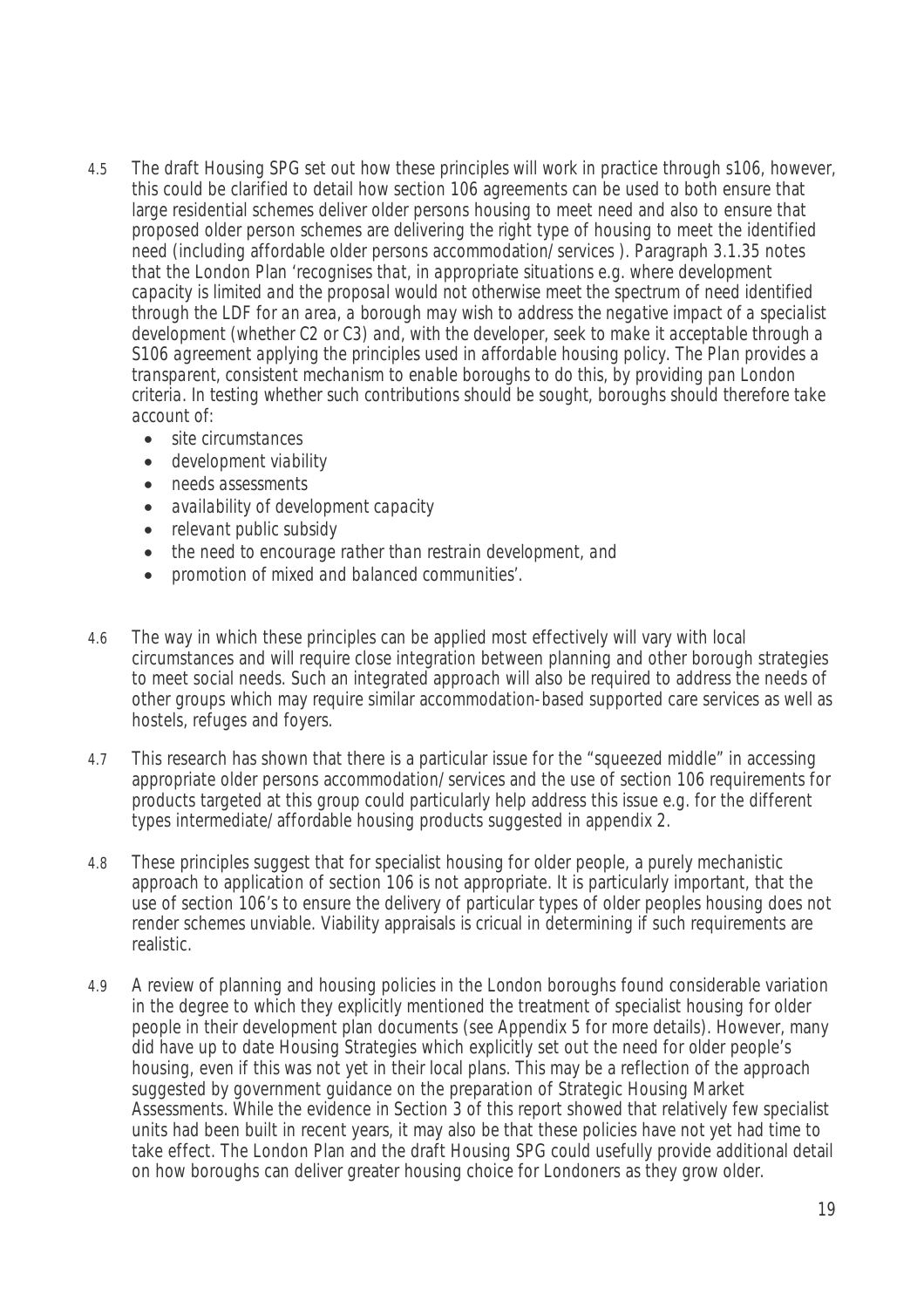### **Planning barriers to increased provision of older people's housing**

- 4.10 The research found a number of barriers to increased delivery. These may be summarised as:
	- A problem of definition and interpretation with respect to the use class categories for the various specialised housing options available for older people.
	- Boroughs do not always appear to have detailed understanding of the needs of their older people and appear to be prioritising the housing needs of older people despite having older people's housing strategies and policies in many cases<sup>14</sup>.
	- Insufficient account is being taken of the viability issues associated with housing for older people.

These are discussed in more detail below.

### **Barrier 1 Definitions**

- 4.11 The draft Housing SPG broke housing needs for older Londoners into the following three categories:
	- Mainstream housing (general needs with no specialised features, lifetime homes, wheelchair accessible).
	- Specialised housing for older people (sheltered, very sheltered/assisted living, extra care, close care and retirement villages).
	- Registered care homes.

#### *Use Classes C2 vs C3*

- 4.12 There is debate about whether specialist housing for older people should be Use Class 2 or 3. The definitions of housing in the Use Class Orders do not reflect the three-way breakdown suggested as an option in the draft Housing SPG. In the absence of a separate class for specialist older people's housing, some developers try to get specialist schemes classed as C2 in order to minimise S106 contributions because they think S106 will make schemes unviable. In some cases they succeed. As a result there is inconsistency across boroughs in the way they define and classify housing for older people.
- 4.13 Specialised housing for older people such as sheltered housing or extra care housing could be Use Class 2 because it provides residence-based care and support but could also be recorded as Use Class 3 because it provides self contained self-catering accommodation. There is a widely held view that the needs of those older people currently living in schemes classed as sheltered housing could equally be met by general needs housing provided the units were built to wheelchair accessible housing standards and to Lifetime Homes standard. Against this is the 'human heart' or personal touch issue. Older people are often living alone and can become isolated, so that a resident warden provides the human contact that is not available in general needs housing. On this view, sheltered housing would be Use Class C2. However, this is further complicated by the fact that resident wardens are being removed from many local authority schemes.
- 4.14 To help address this problem we have developed a typology of older people's housing together with draft guidance notes which set out how planning authorities should approach issues such as viability and S106 contributions in relation to older people's housing (see Appendix 8).
- 4.15 The Housing Learning and Improvement Network (Housing LIN), an independent 'knowledge exchange hub' for housing, health and social care practitioners, has recently issued a useful

 $\overline{a}$ <sup>14</sup> See Appendix 4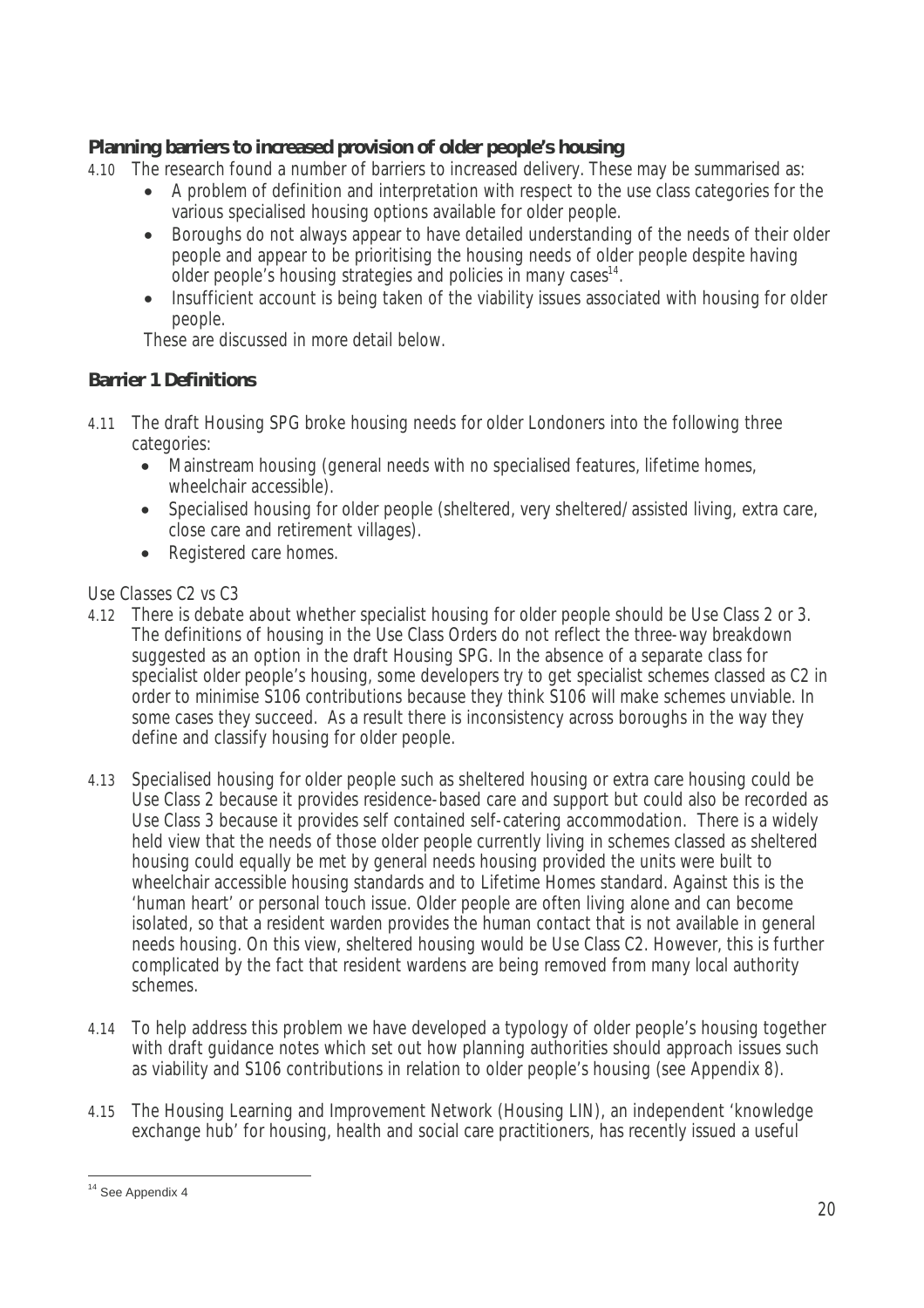summary of the debate around this controversial issue<sup>15</sup> which sets out the arguments for viewing specialised housing for older people as either C2 or C3. The debate revolves around two considerations:

- Do all dwellings have their own front door? (C3)
- Is the level of care provided both so extensive and so fundamental a requirement of living in the development that it can more properly be regarded as residential care? (C2)
- 4.16 Extra Care housing is intended to cater for a cross section of older people and to offer the option of on-site care should they need it. It is not intended to cater exclusively for the very frail and the economics of provision of Extra Care housing break down if this group becomes the sole or main occupants.
- 4.17 The approach suggested in the Housing LIN note implies that all purpose-built schemes which provide self contained accommodation with full facilities (their own kitchen and bathroom) **and have their own front door** (i.e. an individual, secure front door with access controlled by the occupier) should be C3 units. The level of personal care provided would then not be a material consideration. There is ample justification for this in planning Case Law (see Housing LIN Viewpoint 20 for examples).
- 4.18 Recent guidance from the Inland Revenue has clarified the tests which they deem appropriate to decide whether accommodation is C3 (exempt from VAT) or C2 (eligible for VAT). To be classified as C3 a dwelling must
	- Be designed as self contained living accommodation
	- Cannot be accessed directly from any other self contained living unit
	- Constructed in accordance with valid planning permission
	- Each unit can be sold separately from any other unit
	- Each unit can be used separately from any other unit<sup>16</sup>
- 4.19 This approach implies that Extra Care, Assisted Living and all other permutations of retirement housing with personal care and/or support which also have a front door and other selfcontained facilities should all be treated as Use Class C3. They would potentially be eligible to pay S106 and affordable housing contributions as residential rather than institutional development. But they would also be subject to viability tests which would often restrict what could be requested in terms of section 106 contributions.
- 4.20 Where schemes incorporate an on-site, in-house care home (e.g. for dementia or nursing care), that element of the development would be classified as C2 but the rest of the scheme would be classified as C3 in terms of units or homes.
- 4.21 The classification of Retirement Villages would similarly be considered on the same basis, as they are distinguished only by scale (i.e. number of homes).
- 4.22 This approach provides a clear cut distinction between C2 and C3 uses which avoids the need for a typology of retirement housing schemes depending on the level of care and support provided and for that typology to determine the financial contribution sought from individual schemes. It has the additional advantage that the same approach can be applied to any future variations or new models of provision that come forward, regardless of changes in arrangements for residential and/or domiciliary care provision or funding – both of which are currently in flux.

 $\overline{\phantom{a}}$ 

<sup>15</sup> *Planning Use Classes and Extra Care Housing*, Housing LIN Viewpoint 20. www.housinglin.org.uk

<sup>&</sup>lt;sup>16</sup> Taken from Revenue Brief 47/11 quoted in Estates Gazette 4 February 2012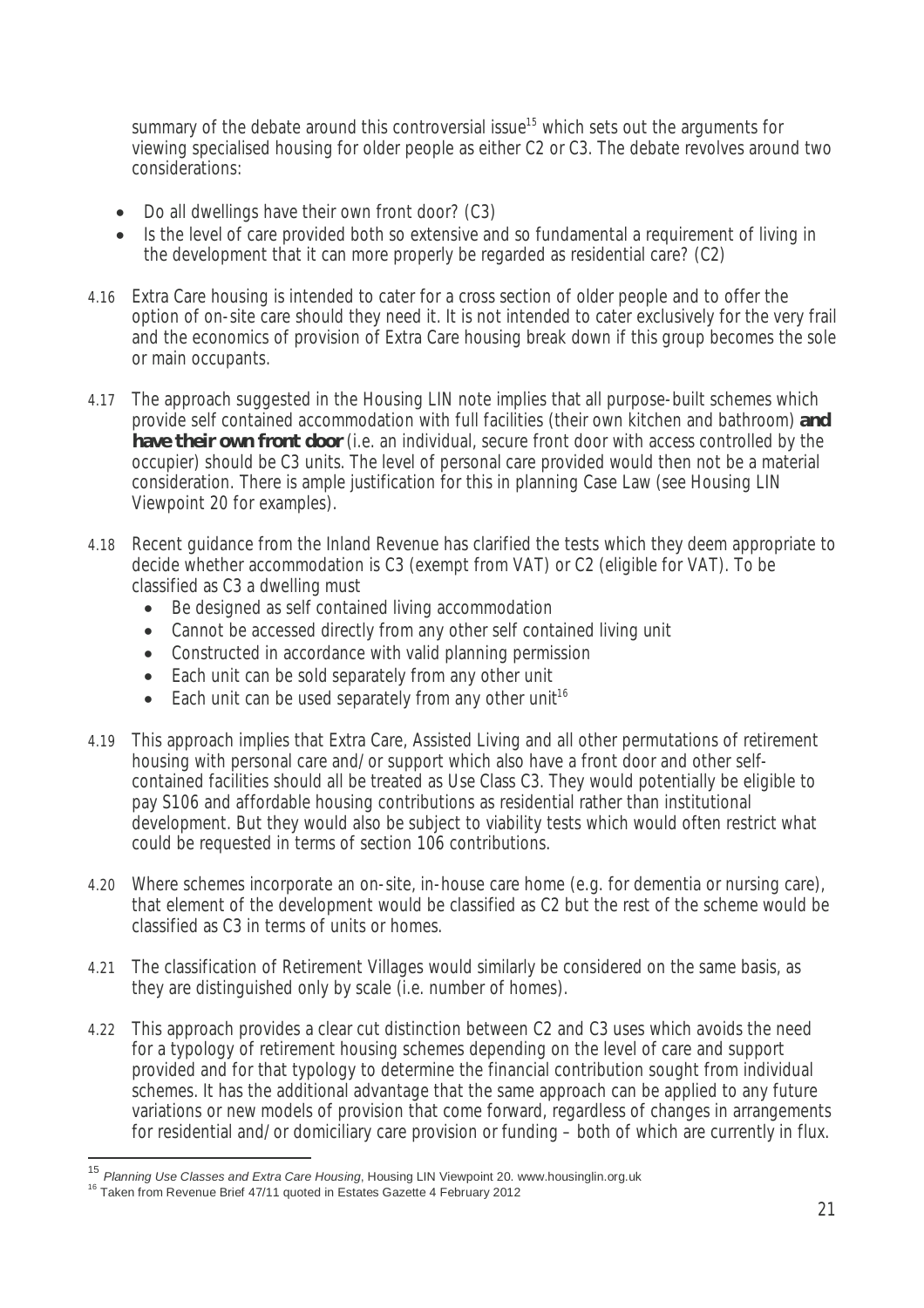- 4.23 There are two potential problems with this approach. The first is that in the case of flats a developer might try to claim that the front door is defined as the door to the building and so claim that the dwellings are C2. To avoid this the Housing SPG should clarify that self-contained accommodation with its own front door explicitly excludes entire blocks of flats from being classed as C2.
- 4.24 The second is the issue of monitoring. This research has already identified monitoring as a problem. Classifying older people's housing as C3 implies that it will not be monitored separately from other general needs housing. A modification to the way the London Development Database records all planning permissions could address this issue and wider monitoring issues at the same time. However, it is recognised that this is problematic procedurally and might place an increased burden on London boroughs at a time of reductions in public spending.
- 4.25 An alternative would be to treat specialist housing for older people as *sui generis* and record it separately, even though there are no plans to create a separate use class for such housing. This might prove less onerous in monitoring terms.

#### **Barrier 2 Prioritising the housing needs of older people**

- 4.26 An interrogation of London borough planning and housing policies and strategies, including Older People's strategies, showed that many authorities have undertaken research into older people's needs, including housing needs. Even so, at this point only 14 current Core Strategies (both adopted and draft) include planning policies for older people's specialist housing. Others tend to include a general statement of intention 'to facilitate the appropriate amount of specialist and supported housing to cater for the homeless, the vulnerable and the elderly' (taken from Tower Hamlets CS, but similar statements can be found in many Core Strategies)<sup>17</sup>. Only one mentioned excess supply of traditional residential care homes (Enfield) but many describe changing expectations of older people as requiring a remodelling or replacement of outdated sheltered social housing.
- 4.27 However, these findings may not necessarily reflect current intentions. Some Core Strategies were adopted as early as 2008, and are currently under revision, while others have not yet been adopted. This means that plans reflect different policy priorities.
- 4.28 There may also be a problem of implementation and indeed monitoring. Even where plans include specific mention of the need for additional specialist housing for older people, and, in some cases, where there are housing strategies for older people, the output of such housing remains low (see Section 5 on supply). If they are recorded as C3 then they will not show up as specialist housing for older people. And even if there is increasing interest it may be too early for some new developments to appear in the monitoring statistics.

#### **Barrier 3 Understanding the viability issues associated with older people's housing**

4.29 Compared to general needs housing, specialised housing for older people requires more land for communal facilities (typically 25-40% of gross developable area), and land is particularly scarce in London. Even sheltered housing requires accommodation for a communal space, warden or staff room. Any further provision of care as in, for example, very sheltered/assisted living, extra care and close care, requires proportionately more space, reducing the revenue-earning area

 $\overline{a}$  $17$  See Appendix 5 for more information on borough policies and strategies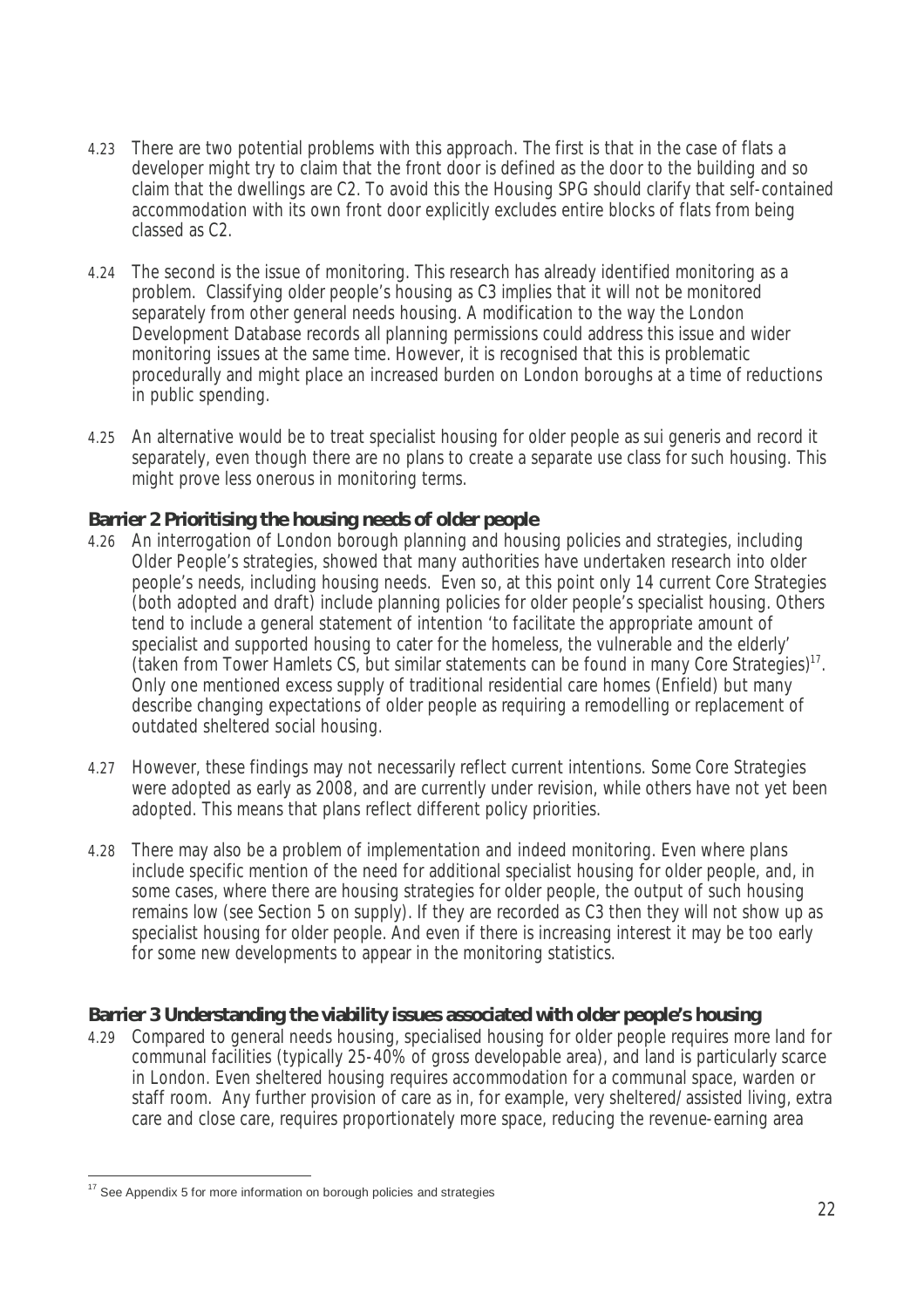compared with mainstream housing. This makes it difficult for specialist housing to compete with general needs housing as the additional cost cannot normally be recouped in the market.

4.30 A viability appraisal was undertaken as part of this research (see Appendix 5) based on costs excluding S106. On this basis it would seem that retirement housing will generally, but not always, be unable to compete with general needs housing in the housing land market while Extra Care housing will generally not be able to compete in the land market. Thus the issue with respect to achieving specialist housing is how differently it is treated with respect to S106 and CIL rates.

#### **Developing a planning strategy to meet older persons needs**

- 4.31 Our research would suggest that London boroughs might look to adopt a more pro-active approach to planning policy if they wish to increase the supply of older persons housing. Such a strategy would comprise a three stage approach which is summarised in the flowchart opposite. The three key stages are:
	- Assessment of older persons housing need
	- Assessment of availability of land of appropriate site sizes and in appropriate locations (eg town centre or edge of town)
	- Assessment of financial viability and impact of CIL/S106 and affordable housing requirements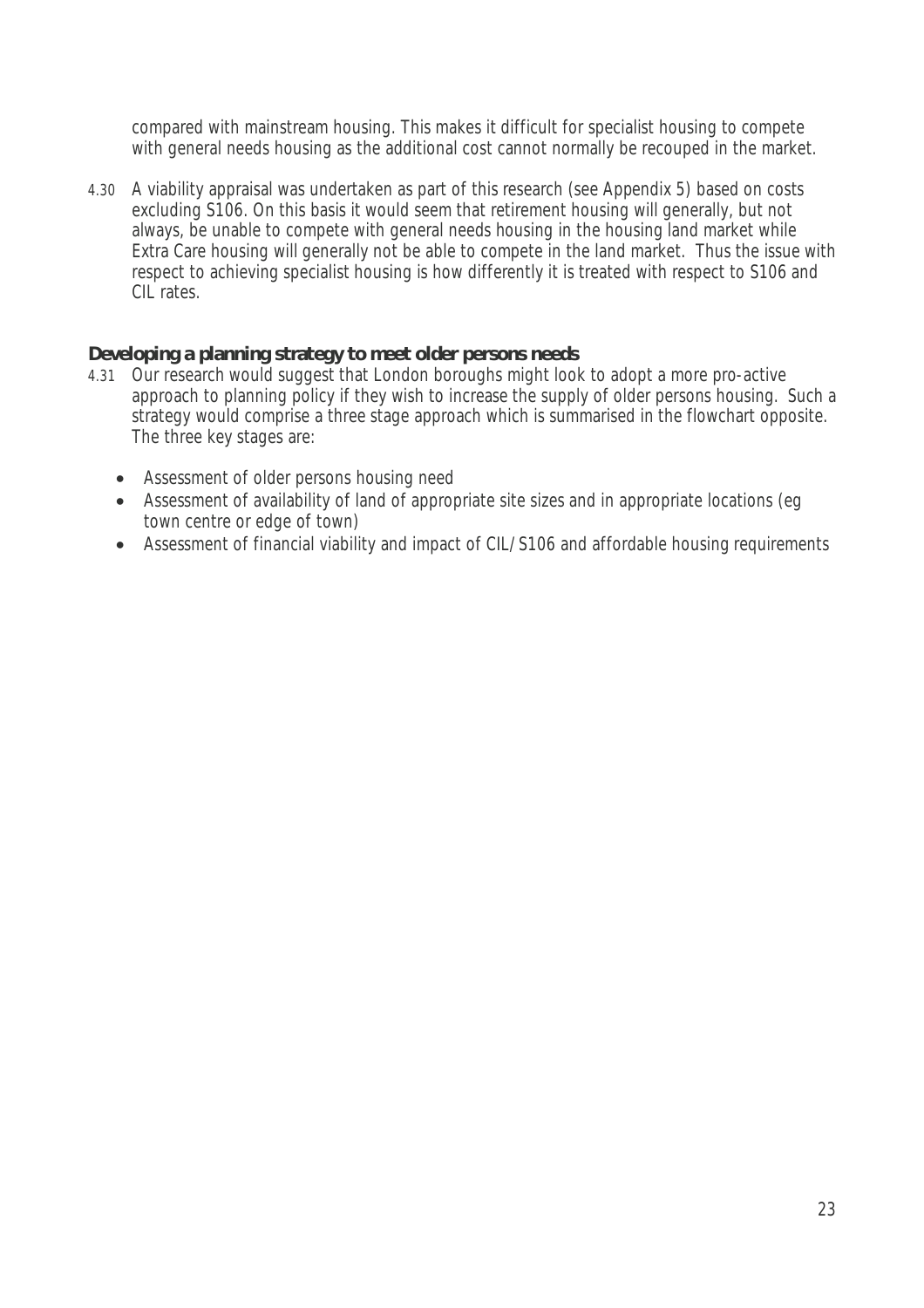#### **Figure 2: Developing a planning strategy to meet older persons needs**



apply.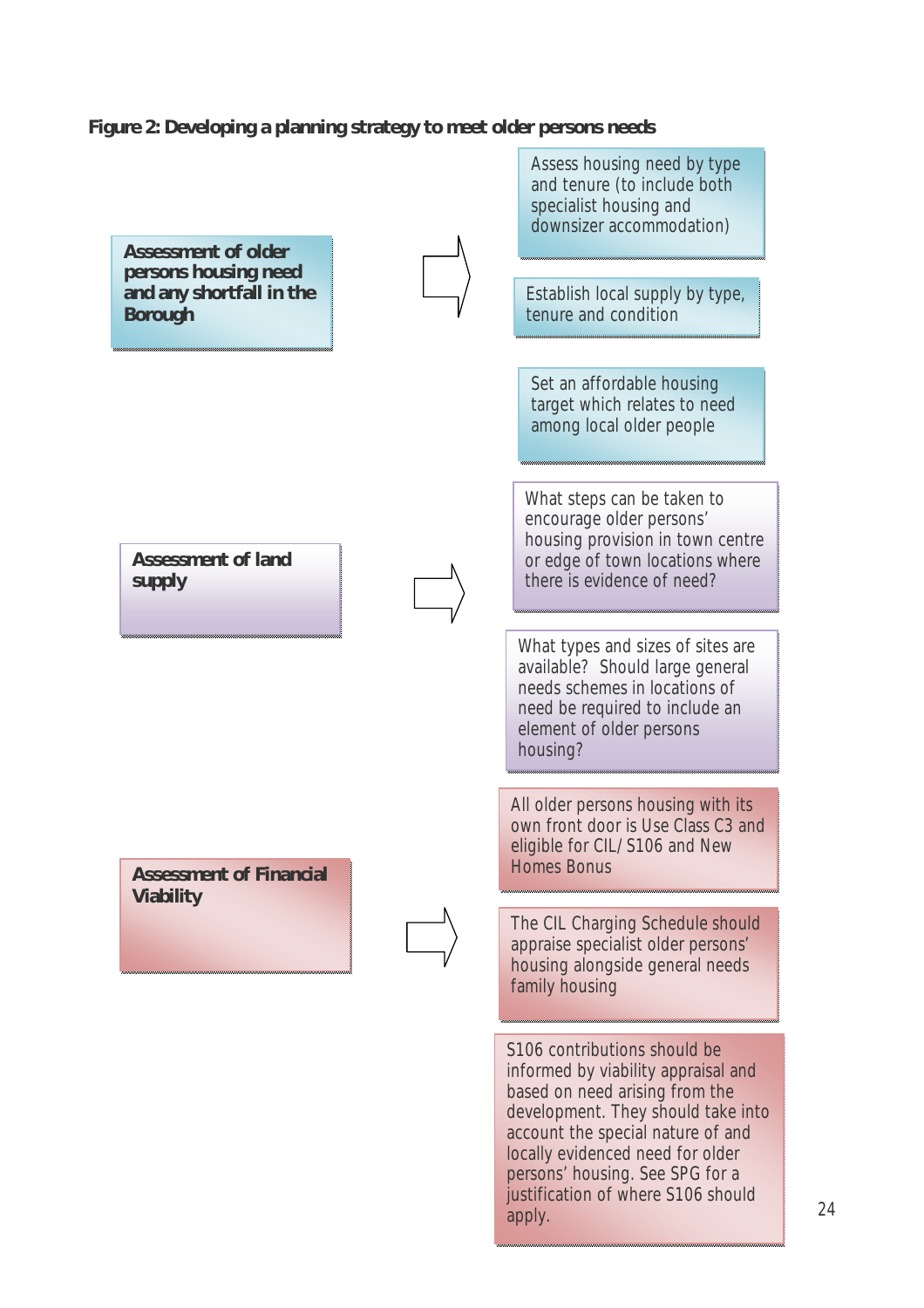#### **Assessment of need for older persons housing**

4.32 There are various models which enable local authorities to assess potential demand and need for older persons housing. A borough based analysis was undertaken as part of this research (reported in Appendix 3). This analysis was based on household propensity to move<sup>18</sup> and takes account of current supply and potential demand by tenure. An alternative approach is to focus on the proportion of the population who have a Long Term Limiting Illness or are unable to perform Core Activities of Daily Living. This approach is useful for predicting what proportion of the population need varying levels of care but less good for predicting the type of accommodation they will want or need to live in. This is because for all except the very frail, care can be provided in their own home, whether that home is general needs housing or specialist accommodation. Moves to specialist accommodation are often motivated by factors such as isolation, bereavement or a wish to move closer to family rather than being specifically related to increased levels of frailty and this is particularly likely to be the case for the owneroccupiers who make up the bulk of the population of older Londoners.

#### **Developing Local Plan policies to facilitate older persons' housing provision**

- 4.33 Individual boroughs will wish to specify in their Local Plan and Older Persons Housing Strategy the types of older persons' housing provision which they wish to see in their area. This approach should be based upon up to date evidence of local market need for the various options available. It should aim to set out the type and number of all specialised housing models, including tenure, size and mix of dwellings required in the local area over a plan period, using the typology and variables set out in Appendix 8.
- 4.34 Consideration should also be given to aligning Local Plans with local Joint Strategic Needs Assessment and Health and Wellbeing outcomes (eg anticipated social care and/or health 'dividend' by reducing demand on residential and nursing care).

#### **Downsizer accommodation**

- 4.35 Our research has also identified the considerable benefits which could accrue in terms of releasing under-occupied family housing if an increased choice and supply of downsizer housing were made available and targeted at older home owners and renters. We set out in the attached typology (Appendix 8) various different types of downsizer housing which could be provided.
- 4.36 Simply increasing the range of house types available is in itself beneficial but it may also be appropriate to consider whether certain housing developments or units within general needs developments could be restricted to older persons (e.g. over 50s), that is, specialist housing. Boroughs should not seek to impose these requirements upon mainstream developers but should give favourable consideration to such schemes should they come forward where there is evidence of local need and demand.

#### **Locational requirements**

 $\overline{1}$ 

4.37 It is widely recognised<sup>19</sup> that older persons' housing is most appropriately situated in town centre or edge of town locations. This is particularly important for the specialised housing options identified within the typology but is also likely to increase the attractiveness to consumers and therefore the price of downsizer housing in their area, because of easy access to local services etc. One possible policy approach to overcome this is to allocate sites specifically for older persons' accommodation.

 $18$  Except in the case of moves to care homes which were based on the proportion of the total population currently resident in care homes

 $19$  Housing markets and independence in old age: expanding the opportunities, p33 Michael Ball, May 2011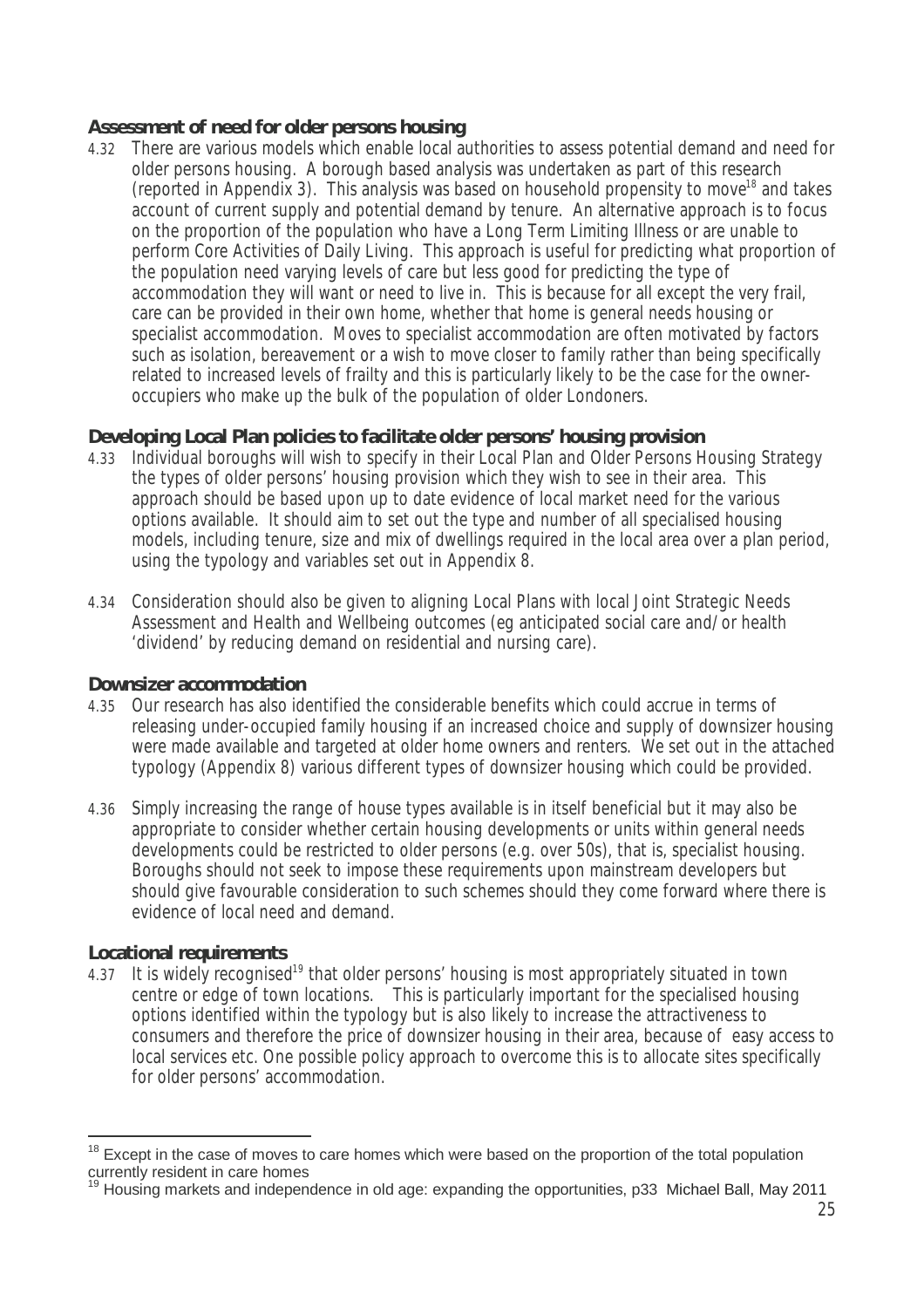4.38 Analysis of the Londonwide SHLAA suggests that in some parts of London a significant proportion of total housing land supply is derived from sites which are larger and more complex than could be utilised by retirement housing provision alone. In such circumstances London boroughs when preparing masterplans or Neighbourhood Development Plans could seek to encourage a proportion of the site(s) to be allocated to older persons' housing.

#### **Lifetime Neighbourhoods**

4.39 It is important that planning policy at borough level recognises the vital role of lifetime neighbourhoods (LTN) in improving quality of life for older Londoners. By providing access to a range of services, facilities and open space in an environment that is safe and overlooked to provide passive surveillance as appropriate, LTNs create places that are inclusive and attractive for both the older residents themselves and their visitors. The distinctive character of the neighbourhood and the civic places where people can meet contribute to aiding recognition of familiar features and creating a strong social and civic fabric. By improving accessibility and security in a quality environment, LTNs encourage older people to spend time outside their homes, maintain activity and socialise, all of which is good for health, both physically and mentally, and so reduces costs to the public purse. As the proportion of people with dementia increases, LTNs can support people in the early stages to continue to live in the community.

#### **Land supply**

- 4.40 Preliminary analysis of recent housing provision in Central London suggests that only a limited number of larger sites come forward<sup>20</sup>. Specialist older persons' housing schemes normally need to be a minimum of 40-60 units $21$ , although if a scheme acts as a Community Hub smaller schemes can be possible. It is likely that in Central London land supply is as big a problem as scheme viability compared with General Needs housing. This will be less of an issue in either the inner or outer suburbs, although there might be problems in particular parts of a borough.
- 4.41 In some circumstances it is possible for large general needs schemes to include an element of older persons' housing which could be targeted at downsizers or provided in the form of specialist older persons' provision. This is already happening at Kings Cross Central in Camden and at Kidbrooke in Greenwich and it may be that this is a key way that specialist provision can be incorporated into new development in Central and Inner London.
- 4.42 There is also evidence to suggest that some larger Extra Care and sheltered schemes are being provided as part of the redevelopment of existing local authority owned sheltered schemes (examples include Camden and Kensington and Chelsea). Land supply however looks likely to remain an obstacle to provision of specialist older persons' housing in Central London.

#### *Financial viability and S106 and CIL requirements*

- 4.43 Retirement housing has less revenue-earning floorspace than general needs housing. Development costs are broadly comparable and may even be higher where specialist fitments are required, but revenues and hence residual land values are lower.
- 4.44 **S106**: In most cases a careful viability appraisal should pick up any need to reduce S106 requirements in order to achieve retirement housing. Boroughs are already taking a more flexible approach to S106 requirements for individual schemes and are recognising that these

j  $^{20}$ Westminster had only 3 Large schemes completed in 2009/10 and the AMR comments that " a majority of housing delivery in Westminster tends to result from small schemes of fewer than ten units, resulting from minor redevelopments." (Westminster AMR) Camden's AMR provides a table on potential site supply which shows only 4 sites over 5 years which are capable of delivering 40-100 general needs units (AMR page 56 Table 17).

See the Extra Care Housing Toolkit produced by the Care Services Improvement Partnership on the Housing LIN website.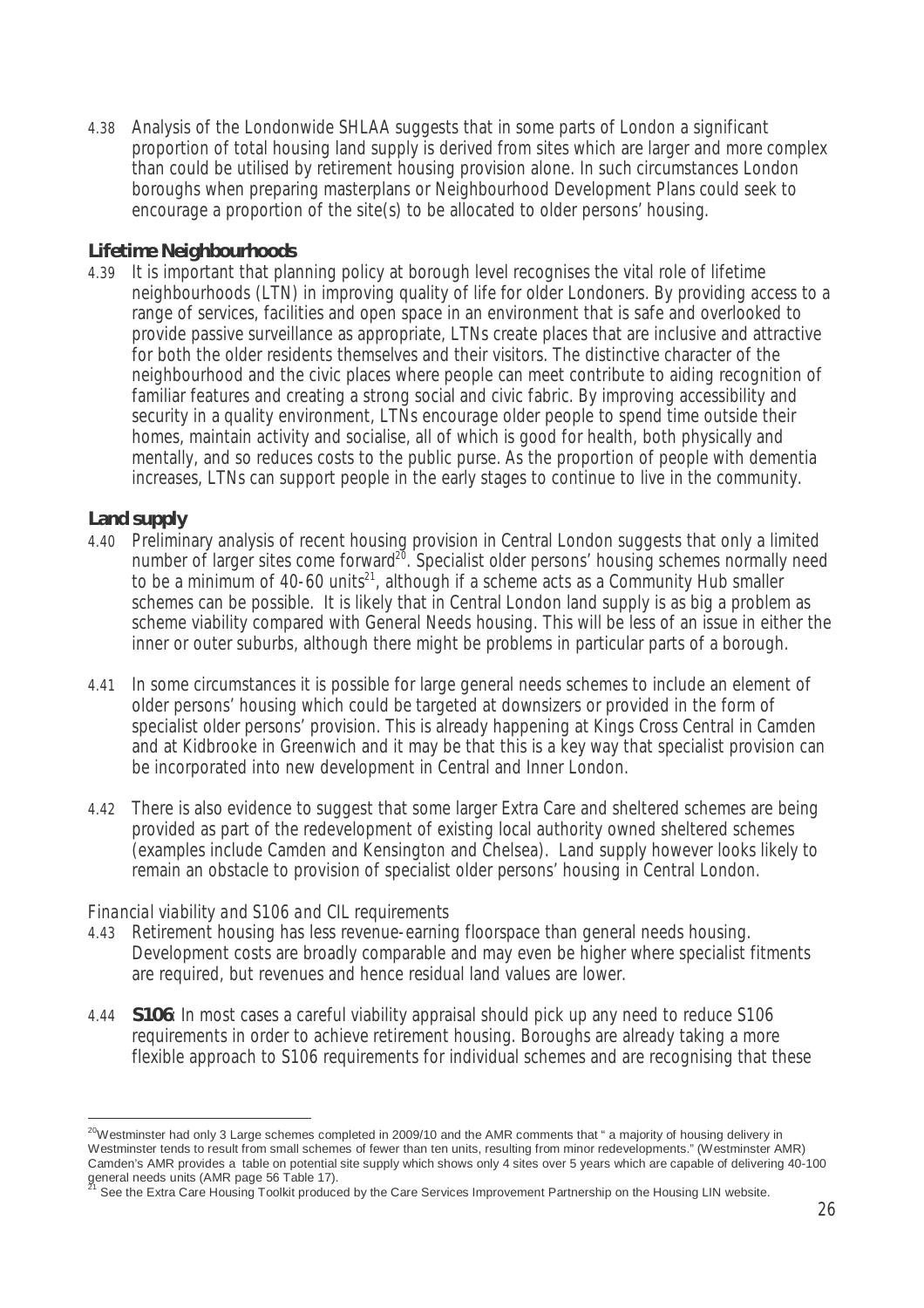need to be appropriate to the type of development proposed and its ability to divert an uptake of publicly funded services and facilities.

- 4.45 Section 106's can also used to ensure that older persons needs are delivered. This could be in terms of actually providing specific older person accommodation on site or contributing to a fund for services for older people. This is a legitimate use of section 106 as it can make a development acceptable in terms of addressing the identified needs of an area. This research has shown that there is a particular issue for the "squeezed middle" in accessing appropriate older persons accommodation/services and the use of section 106 requirements for older persons housing products could particularly address this issue.
- 4.46 However, the use of such requirements should not constrain delivery and thus must be subject to viability testing.
- 4.47 **CIL:** In line with government policy London boroughs are moving away from a S106 only based system of financial contributions to the inclusion of a CIL based system. Local Authorities and the Mayor of London in setting their CIL will produce a charging schedule which details the level of CIL contribution required per square meter for different types of development to contribute to infrastructure development. The CIL regulations detail what type of development has relief from the CIL and this includes affordable housing. **The move from a dwelling based financial contribution to one based on floor area adversely affects the viability of retirement housing because of the high proportion of communal areas relative to saleable units.**
- 4.48 CIL is not negotiable and specific elements of CIL cannot be omitted for individual schemes. CIL can however be set at a reduced or nil level for different types of development at the point when the CIL charging schedule is drawn up. In setting a CIL, local authorities are required to set rates which do not put development in their area at risk and to have regard to the full range of different types of development. This means that viability testing is an important part of developing a CIL.

*By providing additional infrastructure to support development of an area, CIL is expected to*  have a positive economic effect on development across an area in the medium to long term. In *deciding the rate(s) of CIL for inclusion in its draft charging schedule, a key consideration for authorities is the balance between securing additional investment for infrastructure to support development and the potential economic effect of imposing CIL upon development across their area. The CIL regulations place this balance of considerations at the centre of the chargesetting process. In view of the wide variation in local charging circumstances, it is for charging authorities to decide on the appropriate balance for their area and 'how much' potential development they are willing to put at risk through the imposition of CIL… In their background evidence on economic viability to the CIL examination, charging authorities should explain briefly why they consider that their proposed CIL rate (or rates) will not put the overall development across their area at serious risk.* 

*(Community Infrastructure Levy Guidance, sections 7-8. March 2010)*

- 4.49 When undertaking the viability appraisal to support the CIL, boroughs should ensure that they have tested the viability of retirement housing (both sheltered and Extra Care for rent and sale) and that they take this into account when setting CIL rates.
- 4.50 The Mayoral CIL has already been set, as have those for Redbridge and other London front runners. In these instances there is therefore currently no further scope to vary the CIL. The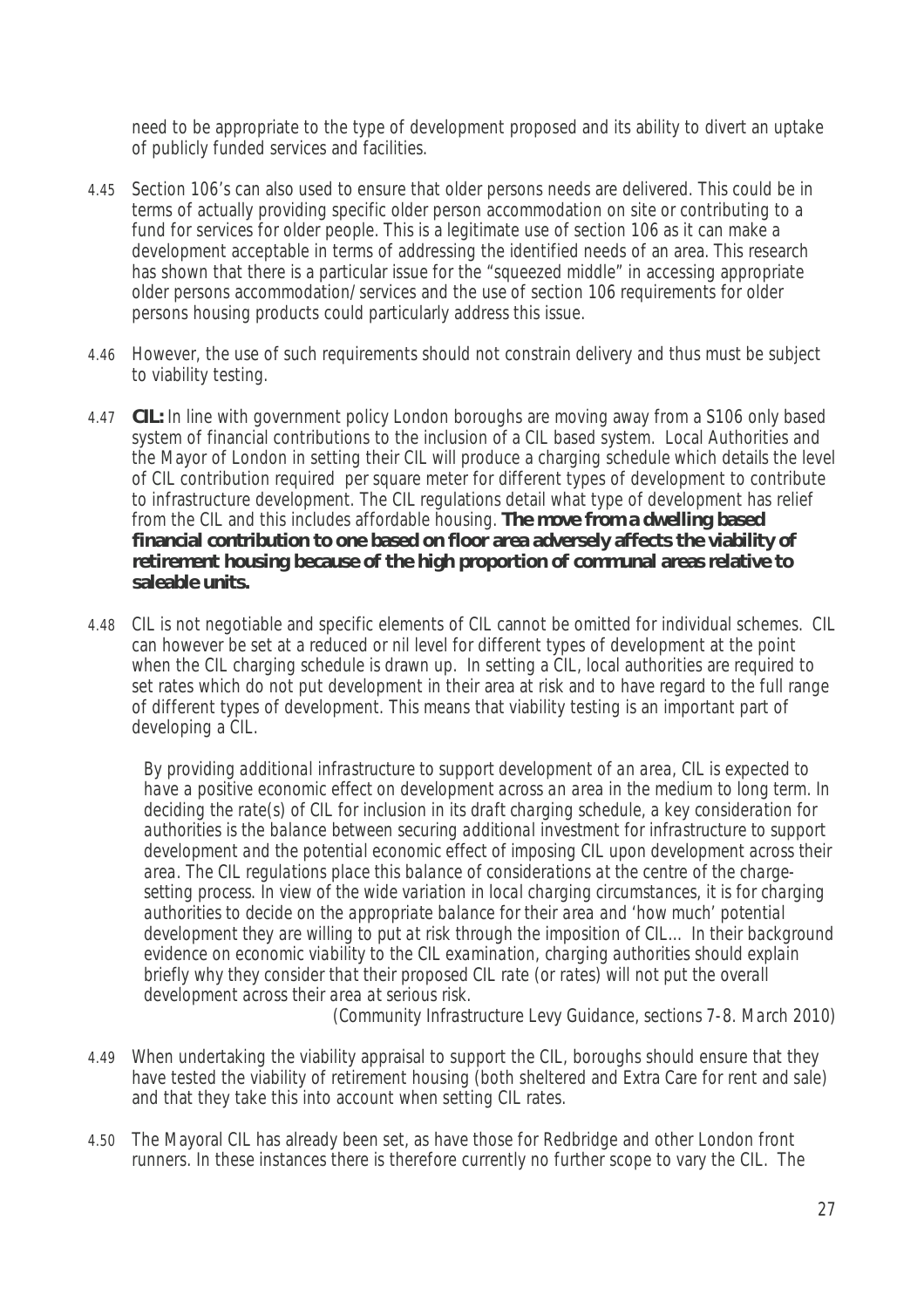Mayoral CIL applies to all types of housing and does not offer scope for distinction between older persons' and general needs C3 housing. However, it has been set at low rates $^{22}$ .

#### *Affordable housing*

- 4.51 Our research has shown that the housing choices open to older Londoners and the affordability governed by their financial resources are different to the challenges faced by younger households seeking general needs accommodation. **Older Londoners are overwhelmingly home owners (65-70% of households) but the existing stock of retirement housing is predominantly social rented (81%).** Whilst existing SHMAs have dealt in detail with the housing needs of younger Londoners and have identified significant need across London for affordable housing, they have not always dealt in similar detail with the housing needs of older **Londoners**
- 4.52 Market Position Statements<sup>23</sup> (MPS) for older people prepared by local authorities with adult social care responsibilities (including London boroughs) are intended to facilitate the market (public, voluntary and private) to ensure a sufficient supply of accommodation and services. MPS should bring together data from the JSNA, commissioning strategies and market and customer surveys in order to inform and stimulate the market. London boroughs should be encouraged to consider MPS as well as their SHMA as useful evidence of need.
- 4.53 Home ownership percentages among older people and the nature of the stock of retirement housing vary considerably between boroughs and each borough should carry out its own assessment of potential demand for older persons' housing by tenure. The modelling tool used in this research enables this to be done simply and cost effectively and allows for sensitivity testing of key assumptions. It can be obtained from the Elderly Accommodation Counsel who provided the raw data on housing supply.

#### *Financial viability and S106 and CIL requirements – policy conclusions*

- 4.54 When preparing the evidence base for their Local Plan and CIL Charging Schedule, boroughs should be able to demonstrate that they have given full consideration to the special circumstances which distinguish retirement housing from general needs housing, taking into account:
	- Type and level of need for retirement housing within the borough
	- Likely level of older persons' affordable housing provision based on local need and tenure profile
	- Anticipated S106/CIL requirements from older persons' housing
- 4.55 They should set S106/CIL and affordable housing targets for retirement housing which reflect local need and financial viability and the level of priority which is accorded to retirement housing provision within the borough, recognising that the London Plan has identified the importance of providing wider housing choice for older Londoners and that over the next 20 years over 85s are the fastest growing sector of the population.

 $\overline{a}$  $^{22}$  The rates are £50/sq m for zone 1, £35 for zone 2 and £20 for zone 3 and beyond (April 2012).

<sup>&</sup>lt;sup>23</sup> Housing LIN SHOP Resource Pack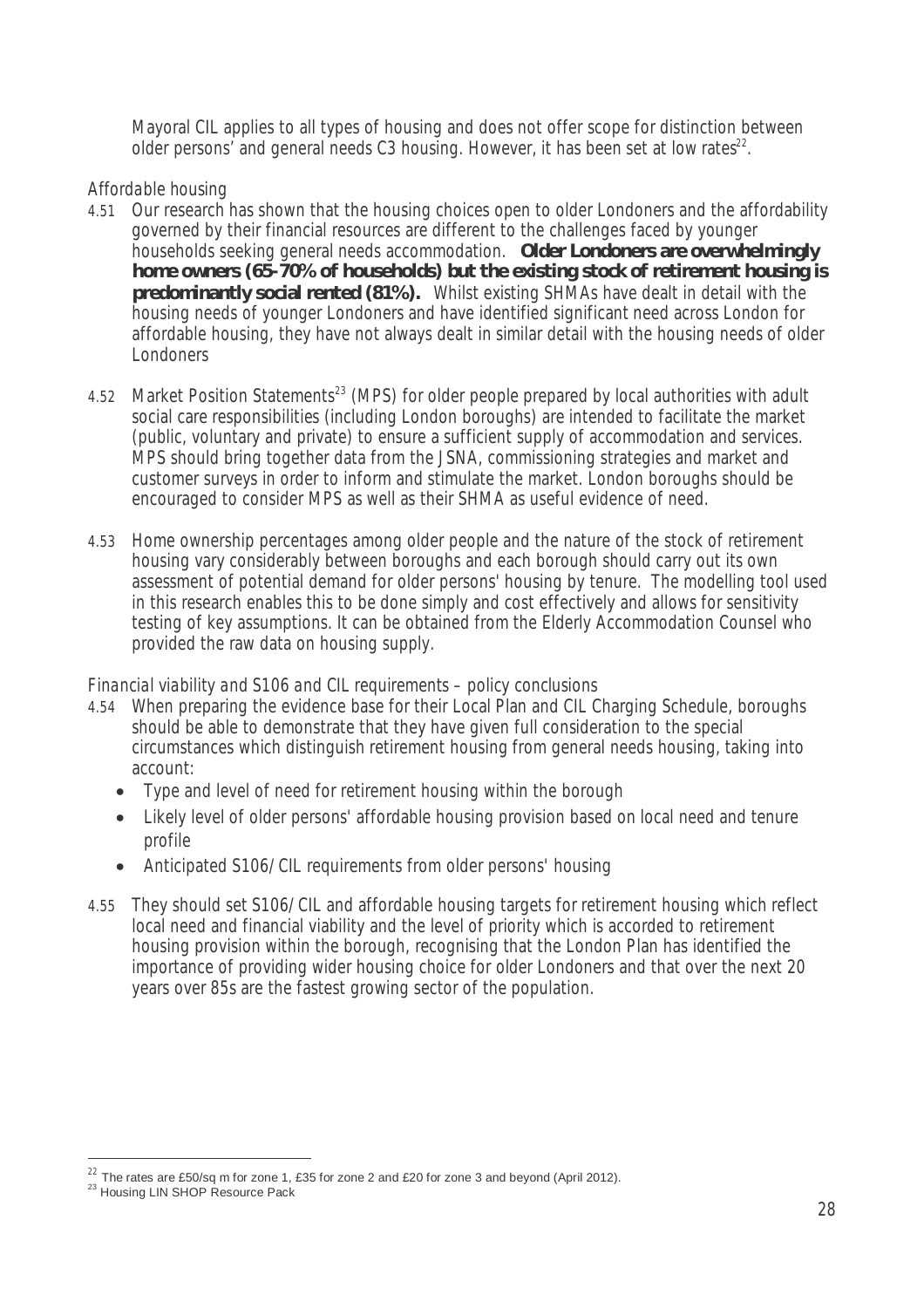## **5. Resources**

#### **Capital and revenue funding**

- 5.1 London's older population is increasing at a time when public funding is reducing and less accommodation is being provided for older people than in the past.
- 5.2 New approaches are needed to address these challenges, and a failure to do so could lead to increasing demands on the health and care budgets as well as reducing quality of life. There could also be increasing numbers of older people living alone in family sized homes unless suitable housing is built to encourage them to downsize.
- 5.3 There is clear evidence that appropriate older people's housing can help to reduce the growing pressures on care and health budgets<sup>24</sup>. Recognising the savings that can be made by provision of appropriate housing, there is a need to develop joined up strategic approaches covering housing, care, health and planning. The Mayor of London could help to facilitate this.
- 5.4 Funding issues differ depending on tenure and market sector.

#### *Squeezed middle*

- 5.5 There are very few options for the large number of owner occupiers without a significant asset value and/or income<sup>25</sup>. Developers of middle value retirement housing say that they cannot develop in Central and much of Inner London as land values are too high and they find it hard to compete with other potential uses such as high density homes sold off plan. Most existing schemes for sale in Inner London are aimed at those with high levels of equity, and those seeking middle value homes may need to look in outer London boroughs. Our own viability appraisal suggests that even in Outer London, specialist housing cannot compete with general needs housing for the land that is available. As a result, private schemes cater only for the upper end of the market.
- 5.6 The two main options for the 'squeezed middle' are shared ownership, where on HCA funded schemes they can buy up to 75% of the value of the new home from the sale proceeds, or shared equity. The availability of these schemes is limited, $26$  and some people are excluded from HCA funded shared ownership because of too high an equity value of their existing home (although they may be able to purchase resales). The national HCA programme for older people's shared ownership is small (191 homes were sold to older people in 2009-10 out of a total of 3,000) and even smaller in London.
- 5.7 A few developers offer shared equity sales of varying percentage shares. Research outside London suggests that 20% of older owner occupiers cannot afford to buy outright but most of them could afford an 80% shared equity product. This may not be the case in all areas of London because average house prices are so high, which suggests a lower proportion shared equity product, may be needed to meet need in some parts of London.
- 5.8 Further research could be undertaken to identify whether this level of HCA funding accurately reflects demand, or whether there is scope to expand the level of shared ownership and shared equity schemes in the public and private sectors to offer a range of attractive options (mainstream and specialist) for owner occupiers of limited means.

 $\overline{a}$  $24$  CLG (2009) Research into the financial benefits of the Supporting People programme

<sup>&</sup>lt;sup>25</sup> Overton L (2010) Housing and Finance in Later Life, Age UK

<sup>&</sup>lt;sup>26</sup> HCA data compendium 2011 (and see Appendix 2 for more details)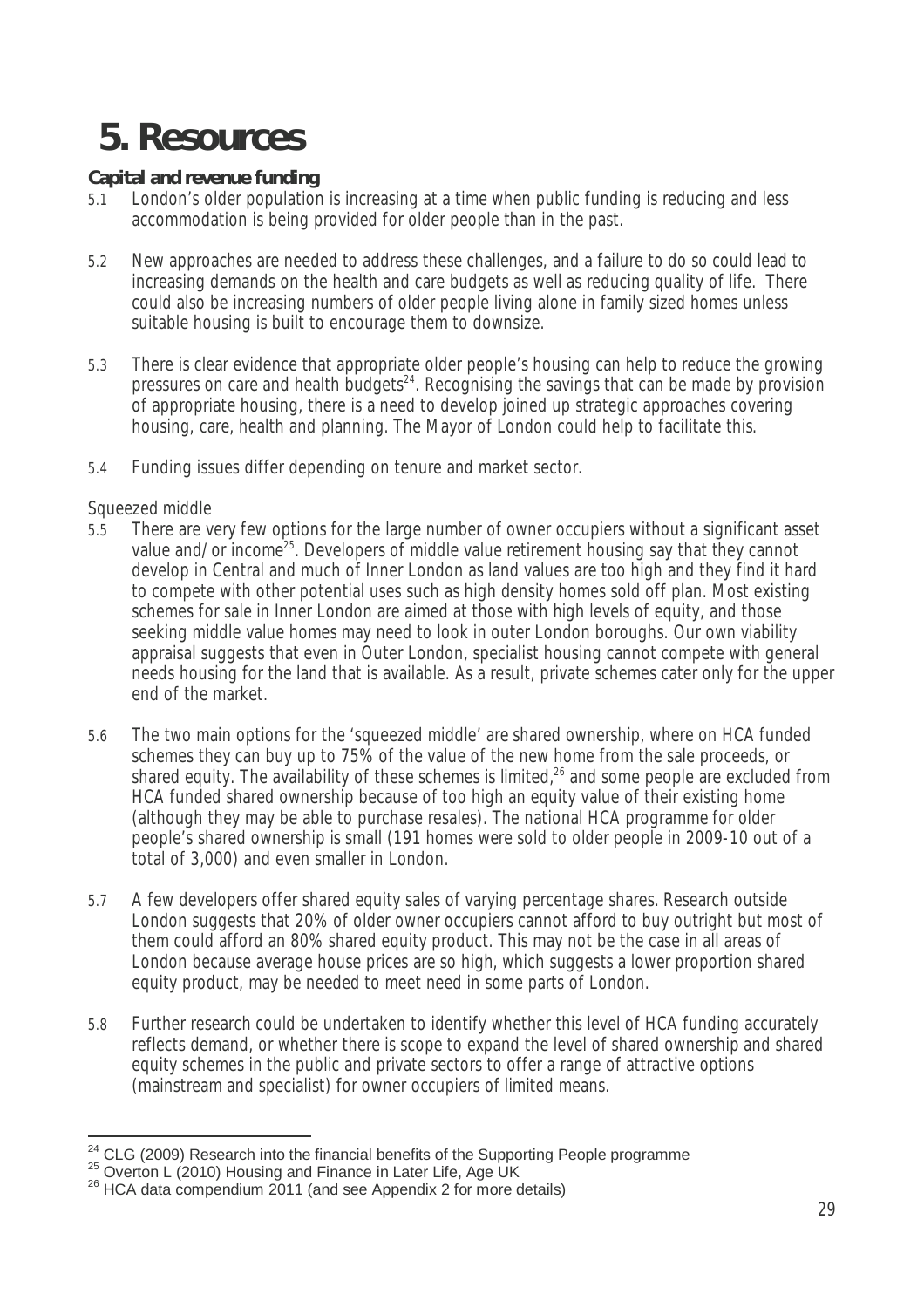#### *The private rented sector*

- 5.9 Currently only 3.5% of older Londoners live in the private rented sector<sup>27</sup>, but as the sector expands in the longer term more people may grow old in it. Many of those entering sheltered housing in the social sector come from private renting.<sup>28</sup>
- 5.10 The design of homes for private rent and willingness of landlords to agree to disabled adaptations also act as barriers to tenants' continued occupation as they grow older.
- 5.11 Attractive private rent specialist schemes could be a good alternative to ownership or care homes for some self funders, particularly for those needing a move later in life, if they could offer some security of tenure.
- 5.12 Further work could be undertaken to explore the scope to attract providers into this market, linked to equity release or insurance schemes to fund care.

#### *Affordable housing*

- 5.13 From April 2013 housing benefit recipients of working age in the social rented sector will be affected by an under-occupation penalty which reduces housing benefit according to the number of spare bedrooms. This will affect people of working age in the social sector, including those in their late 50s and early 60s , who, while they may fall within local definitions of older people, will not have reached state retirement age. This means older "downsizers" within the social sector are now in competition for smaller units with households of working age that are trying to move because of changes to Housing Benefit if they occupy additional rooms.
- 5.14 The introduction of 'affordable rent' housing (to be let at up to 80% of market rents) by the 2011-2015 affordable homes programme could also reduce the ability for older people to downsize in to more suitable accommodation as it maybe priced at significantly higher rents than their current social rented homes. However, the London investment programme has allowed flexibility for supported housing so it can be let at a rent closer to target rent, in addition the programme also allows for beneficial moves i.e. those under occupying moving on a target rent.
- 5.15 Also as more housing association accommodation is relet at "affordable" rents, flats offered to downsizers may be more expensive than their current home.

#### *Provision of specialist housing*

- 5.16 There is a wide range of differing kinds of specialist housing across all tenures, and there is a need to consider how to make these models work better to become housing of choice. There are also new models, including some inspirational examples from Europe<sup>29</sup>. All schemes require revenue funding for care and support services, and in the private sector these may be funded through a service charge and/or an insurance payment (see para 5.43). For many people the affordability of service charges is a key factor influencing their decision to move.
- 5.17 In the affordable sector, new schemes will be let at affordable rent, and the ceiling for affordable rents of up to 80% of market rent must include service charges, which some providers are increasing in order to replace lost Supporting People revenue. This can threaten the viability of some schemes; particularly when compared to the viability of a general needs

 $\overline{\phantom{a}}$ 

<sup>&</sup>lt;sup>27</sup> GLA, December 2011

<sup>28</sup> CORE, 2010

<sup>&</sup>lt;sup>29</sup> HAPPI Housing our Ageing Population: Panel for Innovation, HCA (2010)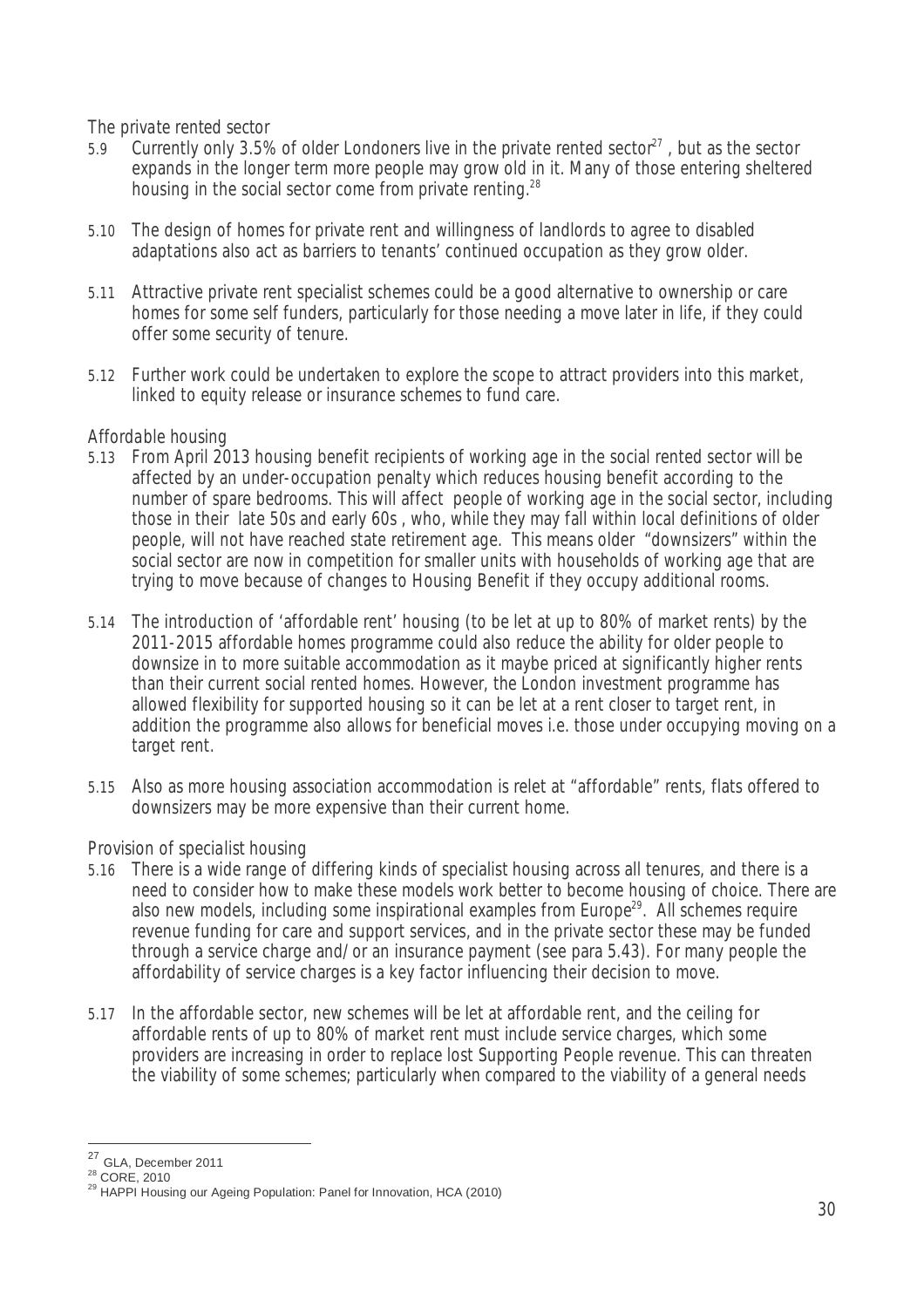scheme on the same site. However, there are financial benefits from the provision of specialist housing for older people as evidenced in the HCA report.<sup>30</sup>

5.18 Now that the GLA has taken over the London Homes and Communities Agency's (HCA) programme, there is a new chance for a thorough review of the current HCA programme of housing for older people. This would provide an accurate picture of what is happening and is likely to happen to future provision. Currently it appears that there will be far fewer new specialist affordable schemes for older people in the near future, although the HCA has been seeking to maintain 10% of its programme as supported housing.

#### *Sheltered public sector housing*

- 5.19 Much of the current sheltered stock was constructed up to 50 years ago, with a high proportion of bedsits, a lack of lifts and some sharing of facilities such as bathrooms. Where these schemes are well located, they can be popular with "younger old" and may house people from the private rented sector or older homeless from hostels. However such older schemes can become hard to let, particularly when they are restricted to those with mobility, care and/or support needs because they are not suited to meeting such needs.
- 5.20 It is difficult to find the funding where sheltered housing is in need of substantial modernisation works and thus some of this is being decommissioned, either to be used by a different client group, or for demolition. Yet as the ability to fund new schemes diminishes, bringing older stock up to date may be a cost-effective option of maintaining supply.
- 5.21 The role of sheltered housing has changed as residential wardens have been replaced with floating support and personal care budgets. Increases in service charges have led some who self fund and are not eligible for Housing Benefit to perceive schemes as unaffordable. Maintaining a mix of residents becomes more difficult, and schemes can then become less attractive to new residents.

#### *Extra Care sheltered public sector housing*

- 5.22 The number of new Extra Care schemes in the pipeline has fallen substantially since the Department of Health funding programme came to an end. Many schemes are wholly social rent, funded by the HCA, but others include shared ownership, some include private sale as well, whilst some are rented privately.
- 5.23 For cost reasons, ideally there will be a mix of frailty with some more active, younger old in Extra Care schemes. But the pressures on adult social care budgets mean that the proportion of very frail people nominated by local authorities in affordable schemes is often higher than originally intended. One authority told us that the new Extra Care schemes in their borough with facilities to encourage independent living are 'being wasted' because they are being filled entirely with people with high dependency needs. Some adult social care authorities find the rent charged too expensive, and voids can be a problem. Linked to this, pressures on Supporting People and other revenue budgets can reduce the social activities on offer. This can mean that some of the communal spaces are not well used, raising the question of whether the original concept remains valid. Pressures on revenue budgets make it hard to maintain schemes to the level of service provision originally intended, and pressures on capital budgets mean that few new schemes may be built to the standards of those earlier schemes in receipt of public funding.
- 5.24 Where schemes are of mixed tenure, private purchasers (whether outright or as shared owners or with shared equity) may be put off buying into a scheme with social tenants, particularly where

 $\overline{a}$  $^{30}$  Financial benefits of investment in specialist housing for vulnerable and older people, Frontier Economics analysis for the HCA.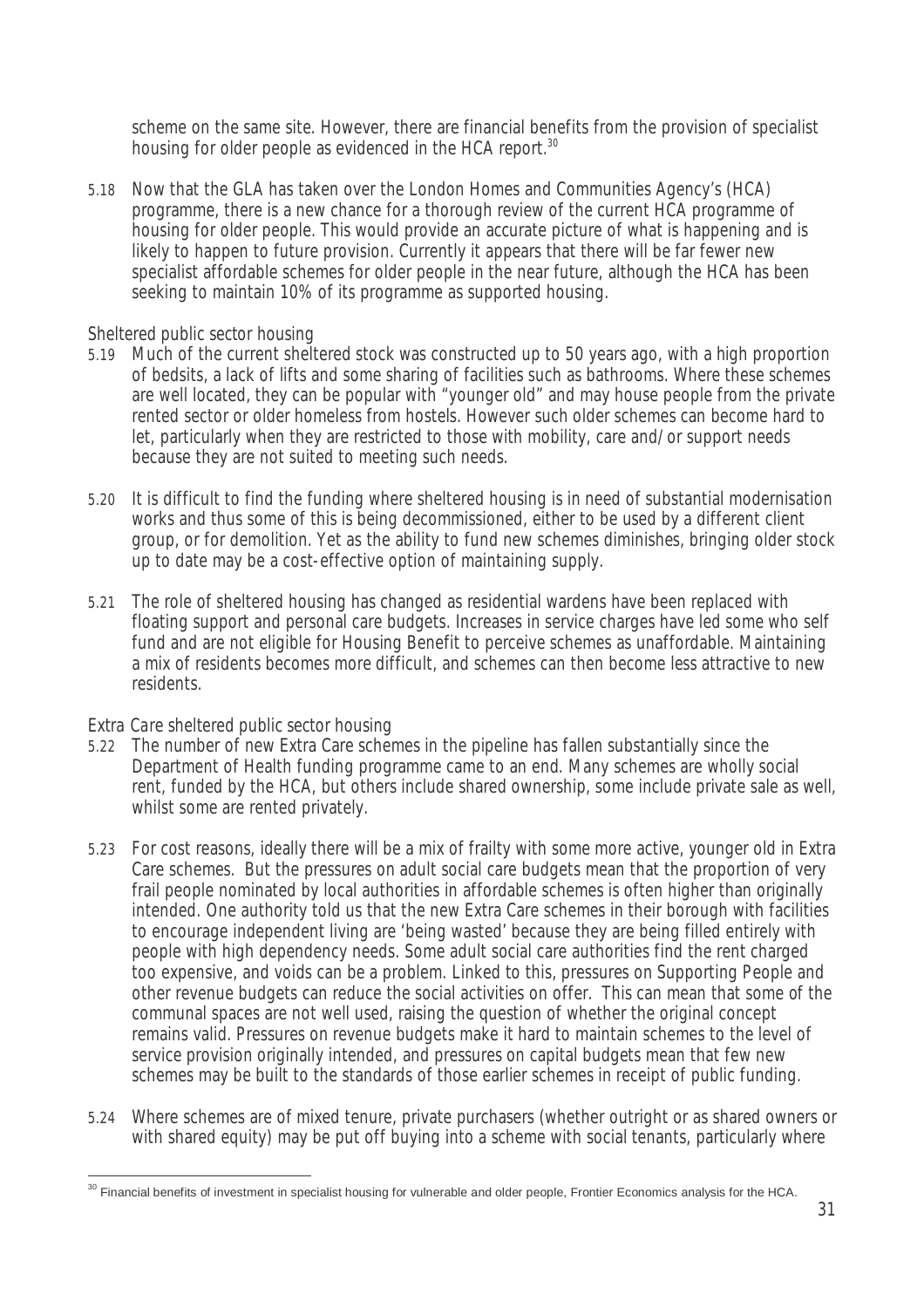the social tenants are predominately frail. The model also faces challenges as HCA grant rates per person are now much reduced, and extra care schemes are expensive. In some schemes that depend on cross subsidy from sales, there is now a tendency to separate the tenures and to include a smaller proportion of affordable rent in order to make the scheme more attractive to owner occupiers.

- 5.25 One potential new model to provide mixed tenure Extra Care without social housing grant involves an owner purchasing a flat and signing an agreement to buy a care package from the on-site provider. This could enable the developer to offer 80% sale 20% affordable by crosssubsidising the development using the surplus from the revenue stream from the care. This model can only be offered legally by private developers and housing associations.
- 5.26 A few private developers are exploring the potential for wholly market Extra Care or Assisted Living schemes, which in some cases are linked to retirement homes. These schemes are for self-funders with substantial assets in the upper end of the market and the problems outlined above would be unlikely to apply as long as residents were able to self-fund.

#### *Pan London approaches*

- 5.27 Some of London's boroughs are too constrained in terms of land supply to plan an effective range of provision, and there would be benefits to pan London and sub regional approaches. Some local authorities are reluctant to support schemes that will "import" older people into their boroughs who might call on their stretched adult social care budgets. While most people wish to remain in the same area, some older people wish to move from one borough to another, for example, to be closer to family support, or to find an affordable solution, and traditionally some people have moved to outer boroughs from central London as they age. The Seaside & Country Homes scheme is an example of an approach which offers older people vacating family sized social rented homes the chance to move out of London. Now that the Mayor has taken responsibility for the scheme, $31$  the potential scope to expand it can be explored.
- 5.28 New models of procurement for complex schemes are needed. Competitive dialogue is expensive and may not deliver the desired outcomes while OJEU tendering rules may not be suitable for schemes that need a partnership approach. One solution is for neighbouring authorities to join together in a framework agreement. See Appendix 2 for further discussion of joint approaches.

#### *New models of housing for older people*

- 5.29 As expectations change, new models of older people's housing are required, offering a wide range of choice of both mainstream and specialist housing covering the full range of affordability. Design should be flexible to allow for changing needs and service delivery models but should follow best practice. This could include schemes that provide a range of services acting as a hub for the wider community, and co-housing schemes, where older people work together to create their own housing scheme. These are popular in northern Europe and the USA, but have not yet taken off here, although they promise great potential for self organised solutions to housing, and can encourage people to downsize at a younger age<sup>32</sup>.
- 5.30 Models of "hub and spoke" may be appropriate for the future, where support facilities are provided in the heart of a community, perhaps with private and affordable specialist provision adjacent, but providing a wide range of facilities to the wider community. This is compatible with high density, inner city living. It is suggested that developing these models may be a key to the future, as proximity to a hub would enable people to live in more mainstream housing (e.g.

 $\overline{a}$ <sup>31</sup> London Housing Strategy consultation draft 2011, page 24

<sup>&</sup>lt;sup>32</sup> HAPPI report, HCA, 2010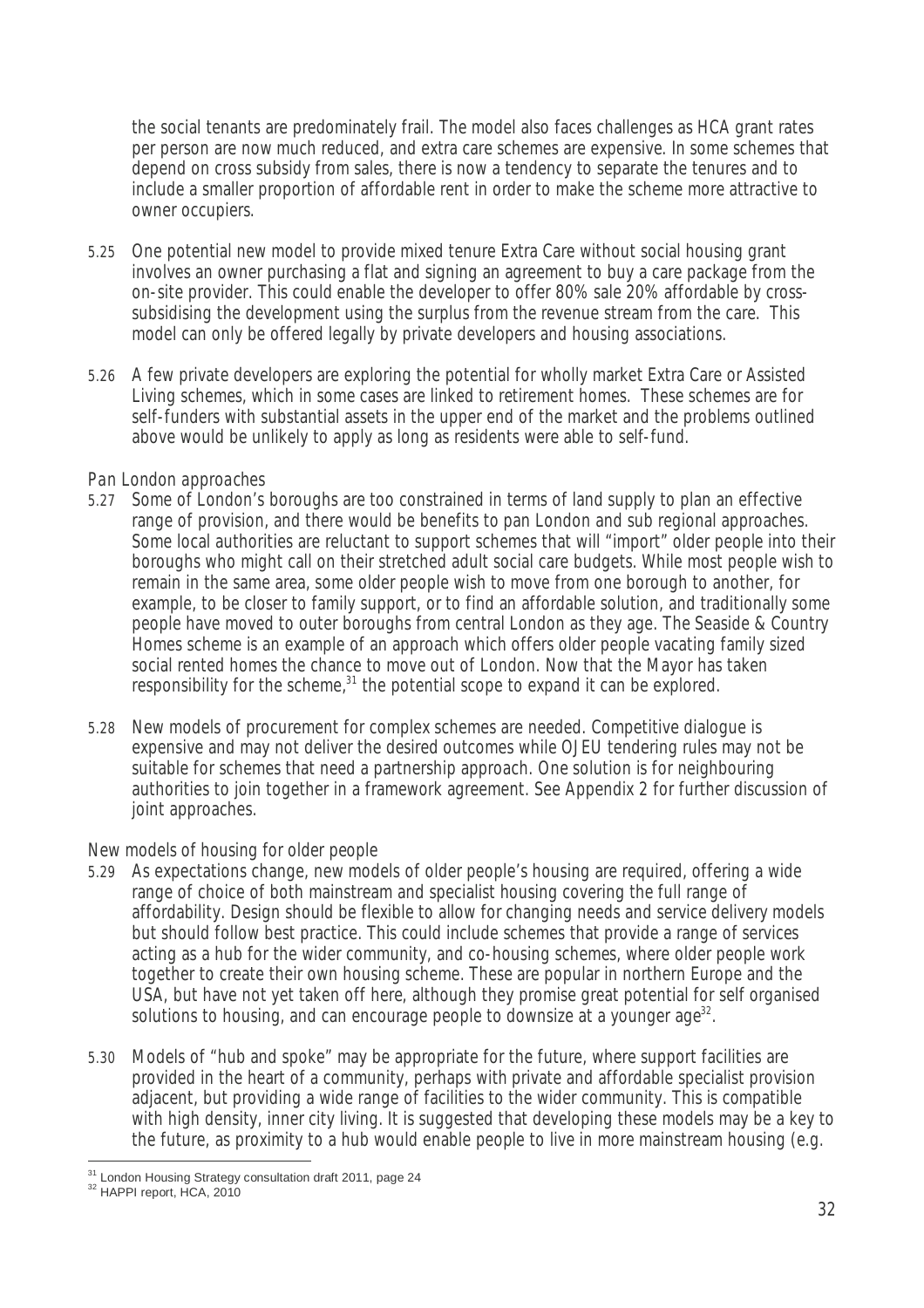built to Lifetime Homes Standard and in Lifetime Neighbourhoods) and could overcome the need for much communal space in schemes, and therefore attract more public and private sector provision of older people housing. It might also give confidence to developers who are nervous to take on the role of providing care and support, if these are seen to come from an adjoining facility. It could also facilitate small infill provision of new schemes in some locations.

- 5.31 More specialist schemes will be needed to address the needs of the increasing number of people who will become very old, and suffer age related impairments such as dementia. While all schemes should be culturally sensitive, there may be a need for some culturally specific schemes in certain boroughs to address the wide diversity of London's older people.
- 5.32 To enable as many people as possible to access new housing schemes, they can be linked to equity release products and forms of shared equity. Consideration should be given to creating a new product to encourage shared ownership for older people and to encourage providers to offer the opportunity for older shared owners to staircase down to release equity. Proposals to attract private institutional investment, and pension fund investment into new models should continue to be developed.

#### *Tackling the existing stock*

- 5.33 On the basis of past trends, around 90% of older people will continue to prefer living in their current home and there is a need to identify ways of funding improvements to the existing housing stock, to ensure that it is fit for purpose, energy efficient and can support people as they age. More investment is required in aids, adaptations, assistive technology and support services so that older people remain safe, supported and independent<sup>33</sup>. Self funders must have access to appropriate advice and trustworthy equity release/loan products should be made available to enable them to fund adaptations.
- 5.34 Ways of using the existing stock more imaginatively should be encouraged, and local authorities can develop policies to promote alternatives. Homeshare schemes (with safeguards) can provide affordable accommodation in a spare room in return for help with the older tenant or homeowner<sup>34</sup>.

#### **Equity release**

 $5.35$  In London, 65% of older people aged over 65 own their homes<sup>35</sup>, yet many are on low or restricted incomes from pensions and savings. Equity release is a way of enabling them to 'spend' some of the value of their property while they continue to live in it. The equity released is either in the form of a lump sum or an income. In principle it could be an attractive option for those who wish to continue living in their own home, as it can fund adaptations and repairs which make the home suitable for the older person to continue living there well into old age. The funds, if sufficient, could potentially be used to fund care as support needs increase as people get older.

#### *Problems*

 $\overline{\phantom{a}}$ 

- 5.36 There are a number of problems associated with equity release<sup>36</sup>.
	- Older people have poor perceptions of equity release products because of its earlier reputation for poor value products

 $^{33}$  Good Homes in which to Grow Old, Local Government Group, July 2010

<sup>34</sup> See Homeshare International website; also Share and Care (www.shareandcare.co.uk)

<sup>&</sup>lt;sup>35</sup> Integrated Household Survey tenure by age and borough, 2011

<sup>&</sup>lt;sup>36</sup> Age UK Housing and Finance in Later Life, 2011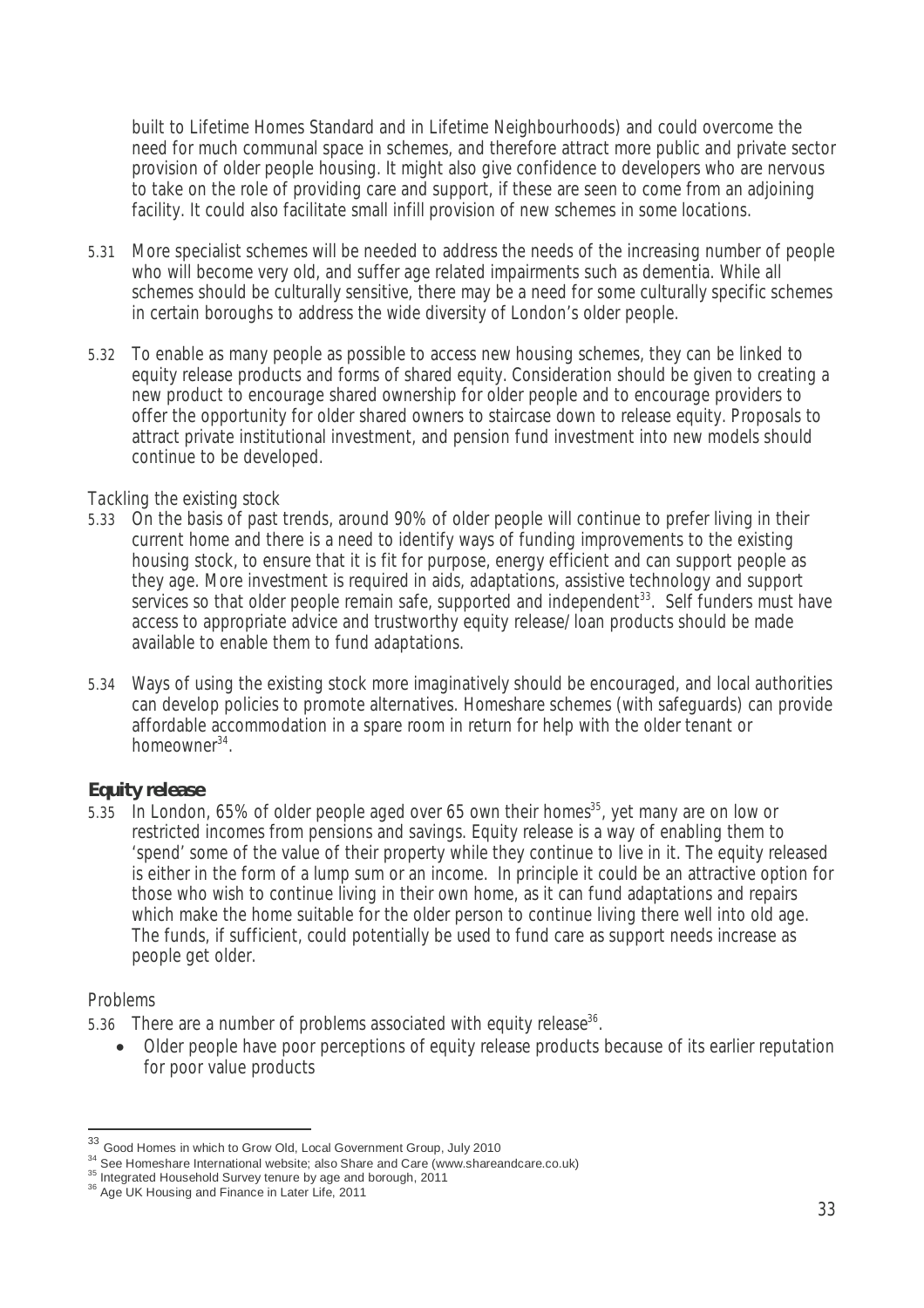- Older people are often reluctant to 'spend their children's inheritance' although some would like to help their children now
- The equity release market is still quite small with only about 25,000 home owners nationally concluding equity release deals each year, yet its potential size is clearly much larger
- Equity release is currently mainly used as capital (e.g. to fund home improvements) not to fund care and support
- For older welfare benefit claimants, releasing equity may adversely affect their benefit entitlement
- Many people who could otherwise consider releasing equity by downsizing may not have sufficient equity to purchase a suitable house to support their independence in old age, such as people who exercised the Right to Buy or where leasehold conditions are unfavourable
- Older people lack information and knowledge about equity release

#### *The range of equity release products*

- 5.37 The most common equity release products are the 'Lifetime Mortgage' or 'Home Reversion Plan' where a share of the home is sold to a mortgage provider in return for a tax-free cash sum, a regular income or a facility to draw down money to an agreed ceiling when required. Products vary according to value of property and age and health of owner. A range of schemes exist with different interest rates and loan criteria so independent financial and legal advice is essential<sup>37</sup>. Loans are repaid by a lump sum (capital plus interest) on death or sale of property.
- 5.38 The government's Housing Strategy<sup>38</sup> includes a proposed equity release scheme to enable older owners to fund repairs and adaptations. The government is currently working with the financial services industry to try to create new financial products linked to advice, which they propose would be provided via local authorities. How this is done needs careful consideration, as local authorities cannot legally provide financial advice.
- 5.39 Options for benefit recipients are currently limited. The Joseph Rowntree Foundation has piloted a new product from Just Retirement called the Home Cash Plan with three local authorities<sup>39</sup>. The pilot in one of the three local authority areas had only 20 enquiries which resulted in 10 solutions that were not reached through equity release. Despite this poor response in the pilot authorities, the new product is now being offered by Age UK Enterprises, FirstStop and SAGA. Now that it is in the mainstream it has found a wider market, with 1,200 enquiries in the first 9 months. The pilot local authorities found it hard to access the target group of Right to Buy purchasers, and the leasehold industry requires a minimum 70 year lease whereas many Right to Buy leases are now much less than this.
- 5.40 The HCA's programme of shared ownership for older people might appear to have potential but in London there were only 2 bids for funding such schemes in the 2008-11 bidding round (producing just 20 units each). The programme is targeted at people with equity from a previous home (with a maximum 70% of the value of the new home). It has now been taken over by the Mayor.<sup>40</sup> Some associations see it as riskier than traditional shared ownership, as sales can be slower and re-sales in such a specialist market can be difficult. There is little public knowledge of it as an option at present, and more publicity could help overcome these problems.
- 5.41 Some developers offer shared equity but only on a limited portion of sales, as it affects their cash flow and borrowing capacity. Such shared equity is not generally targeted at older people.

 $\overline{\phantom{a}}$ 

 $37$  FirstStop Guide to releasing capital from your home, EAC 2011

<sup>&</sup>lt;sup>38</sup> Laying the foundations: a housing strategy for England, CLG, 2011

<sup>&</sup>lt;sup>39</sup> Overcoming obstacles to equity release, JRF, 2006

<sup>40</sup> London Housing Strategy, 2011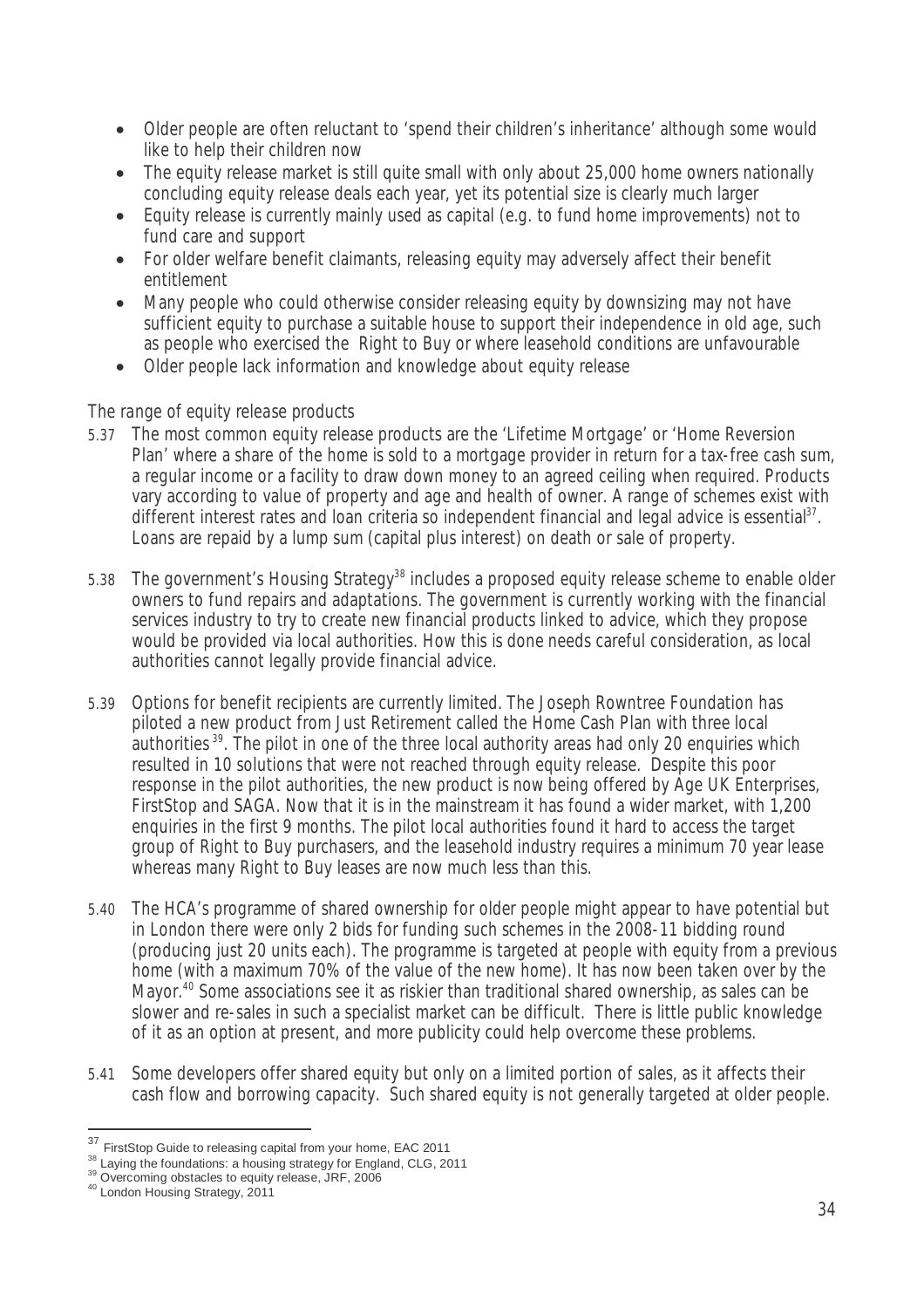#### **Models to pay for care**

- 5.42 Some alternative models to enable older home owners to pay for care have been developed, mainly at the top end of the market where house values are higher.
- 5.43 Audley Retirement provides schemes whereby people can buy a home and then if income is needed subsequently to pay for services or care, they can access equity release or a lifetime mortgage or Audley Retirement can take a charge on the property which is repaid on death / sale.
- 5.44 Extra Care Charitable Trust is piloting 'Care for Life' on one new scheme<sup>41</sup> whereby people can contract to cover all their future care and support needs with either a single upfront payment, a smaller upfront payment plus annual payments, or an upfront payment plus a future payment (on death / sale).
- 5.45 At the JRF Continuing Care Retirement Community (Hartrigg Oaks) the new property may be signed to JRF after purchase in return for a home for life with no nursing care costs $42$ .
- 5.46 Sunshine Care schemes take the equity from the sale of the home to pay for care until resident dies (actuarial estimates ensure costs are covered).
- 5.47 Age UK has argued that care and support in later life has reached financial breaking point<sup>43</sup> and that once the government's spending cuts have taken full effect, a million older people in England with care-related needs will receive no financial support from public or private sector agencies. How to fund care in the future is the subject of the Dilnott Commission report and the recently published social care White Paper<sup>44</sup>, but whatever model is adopted, public funding will continue to be important. Equity release can only help those who have some equity, not those on low incomes in social or private rented housing.

 $\overline{a}$ 

<sup>&</sup>lt;sup>41</sup> ECCT 'Care for Life', 2011

<sup>42</sup> Residents' views of a Continuing Care Retirement Community, JRF, 2003

<sup>&</sup>lt;sup>43</sup> Care in crisis: causes and solutions, Age UK, May 2011

<sup>44</sup> Caring for Our Future, 2012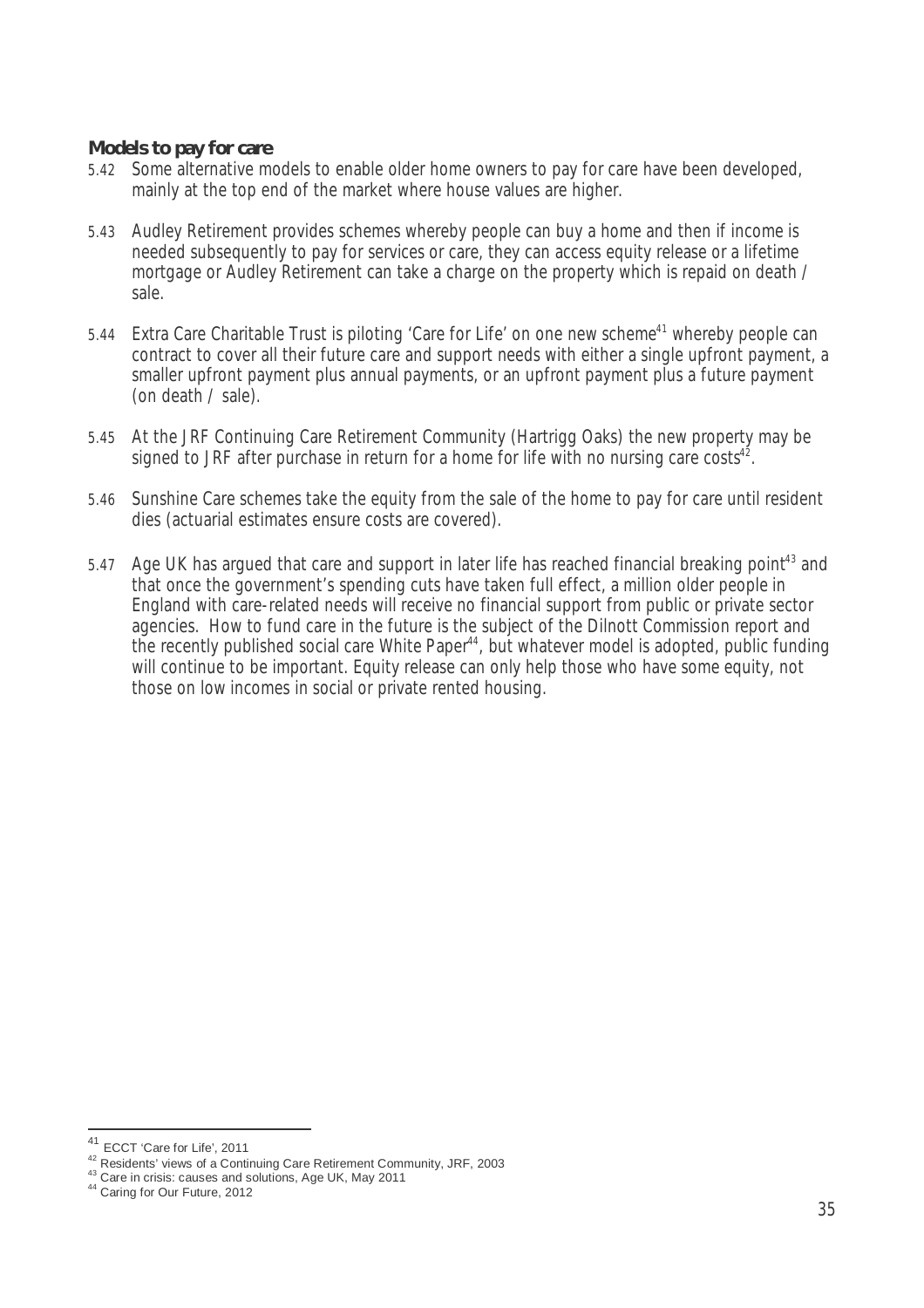## **6. Other factors to consider**

### **Staying put**

- 6.1 A range of factors combine to lead people to stay put rather than move to a more suitable property.<sup>45</sup> These include
	- Attachment to the home and neighbourhood
	- Need/wish to be close to family and friends/ support networks
	- Unable to afford suitable alternative
	- Lack of knowledge of suitable alternatives
	- Inertia and dislike of upheaval
- 6.2 For older people who are able to do so, staying put in the family home is a popular option. When property values hold up and there is a lack of suitable alternatives, selling up and downsizing to a smaller, more manageable property better suited to particular needs, or moving into institutional housing such as care or nursing homes are often considered a last resort option.
- 6.3 There are a number of consequences for older people in terms of 'staying put' which can potentially be alleviated by a move to more specialist non-institutional housing:
	- Increased isolation

 $\overline{\phantom{a}}$ 

- Difficulties with day-to-day tasks
- Greater reliance on healthcare services
- Failure to manage / maintain their property
- 6.4 For a larger number of older people, 'staying put' also has wider consequences in terms of under-occupied multi-bedroom houses that could better suit families.
- 6.5 By encouraging the development of specialist and mainstream accommodation attractive to older people, the GLA can begin to secure the choice of housing sought by London Plan Policy 3.8 and enable downsizing to release family homes and ease overcrowding. However, in the UK home owners tend to hold onto their housing equity as insurance against future costs including care. Government decisions regarding future arrangements for paying for care are likely to be a key factor in influencing behaviour. The London Housing Strategy could explore ways to address this issue.
- 6.6 Financial assistance to enable older Londoners on low incomes to continue to live independently is limited and will be further restricted. As the number of older Londoners increases, funding will go to a smaller proportion, putting pressure on the ability to stay put and making a move to more suitable accommodation a negative, rather than positive, choice.
- 6.7 The 'squeezed middle' are those who are not eligible for financial assistance and, if homeowners, cannot realise sufficient equity to purchase a more suitable property. The range of options for older people should include consideration of the cost effectiveness of helping people to stay put compared with the cost of building new homes. Housing provision should include tenure/ funding options that will be affordable for the squeezed middle. Shared equity schemes are not always well known or properly understood and equally, mainstream lenders

 $^{45}$  Managing underoccupation: a guide to good practice in social housing, DETR, 2001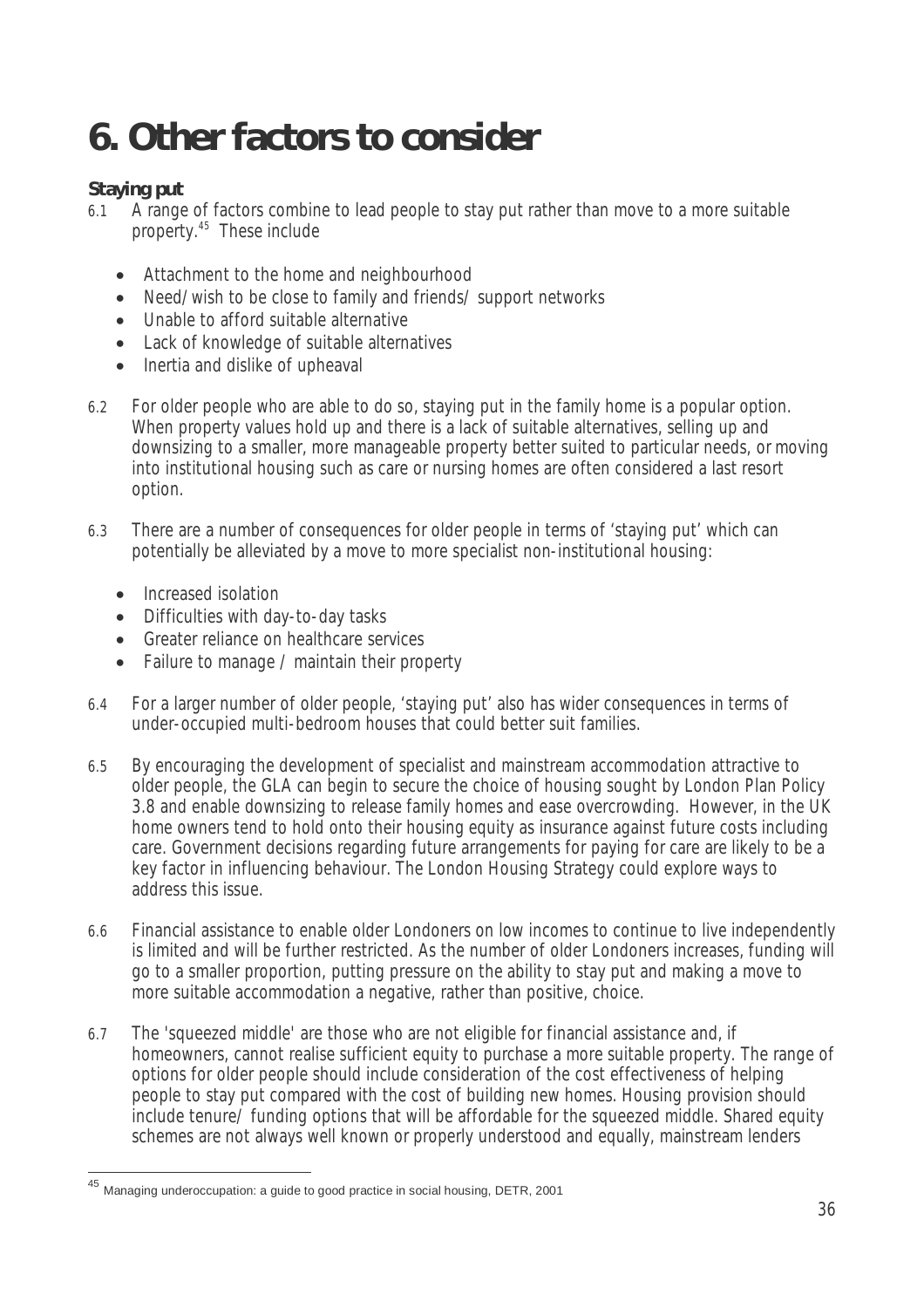perceive them as high risk. New mechanisms such as the London Rebuilding Society equity reversion scheme<sup>46</sup> have considerable potential to enable older home owners to access funds for essential repairs without the anxiety of making repayments in a conventional equity release scheme.

6.8 Models of housing provision such as Homeshare and Cohousing exist on a very small scale but are valuable in providing companionship and mutual support. They have potential to expand and offer an increased range of housing choices to older people but it is difficult to envisage them becoming mainstream options without policy and financial support.

#### **Other groups with special needs in old age**

6.9 There are several groups with specific housing or care needs who may require specialist housing in old age. These include people with dementia, people with disabilities, BAME households, the LGBT community and Gypsies and Travellers.

#### *Dementia*

- 6.10 People with dementia (which covers a range of conditions) have an increased risk of physical health problems and will become increasingly dependent on health and social care services and on other people for their care. Currently 23% of people aged 85 and over have dementia. As the population of older people increases so will the number of dementia sufferers. Many people will remain in mainstream housing in the early stages, and there is a need to normalise dementia care in the community.
- 6.11 The majority of dementia sufferers will require specialist care of some kind in the later stages of their illness. They often have both mental and social needs. This poses problems of coordination of care especially in London including some service provision crossing borough boundaries
- 6.12 At present, older people with dementia living in London receive informal care from families and friends, and formal care from a wide range of private sector companies, voluntary and community organisations, public sector organisations and social enterprises. There is a need for more joined-up approaches. Local authorities directly provide a relatively small share of the care market: about 13 per cent in total, but they fund the bulk of provision through commissioned services: around three-quarters of home care, and 80 per cent of residential care. Residential care places are hard to find for people with dementia (London Councils 2008).
- 6.13 The economic cost of dementia is estimated at £23 billion a year, twice as much as cancer and three times as much as heart disease. $47$  Over 800,000 people have dementia but many more carers and family members are affected by it with an estimated 1.5 billion hours of unpaid care. About 37% of dementia patients are in long-term care institutions, costing more than £9 billion a year in social care and a further £1.2 billion in health care including hospital stays. Yet research spending on dementia is far lower than that for cancer and heart disease. Recognising this, the government has announced plans for increased funding for research into dementia through the 'national challenge on dementia' from £26.6m in 2010 to to £66m by 2015.<sup>48</sup>
- 6.14 Personal budgets for older people with dementia have been piloted in some parts of London, including Westminster. These allow older people to pay for services to improve wellbeing and to meet individual social interests, as well as meeting care needs. While there are benefits from an

 $\overline{a}$ 

 $^{46}$  London Rebuilding Society has a home improvement scheme which renovates homes in return for a percentage of the equity. See www.londonrebuilding.com

<sup>47</sup> Alzheimer's Research Trust, *Dementia*, 2010

<sup>&</sup>lt;sup>48</sup> The Guardian 26 March 2012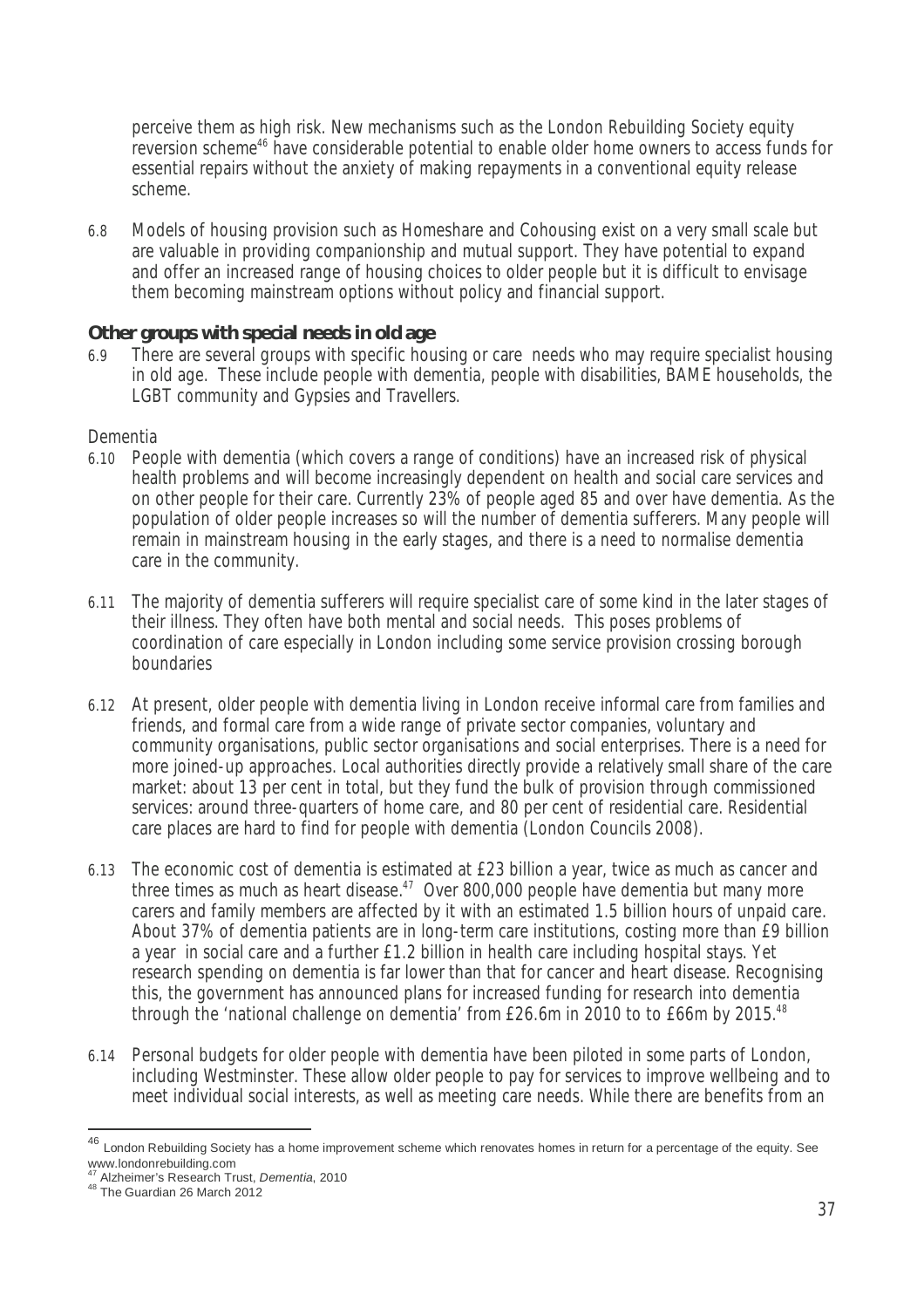individualised service, there are concerns about people's capacity to handle budgets, especially given the deteriorating nature of dementia as an illness.

- 6.15 The range of options for people who are diagnosed with dementia is increasing, and the earlier the diagnosis the greater chance of being able to be supported to live in one's own home, perhaps with adaptations and assistive technology. Remaining in a familiar place with appropriate support will help people retain independence for as long as possible.
- 6.16 There is a variety of local initiatives and partnerships which are demonstrating how effective community support can be. Several London boroughs have piloted Memory Services (Including Croydon, Haringey and Westminster) and these can be a cost-effective way of increasing the number of people seen for early diagnosis and intervention. However, provision of support and appropriate services in London is patchy and some people have very little access to support, or are diagnosed too late to benefit from early interventions. London wide initiatives should be promoted to learn from best practice.
- 6.17 Many sheltered schemes cannot provide the level of support that people may need as their dementia progresses, and they will need to move on. Some specialist schemes will not accept people already diagnosed with dementia. Others will accept a small proportion of people with milder forms of dementia, but most cannot guarantee a home for life, and people will have to move to a care home if their dementia progresses, or if their behaviour becomes challenging.
- 6.18 Access to suitable schemes is a problem, particularly if people wish to remain in their community or close to their support network, and this is likely to worsen as numbers increase unless a new range of schemes can be provided. Severe pressures on capital and revenue funding make this difficult, particularly in central London.
- 6.19 Specialist housing that will help remove barriers and support independence for people with dementia needs to meet certain design principles. These include considering how the building can support and assist people with impaired memory, impaired reasoning, impaired ability to learn or acute sensitivity to the social and built environment and noise, or people who experience high levels of stress. Other factors that are desirable include the use of local volunteers to assist in social activities, involving residents with the local community, enabling some of the facilities of the scheme to be used by the wider community, and encouraging local services to be delivered within the scheme (e.g. library). See Appendix 1 for more information about dementia-friendly design.
- 6.20 Schemes should be culturally appropriate. Consideration should be given to the cultural requirements (whether by ethnicity or sexuality) of potential residents when managing schemes and designing environments for dementia sufferers.

#### *Access and disability*

- 6.21 Poorer health and increasing frailty impede the ability to carry on with normal activities outside the home. While the implementation of Lifetime Neighbourhoods can improve that situation over time, this will take time to achieve. In the meantime, while people's physical needs can be met by adaptations, carer visits etc, they may spend long periods of time alone at home, leading to loneliness and even mental illness including depression.
- 6.22 Specialist accommodation for older people, providing communal areas and activities and opportunities for social interaction, can play an important part in combating the negative effects of loneliness and isolation with positive outcomes for the wellbeing of individuals and cost savings to health and social care budgets.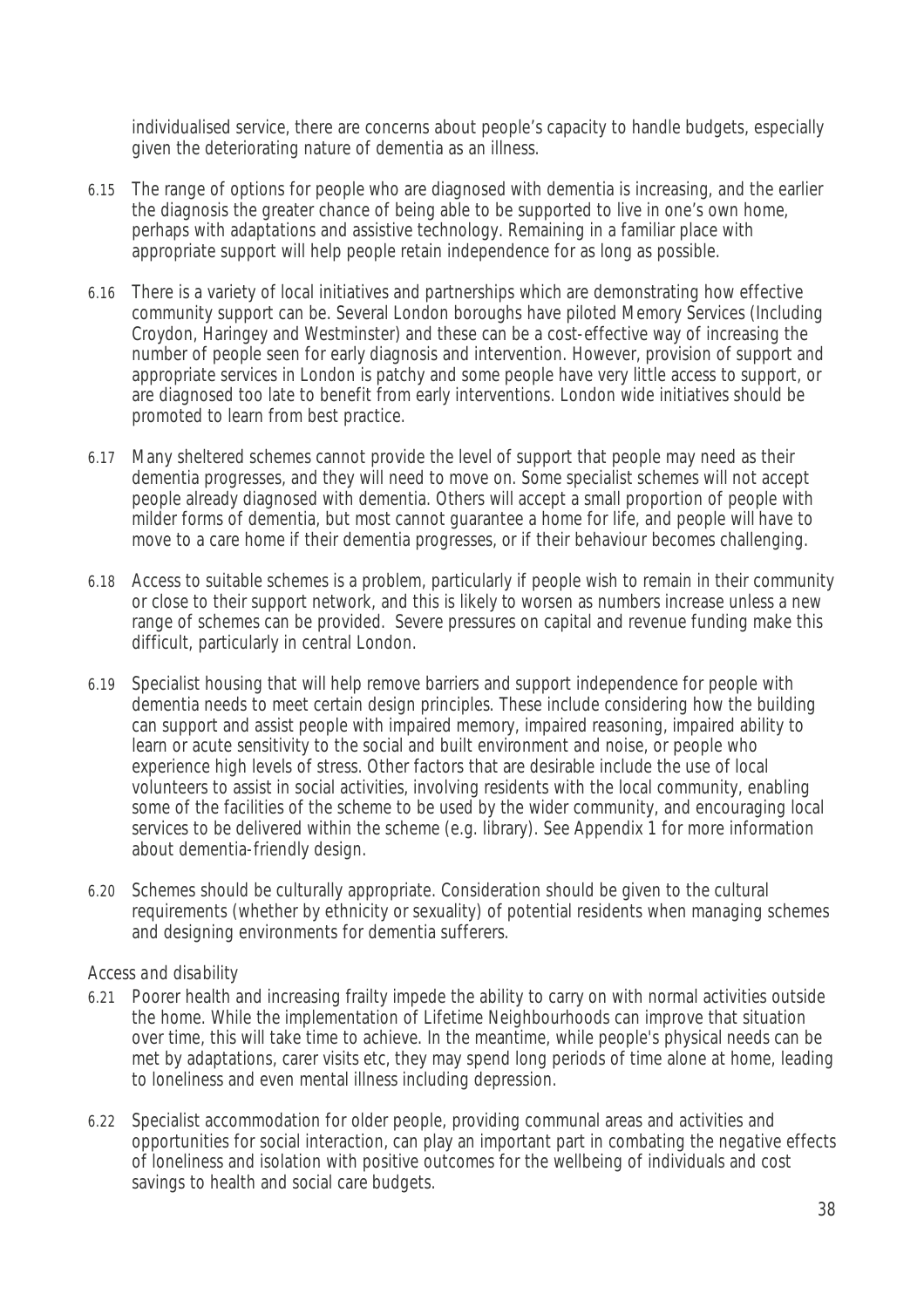#### *Current accessibility standards and the needs of older people*

- 6.23 Under Building Regulations, new homes should be built to a minimum standard in terms of accessibility. The Lifetime Homes Standard is a higher standard than this, and seeks to enable new housing, either from the outset or through simple and cost-effective adaptation, to meet the existing and changing needs of diverse households.
- 6.24 The Government supports new homes to be more accessible or easily adaptable but has not introduced any statutory requirement. The London Plan's policy 3.8 Housing Choice states that boroughs should ensure that all new housing is built to Lifetime Homes standards and ten percent designed to be wheelchair accessible or easily adaptable for residents who are wheelchair users. The London Plan's draft Housing SPG covers Lifetime Homes standards in some depth.
- 6.25 Lifetime Homes are not intended to meet the needs of wheelchair users. Purpose-designed wheelchair standard housing involves more prescriptive and detailed design and specification to provide increased space, choice and flexibility and enable greater independence for people with more complex or distinct needs. The London Plan housing standards set out in the draft Housing SPG provide fuller consideration of Lifetime Homes standards and include a new section on wheelchair housing standards.
- 6.26 The main health related reasons why existing homes become unsuitable as people grow older are falls, dementia and vulnerability to cold. Sight loss is a particular issue for older people: most health conditions that lead to sight loss are associated with ageing. Design features to alleviate problems encountered due to sight loss and other age related impairments are not specifically addressed by Building Regulations or Lifetime Homes Standards.
- 6.27 Health and mobility can change gradually and unpredictably as part of the ageing process a fact that applies both to people with no previous disability and to disabled people who may find that growing older brings additional health challenges. Design features that help older people to remain independent include the position of power points and heating controls, tap and door handle design, positioning of lighting and mobility vehicle ('scooter' or 'buggy') storage and charging.
- 6.28 The London standards and guidance are intended to encourage provision of enough space in dwellings to ensure that homes can be flexibly used by a range of residents. They also aim to ensure that space can be sensibly allocated to different functions, with adequate room sizes and storage integrated into the planning. Both of these features are of particular importance to older people.

#### *Housing for older wheelchair users*

- 6.29 An estimated 607,200 wheelchair users live in private households (including extra care housing but excluding care and residential homes) in England. In London approximately 12,500 wheelchair user households have unmet housing needs. People aged 65 and over comprise approximately 60% of wheelchair users.<sup>49</sup>
- 6.30 No data is available to indicate whether any change in the London 10% wheelchair accessible target is appropriate to older people's housing. Recent delivery in all types of housing suggests that the current target is achievable over time. Any more detailed assessment would require further investigation of take-up – possibly as part of a targeted survey.

 $\overline{a}$ <sup>49</sup> Mind the Step. Habinteg, 2010 (quoting DCLG statistics)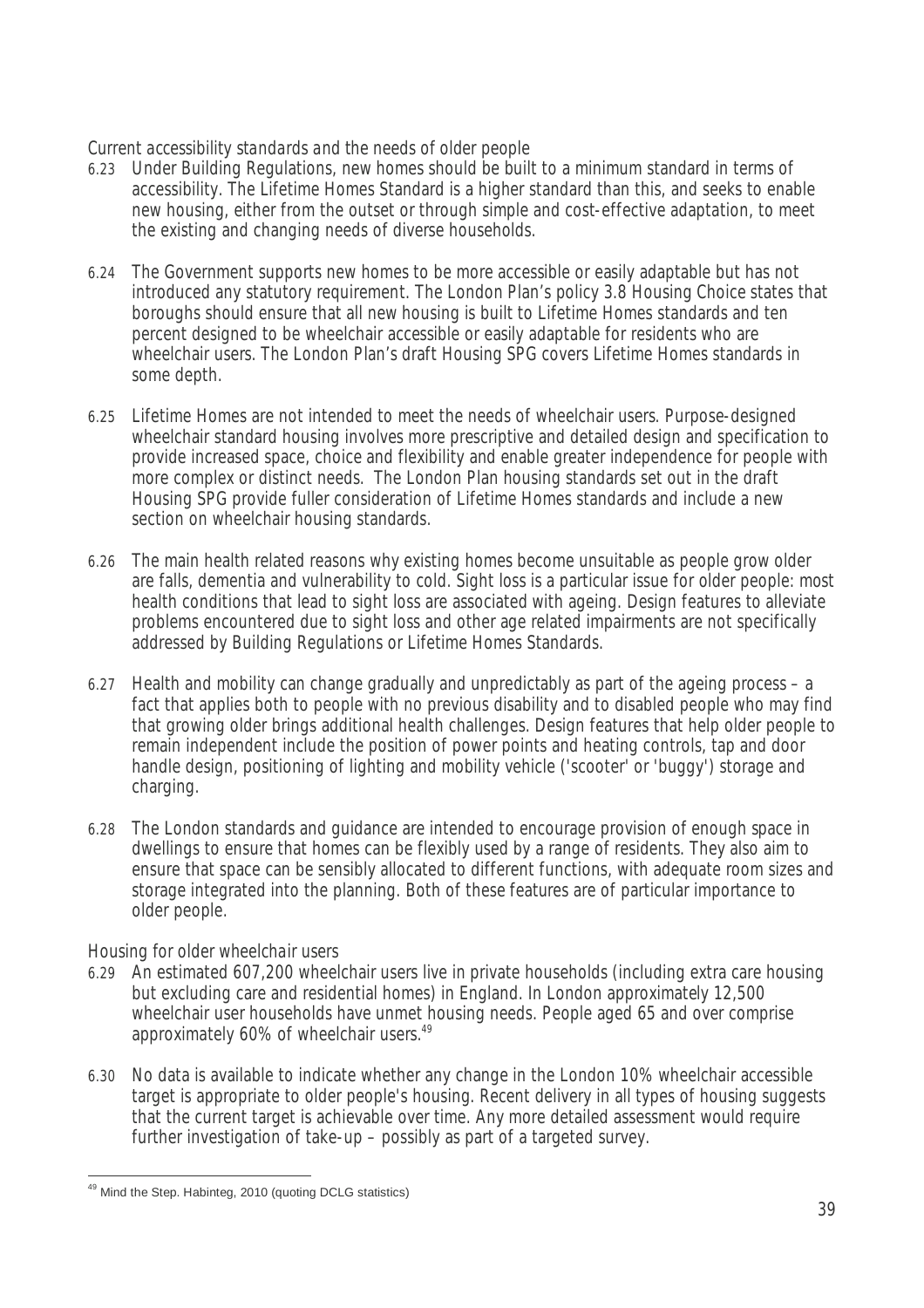- 6.31 Ensuring that wheelchair accessible housing goes to wheelchair users is clearly important. The pilots of the London Accessible Housing Register (LAHR) provided information that enabled the allocation of an increased number of homes suitable for people with limited mobility. Bringing social housing designed for older people into the LAHR framework would improve appropriate allocation and use of that stock, as some existing sheltered housing is not accessible while some mainstream housing is. Rolling out the LAHR across London will enable accessible homes to be identified and classified so that the proportion of such homes let to wheelchair users can continue to improve.
- 6.32 The scope of LAHR could usefully be widened to incorporate private sector accommodation, including accessibility information on advertisements for private sale or rent.

#### *Older BAME and other minority households*

- 6.33 Between 2011 and 2031 London's older ethnic minority population is projected to increase compared with the overall population of older people. The increase is striking amongst those over 80 which is projected to almost triple. By 2031 ethnic minorities are expected to make up around a quarter of the over-80 population in London, compared to just 12 per cent in 2011. $50$
- 6.34 The increase in older BAME households will not be evenly distributed. The BAME population is greater in Inner London so this will be most affected as people age in place. Survey evidence shows that BAME pensioners are more likely to live in an extended family environment. Provision of housing for older people is seen as a possible means of relieving overcrowding.
- 6.35 BAME households may have some specific wishes and preferences regarding the design of their homes and specific needs in terms of language assistance. However to a large extent the aspirations of BAME households are similar to those of White British: older people need accommodation they can get around, in areas near to family, social networks and social support.
- 6.36 There is some evidence that older members of ethnic minorities would prefer to live in sheltered housing if there were staff and clients of the same origin<sup>51</sup>. Increasingly, older BAME people are less able to depend on their children and would access day care units and sheltered accommodation if staff were culturally sensitive and religious and cultural considerations taken into account. Some ethnic communities have sought to create their own specialist accommodation for older people (see Appendix 1 for some examples).
- 6.37 HCA support for BAME housing associations has declined in recent years, which may mean that expertise in delivering culturally specific affordable housing is declining and such schemes for older people are less likely to be built in coming years.
- 6.38 Views are divided as to whether there will be a demand for housing for older people from specific ethnic groups as later generations of UK-resident BAME people become more integrated into the wider society<sup>52</sup> and culturally sensitive generic schemes may be more appropriate.

#### **The role of the private rented sector in London**

6.39 The private rented sector is set to play an increasingly important role in meeting London's diverse housing needs. At present (2011) only 3.5% of older Londoners (aged 65 and over) are

 $\overline{a}$ <sup>50</sup> Older Londoners, Institute for Public Policy Research, 2011

<sup>51</sup> Housing needs and aspirations of older people in Leicestershire Steele, A. Salford Housing & Urban Studies Unit, University of

Salford, June 2010<br><sup>52</sup> Connecting Communities, Black & Minority Ethnic Housing Needs Research, Southampton Housing Partnership 2006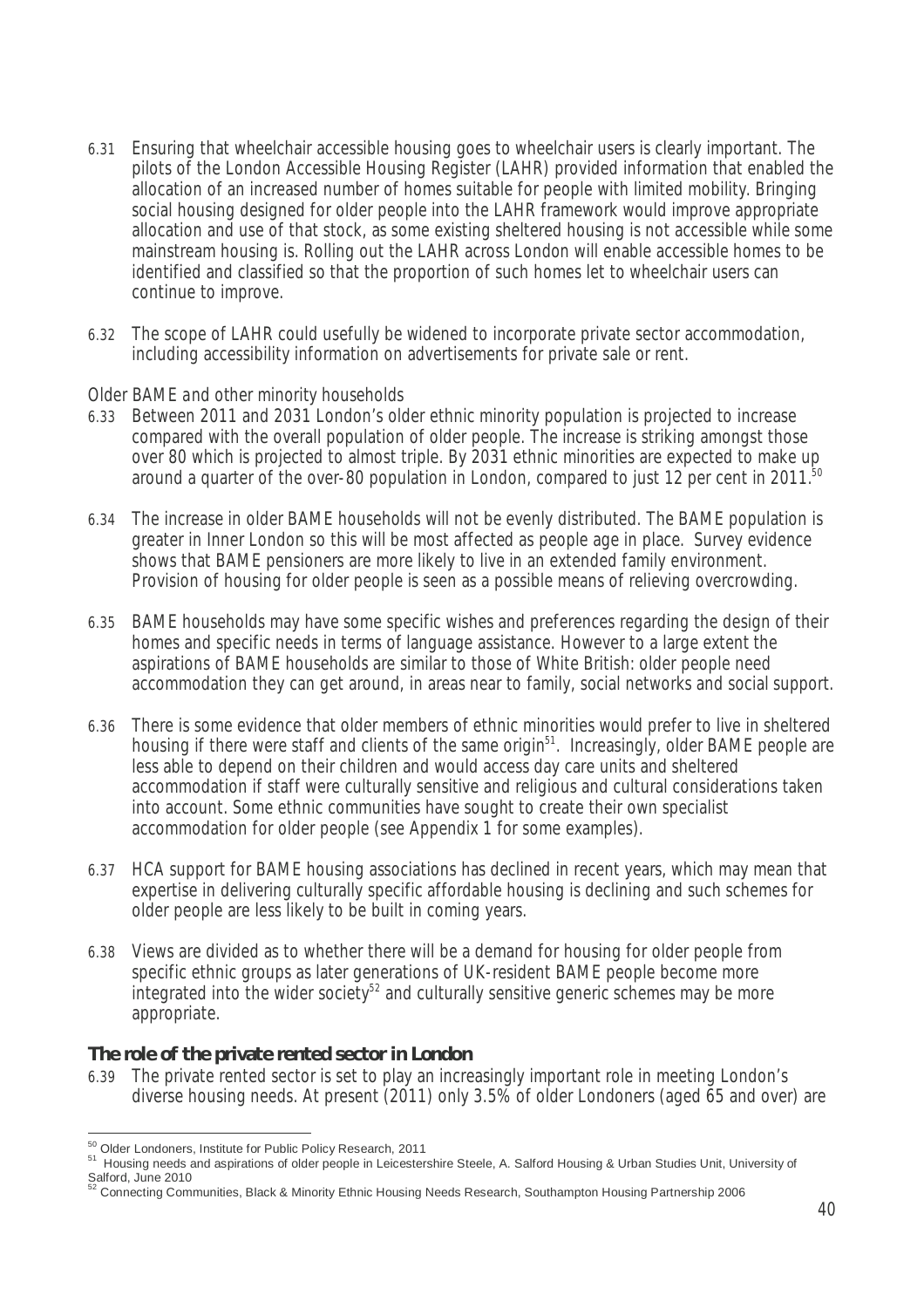private renters. This compares with 50% of 16-34 year olds who rent, 23% of 35-44 year olds and 11% of 45-54 year olds. However, the proportion varies across London and in Kensington and Chelsea, for example, more than 10% of over 65s rent privately.

- 6.40 In general London's private rented housing stock is poorly suited to older people as they become less physically mobile<sup>53</sup>:
	- It is old nearly half was built before 1919 to a standard falling below modern requirements.
	- It is more hazardous than owner-occupation one and a half times as many dwellings with serious hazards.
	- It is less energy efficient, with less insulation, double-glazing and central heating.
	- Many properties are above the ground floor or difficult to install disabled adaptations about a third are converted flats, a third are purpose built flats, and much of the rest is terraced housing.
	- The sector also contains more fire risks than other housing tenures.
	- About a third of the private rented stock around 280,000 homes fails to meet the Decent Homes standard.
- 6.41 The sector differs between Inner and Outer London. In Inner London, some 52% of privately renting households with two or more pensioners occupy housing with the worst hazards. Conditions are better in Outer London where just over a quarter of privately renting single pensioner households live in the most hazardous dwellings. The figure is similar for people with support needs<sup>54</sup>.
- 6.42 In terms of affordability, 2011 London Plan para 3.54 stated that almost one in five London households now live in privately rented homes, often at a cost lower than in the owner occupied sector. Renting can be seen as more easily accessible and affordable than purchase with a mortgage because a large capital sum (typically 30% of the mortgage value<sup>55</sup>) is not required in order to obtain a tenancy. However, renting privately cannot be regarded as an inexpensive option. The RICS Residential Lettings Survey for August to October 2011 and comments from the Association of Registered Lettings Agents detailed in Appendix 1 reported the London rental market to be very active with rents in some areas reaching the highest levels since early 2008. Private rent levels can fluctuate quite rapidly, responding to changes in supply and demand and varying according to property location and condition. In order to rent at a level they can afford, older people on limited incomes may have to opt for a location where they do not feel safe and secure or are isolated from social networks.
- 6.43 There is a small and popular specialist retirement rental market in London. Examples include sheltered properties on Assured Tenancies (providing greater security of tenure) and leasehold retirement housing schemes (marketed as assisted living) where some units are let, often by individual owners.
- 6.44 Girlings is a specialist lettings agency for retirement property offering Assured Tenancies (with service charge and maintenance included in the rent) on most retirement properties, allowing tenants to stay in the property for as long as they wish. Security of tenure is a major selling point. Girlings are also working with local authorities to deliver programmes aimed at targeting under-occupation. Their current London portfolio consists of 100 sheltered properties, mainly with one bedroom and located in outer London.

 $\overline{a}$ <sup>53</sup> Bleak Houses: Improving London's Private Rented Housing, GLA, 2011

<sup>&</sup>lt;sup>54</sup> Bleak Houses, page 45

<sup>55</sup> Council of Mortgage Lenders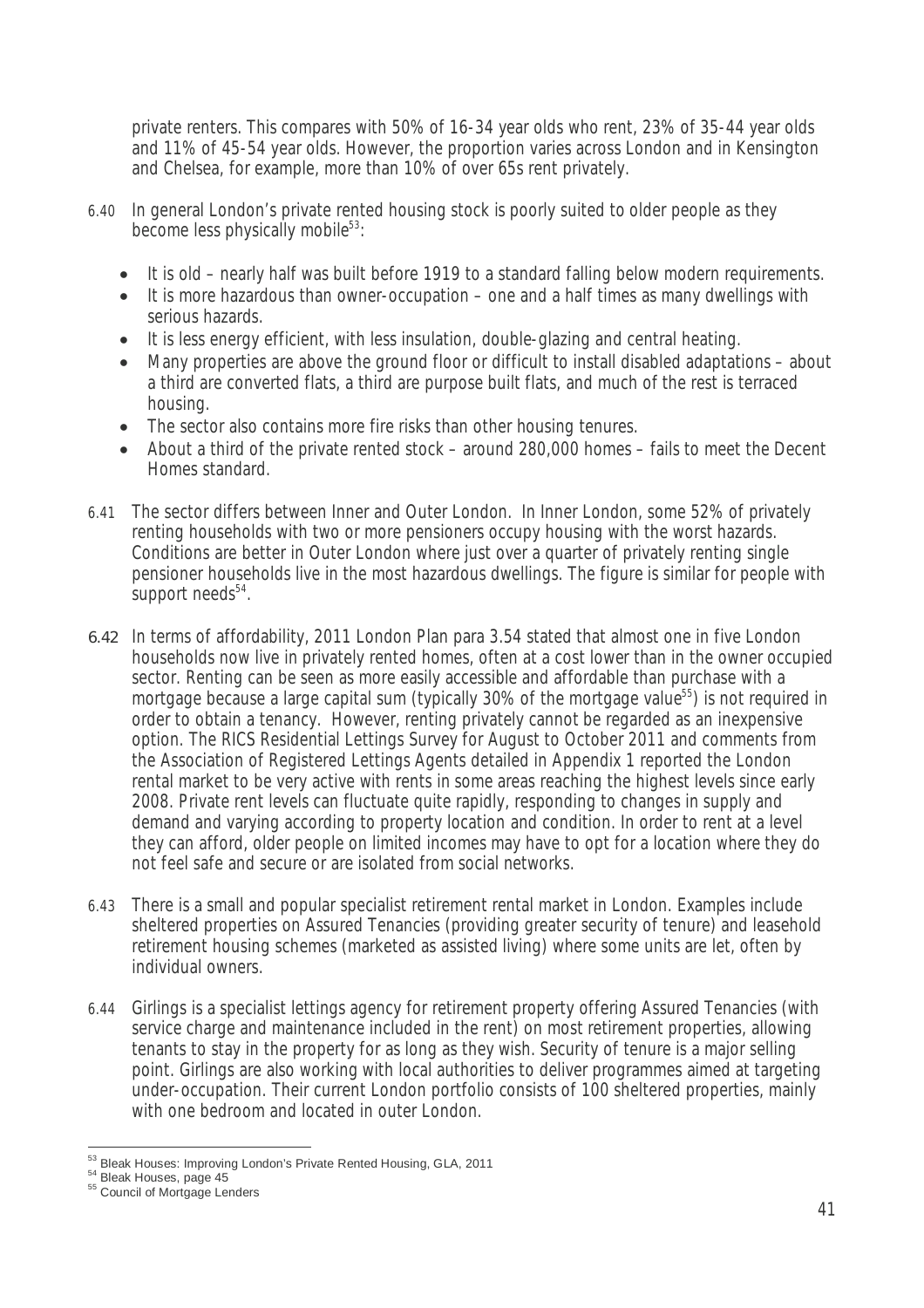- 6.45 Goldsborough Estates manages leasehold retirement housing developments where some homes are let rather than owner-occupied, either by the management company or by individual owners. This is marketed as 'assisted living' with services such as meals and laundry provided and packages of care available to purchase from an adjacent care home. The properties are attractive to older retired people and those who anticipate a future a need for care. Renters tend to move from owner-occupied property within the M25 or to be closer to family.
- 6.46 In the case of both companies, owners' main reasons for letting are:
	- Having inherited a retirement property.
	- Being unable to sell the property in the current financial climate.
	- Having bought a retirement property for their own future use.
	- For investment holding a retirement property for long-term rental yield and capital growth.
- 6.47 Demand is high, growing and is expected to continue to grow. The main reasons for retirement renting are: downsizing, return from abroad, release of capital to fund retirement needs, particularly when other savings or investments are under pressure or generating very little income. Renters tend to move from owner occupation, often to be nearer to family. Other drivers include desire for companionship, security, and more manageable accommodation.
- 6.48 There has also been a recent increase in renting pending purchase which reflect the current state of the property market.
- 6.49 Government policy is to support the continued growth of the private rented sector, starting with an independent review of the sector announced in 2011. This will focus on investment potential, especially from institutional investors, as the sector is currently dominated by small landlords (less than 10 properties). The review may be an opportunity for the GLA to make representations regarding the importance of good standards in the private rented sector to meet the needs of older people.
- 6.50 Several larger housing associations with long experience of property and tenancy management are diversifying or widening the range of services they offer, including moving into developing or managing property for private rent. Some offer long term guaranteed rent leasing to private landlords, while others have been purchasing homes to let at market rates. Others are moving directly into property management for the private sector, including in London.
- 6.51 There are some positive signs:
	- Landlords are to be required to comply with minimum energy efficiency standards.
	- New players with higher management standards (housing associations) are entering the market.
	- There is potential for more specialist rented provision.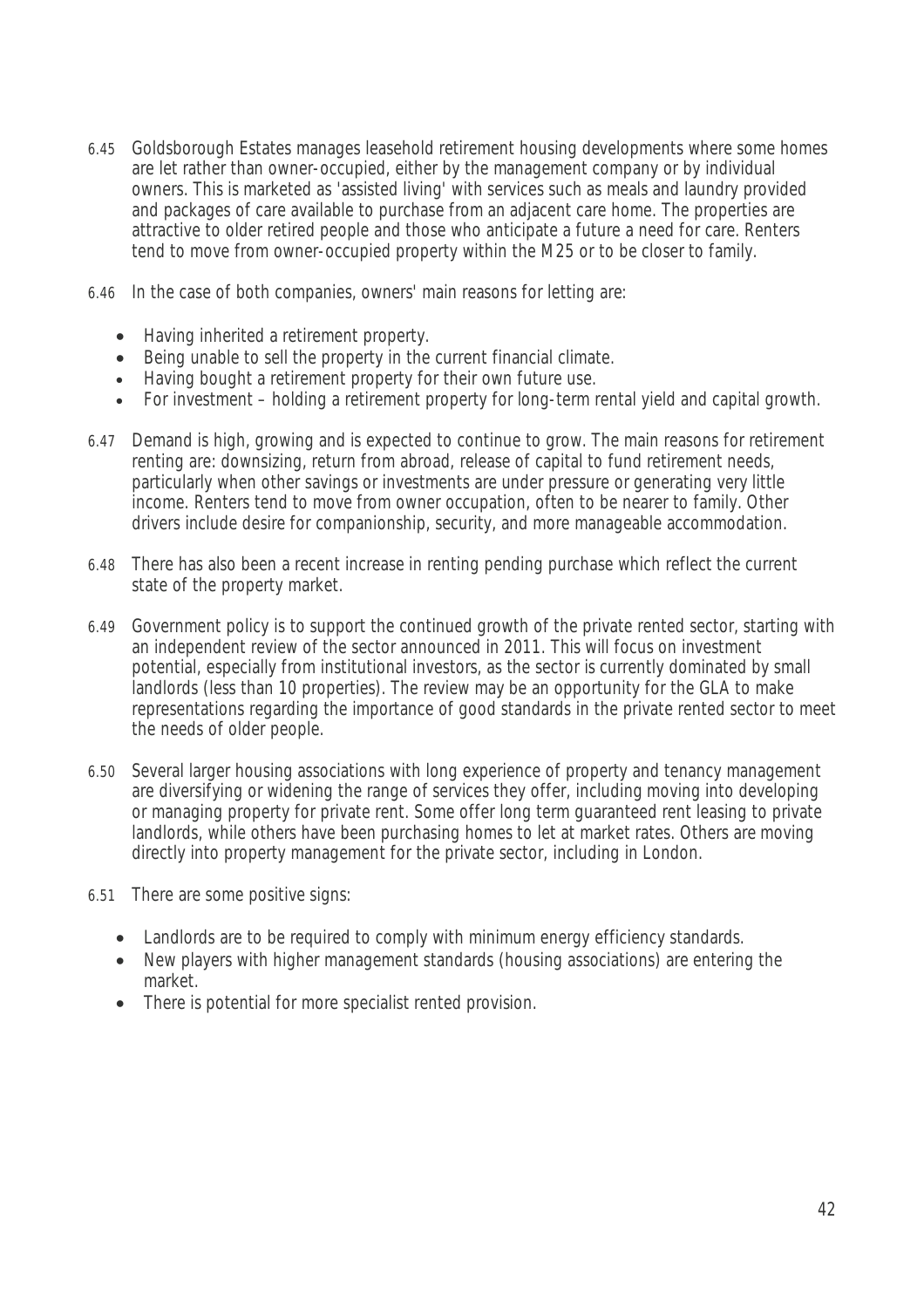## **7. Recommendations.**

7.1 The main recommendations emerging from this research are grouped according to their potential application. Suggested priority is indicated by the terms High, Medium, Low.

#### 7.2 **Planning recommendations**

#### *For the GLA and the London boroughs*

- I To improve consistency and clarity, we recommend that all purpose built housing for older people which provides self contained accommodation and their own lockable front door should be classed as C3 units by LPAs. Units without these attributes should be C2 units. (High)
- II There needs to be a better understanding by planning authorities of the economics of development of specialist housing for older people as compared with general needs housing as viability can be a barrier to delivery. Therefore the GLA should work with the London boroughs and the development industry to establish a common understanding of the economics of development as they affect specialist retirement housing compared with general needs schemes. (High)
- III In line with this, the GLA and the boroughs should recognise that the introduction of CIL by individual boroughs may adversely impact on the viability of older people's housing and, where this proves to be the case, should take steps to mitigate this via greater flexibility in their negotiations over S106 contributions. (High)
- IV Further guidance for planners could be provided in a future iteration of the GLA's Housing SPG and could be linked to London Plan Policy 3.8 Housing Choice which states that when making planning decisions account should be taken of '*the changing needs of London's population and, in particular, the varied needs of older Londoners, including for supported and affordable provision'.* Guidance should seek to encourage those London boroughs who have a shortage of sale and shared equity older persons' accommodation to take steps to facilitate its provision through the planning process. (High)
- V The GLA and the London boroughs should consider how the planning process can be used so that those older households in both the market and the affordable sectors who wish to downsize have a choice of attractive alternative accommodation to move into, thereby freeing up family housing. (High)

#### *For the GLA*

- VI A new policy should be included in the London Plan which specifically plans for housing for London's older people based on current and future demographic trends. Such a policy should:
	- Encourage the long-term provision of housing for older people through planning /site briefs and negotiations on individual applications. (High)
	- Encourage Lifetime Neighbourhoods in new and adapted schemes. (High)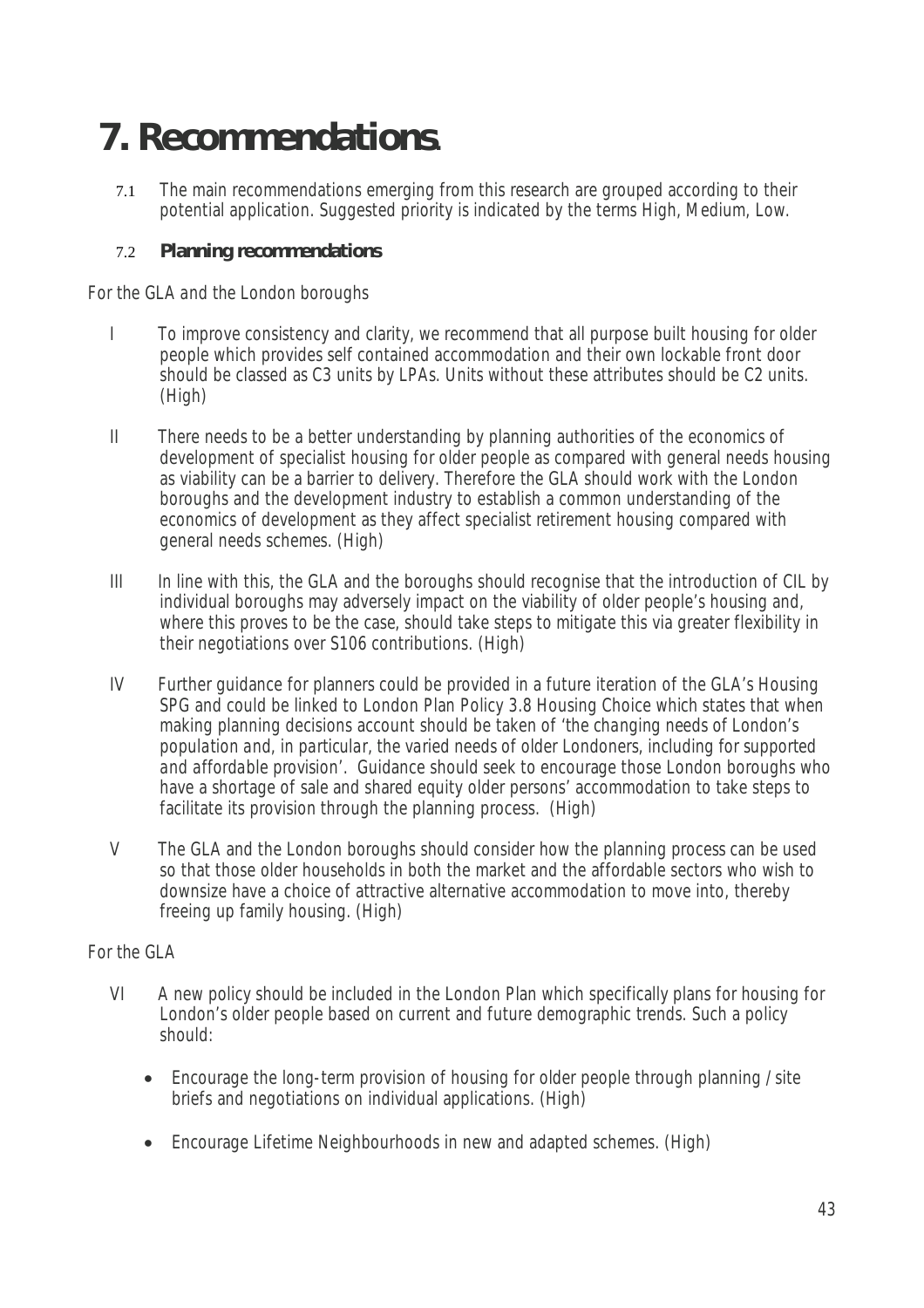- Encourage boroughs to identify the proportion of homes requiring adaptations or retrofitting to improve energy efficiency in each tenure group to support an ageing population. (Medium)
- Support development of monitoring benchmarks to be carried forward in new SPG for local refinement to guide the on-site provision of older people's housing, or financial contributions for off-site provision, based on local needs. (Medium)
- Specify what percentage of older people housing should be built to wheelchair accessible housing easily adaptable standards and which percentage to wheelchair housing standard, if evidence shows a need for more or less than the 10% currently required for all housing by Policy 3.8. (High)
- VII The London Housing Design Guide and draft Supplementary Planning Guidance should be amended to reflect the particular needs of older people and how accommodation for older people can make a positive contribution to affordable housing supply targets. (High)
- VIII The GLA should work with the London boroughs to ensure that their housing and planning policies seek to provide housing for older people that is designed to be inclusive and culturally sensitive to all of London's diverse communities. (High)
- IX The GLA should begin to plan for the growth in demand for specialist dementia care resulting from the expected increase in the numbers of people suffering from dementia. (High)
- X The Mayor now has control of the Affordable Homes Programme in London formerly administered by the HCA. This provides an opportunity to ensure that affordable housing products are developed that meet London's older people's needs.

#### *For London boroughs*

- XI There should be more thorough assessment of the future housing needs of older Londoners. LPAs could model their needs using existing data and the next pan-London SHMA could include a section on older people's housing requirements. (High)
- XII Boroughs should consider requiring developers of large general needs schemes to include an element of provision for older persons on appropriate sites – either mainstream for downsizers or as specialist provision depending on identified local need. (High)
- XIII Boroughs should be encouraged to use S106 and perhaps the New Homes Bonus to fund affordable older persons' housing as well as affordable housing, with a split between older persons' housing and affordable housing based on identified local needs. (High)

#### *Monitoring*

XIV There needs to be better monitoring of current and future provision. GLA and the London boroughs should give consideration to ensuring that provision of older people's accommodation (both housing and care homes) is monitored as a specific category of provision in borough-based AMRs, the GLA AMR and the LDD. This will require a clear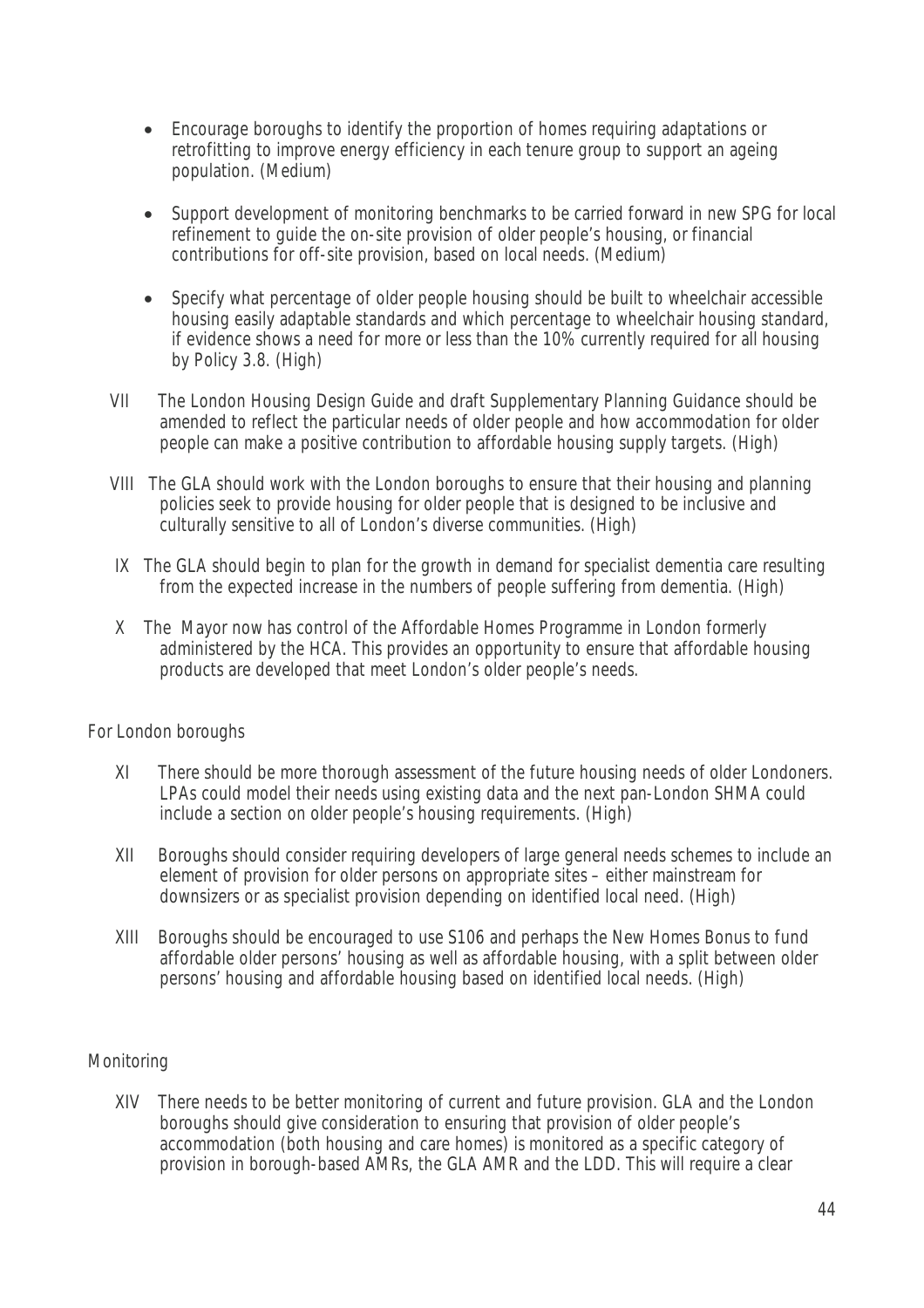definition of older persons' housing and a definition of care homes which are specifically intended for older people. (High)

#### **7.2 Housing recommendations**

- XV In order to help address the problem of the 'squeezed middle' among older home owners, GLA should give further consideration to the development of its own shared equity/shared ownership product and to the provision of improved guidance and advice to older home owners about the range of products that are commercially available. (High)
- XVI London boroughs should be encouraged to:
	- ensure that their allocation policies are supportive of the needs of older and disabled people and will not penalise those who refuse offers of social housing on the grounds that design or location do not meet housing, health, access and support needs. (High)
	- provide additional support for applicants, work with other agencies and consider more supportive ways to improve access to wheelchair accessible or easily adaptable properties. (Medium)
- XVII The LAHR classification system should be extended to sheltered housing and the private sector. (Medium)
- XVIII The GLA should establish a pan-London landlord accreditation scheme that can incorporate the Accessible Housing Register rating of accredited properties. (Medium)
- XIX The GLA should lobby the Government for increased powers to enable tenants of private landlords to have disabled adaptations installed. (Medium)

#### **7.3 Recommendations for other bodies/integrated/collaborative working**

- XX Most people will continue to live in their own home, and new approaches to retrofit existing homes (as referred to in the London Plan Policy 5.4 para 3.80) are required to make them more energy efficient. The GLA together with other bodies should, where possible, increase funding for adaptations. (Medium)
- XXI The GLA should continue to work with the London boroughs and PCTs/Health and Wellbeing Boards to maximise, integrate and make effective use of public funding for DFGs and other sources of financial support for older, disabled people. (High)
- XXII The GLA should promote a wider discussion about how London can best prepare to meet the increasing level of dementia. This should encourage sharing good practice and innovation. It should consider how to normalise dementia care in the community and help build more supportive communities with a broad range of services for people with dementia to help reduce isolation and enable people with dementia to engage in local activities. (Medium)

#### **7.4 Suggested new typology of older people's housing**

XXIII In order to help clarify discussion of older people's housing, we have developed a typology with definitions (full details are given in Appendix 6). This includes a description of the key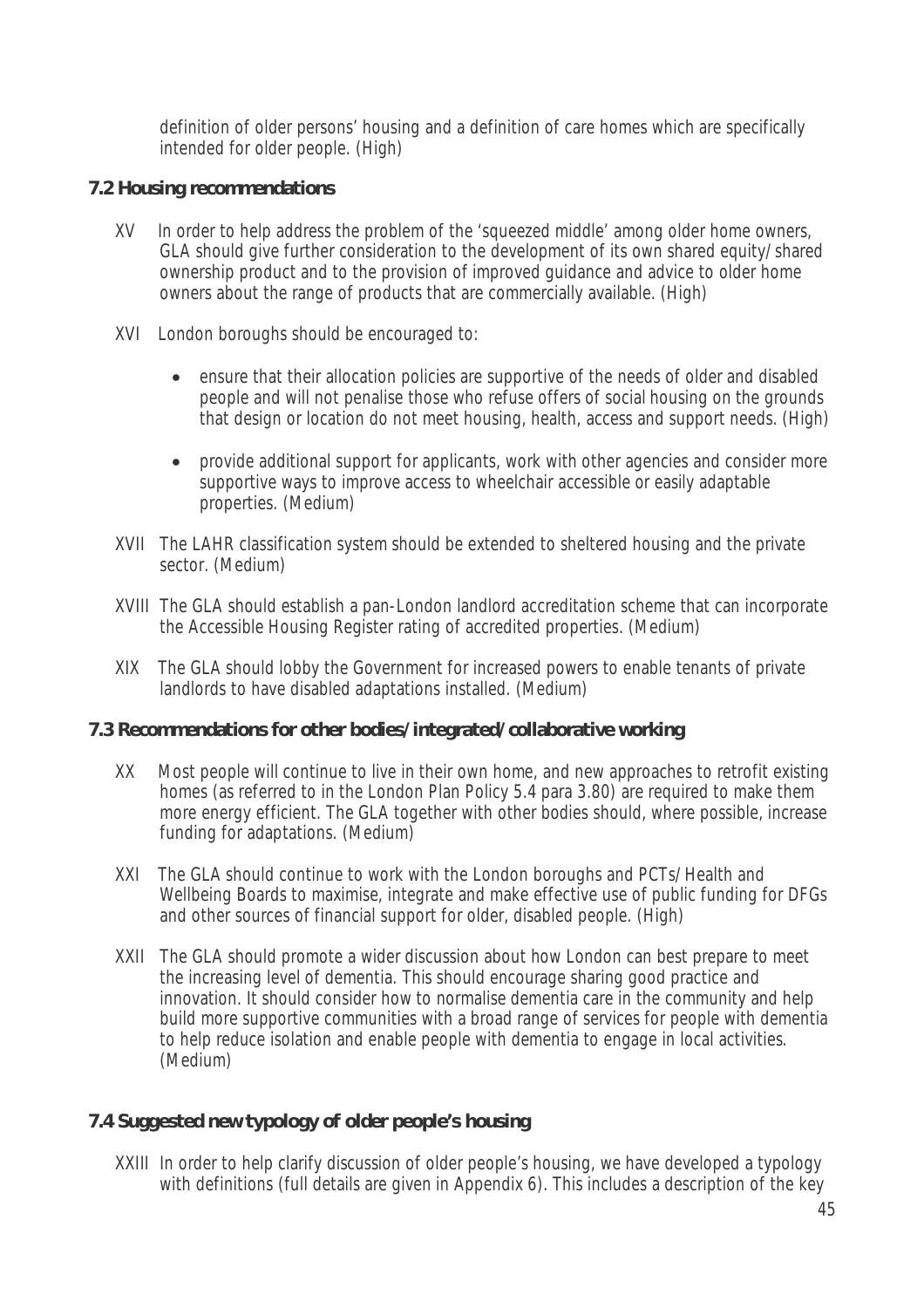characteristics of each type of housing, a guide to potential residents, an estimate of the likely market size across London (where possible) and the resources and support that might be required with each type of housing.

A brief summary of the typology is given below.

| Specialist* older person's housing (Use Class C3) where planning policies to increase supply may be<br>required:                                                                                                                                                                                                                                                                    |
|-------------------------------------------------------------------------------------------------------------------------------------------------------------------------------------------------------------------------------------------------------------------------------------------------------------------------------------------------------------------------------------|
| Downsizer accommodation                                                                                                                                                                                                                                                                                                                                                             |
| Senior co-housing                                                                                                                                                                                                                                                                                                                                                                   |
| Specialist housing (Use class C3) where planning policies to increase supply will be required and should<br>include separate viability appraisals when setting developer contributions<br>Sheltered accommodation (also called retirement housing)<br>Extra care accommodation (also called close care, assisted living, very sheltered or continuing<br>$\bullet$<br>care housing) |
| Use class C2 - Residential institutions                                                                                                                                                                                                                                                                                                                                             |
| Residential / nursing care                                                                                                                                                                                                                                                                                                                                                          |
| Housing options using existing general needs housing for which no planning policy is required<br>Staying put<br>Staying put by sharing<br>Staying put by taking in lodgers<br>Staying put by Homeshare<br>$\bullet$<br>Let to Rent / Freespace<br>$\bullet$                                                                                                                         |
| *Specialist in that it has an age restriction                                                                                                                                                                                                                                                                                                                                       |

- XXIV We recommend that the GLA encourages the boroughs to use this typology. The precise
- level of policy support necessary will depend on locally identified evidence of need. (High)

#### **7.5 More research needed**

XXV As this research has confirmed that issues remain in terms of identifying who wants the different types of specialist housing for older people and its suitability in meeting their needs, the GLA may wish to consider undertaking further research in the future. (Medium)